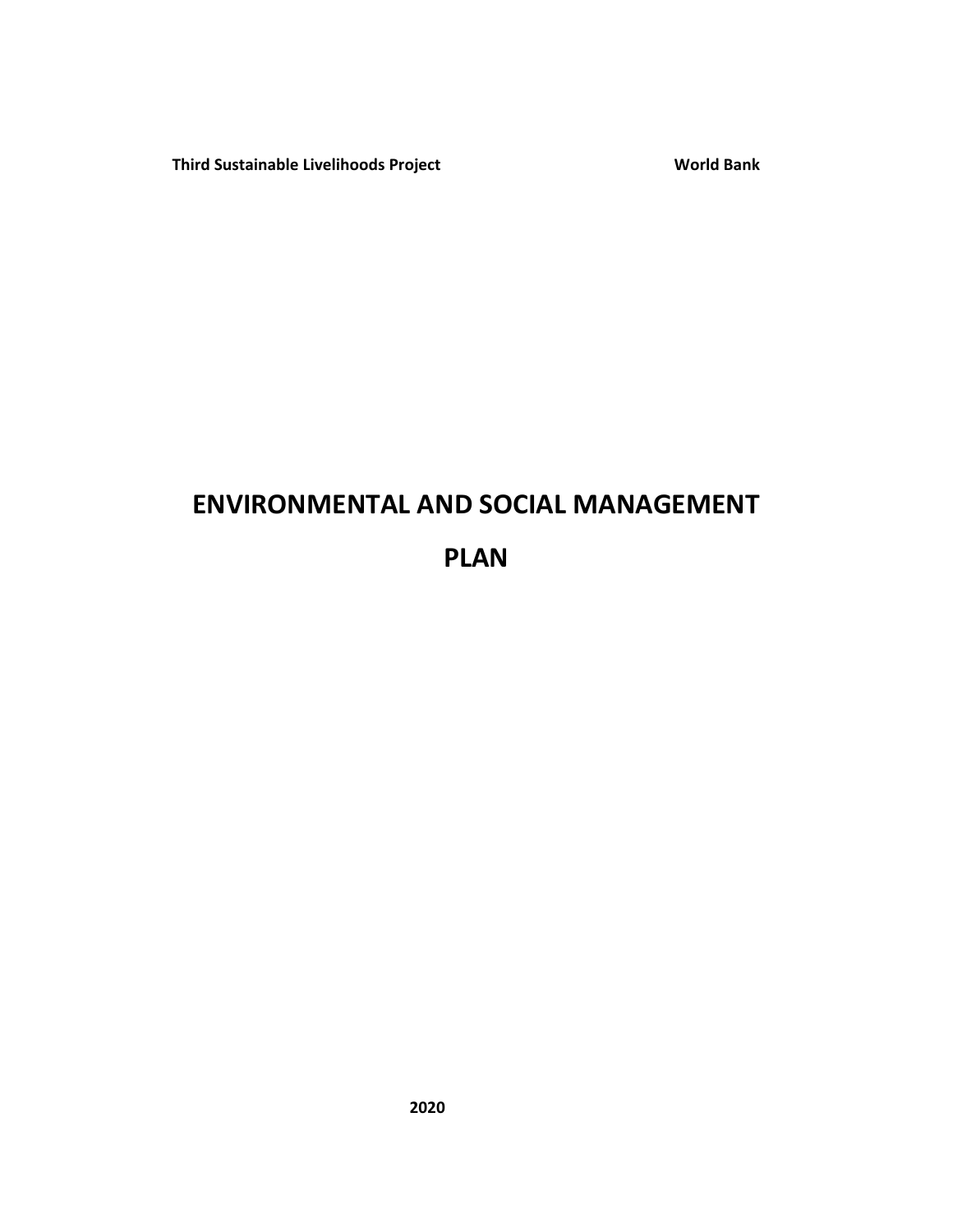# Abbreviations and Acronyms

| ADET        | Aimag department for Environment and Tourism        |
|-------------|-----------------------------------------------------|
| AF          | <b>Additional Financing</b>                         |
| ALAGAC      | Agency for Land Affairs and Geodesy and Cartography |
| <b>ALST</b> | Aimag Level Support Team                            |
| APA         | Annual Performance Assessment                       |
| APL         | Adaptable Program Loan                              |
| ASIA        | Aimag Specialized Inspection Agency                 |
| AU          | Agriculture Unit                                    |
| ВL          | <b>Budget Law</b>                                   |
| ВZ          | <b>Buffer Zone</b>                                  |
| <b>CRKh</b> | Citizen's representative Khural                     |
| DEIA        | Detailed Environmental Impact Assessment            |
| DET.        | Department of Environment and Tourism               |
| ΕI          | <b>Environmental Inspector</b>                      |
| EIA         | <b>Environmental Impact Assessment</b>              |
| EHS         | Environmental, Health and Safety                    |
| <b>EMP</b>  | Environmental Management Plan                       |
| <b>ESMP</b> | <b>Environmental and Social Management Plan</b>     |
| EM          | <b>Ethnic Minority</b>                              |
| FAD         | Food and Agriculture Department                     |
| FM          | <b>Financial Management</b>                         |
| <b>GEIA</b> | General Environmental Impact Assessment             |
| GHG         | Greenhouse Gas                                      |
| <b>GRS</b>  | Grievance Redress System                            |
| IBA         | <b>International Bird Area</b>                      |
| IBL         | Integrated Budget Law                               |
| IDA         | International Development Agency                    |
| IPP.        | Indigenous People's Plan                            |
| LBVU        | Livestock Breeding and Veterinary Unit              |
| LDF         | Local Development Fund                              |
| LPO         | Local Project Office                                |
| M&E         | Monitoring and Evaluation                           |
| MEA         | Multilateral Environmental Agreements               |
| <b>MIS</b>  | Management Information System                       |
| <b>MNS</b>  | Mongolian National Standard                         |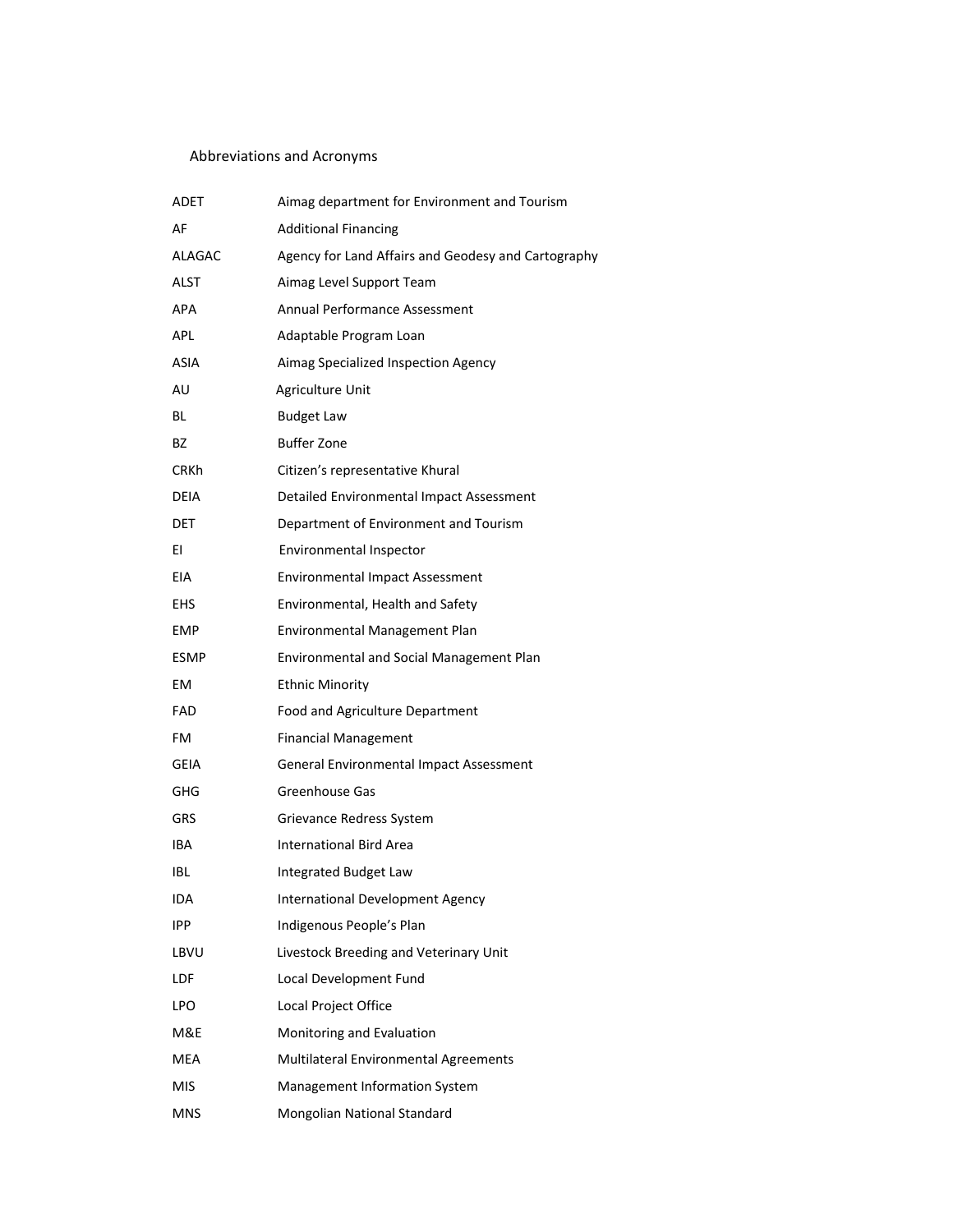| MoET          | Ministry of Environment and Tourism                                     |
|---------------|-------------------------------------------------------------------------|
| MoF           | Ministry of Finance                                                     |
| MoFALI        | Ministry of Food, Agriculture and Light Industry                        |
| NA            | Not Applicable                                                          |
| NAMHEM        | National Agency for Meteorology, Hydrology and Environmental Monitoring |
| NΜ            | <b>Natural Monument</b>                                                 |
| NR            | Nature Reserve                                                          |
| NGO           | Non-governmental Organization                                           |
| NP.           | <b>National Park</b>                                                    |
| <b>ODS</b>    | Ozon Depleting Substances                                               |
| <b>OHS</b>    | Occupational Health and Safety                                          |
| PA            | <b>Protected Area</b>                                                   |
| PBF           | Performance-based Financing                                             |
| PDO           | Project Development Objective                                           |
| <b>PRM</b>    | Pastoral Risk Management                                                |
| <b>PRMP</b>   | Pastoral Risk Management Plan                                           |
| PPE           | Personal Protective Equipment                                           |
| RIAH          | research Institute of Animal Husbandry                                  |
| SAU           | Soum Agricultural Unit                                                  |
| SDC.          | Swiss Agency for Development and Cooperation                            |
| SME           | Small and medium enterprise                                             |
| <b>SLP</b>    | Sustainable Livelihoods Project                                         |
| SPA           | <b>Strictly Protected Areas</b>                                         |
| SST           | Soum Support Team                                                       |
| SAU           | Soum Agricultural Unit                                                  |
| TA            | <b>Technical Assistance</b>                                             |
| TOR.          | <b>Terms of References</b>                                              |
| <b>UNESCO</b> | United Nations Education Science and Culture Organization               |
| <b>USA</b>    | United States of America                                                |
| <b>VOC</b>    | Volatile Organic Compound                                               |
| WB            | World Bank                                                              |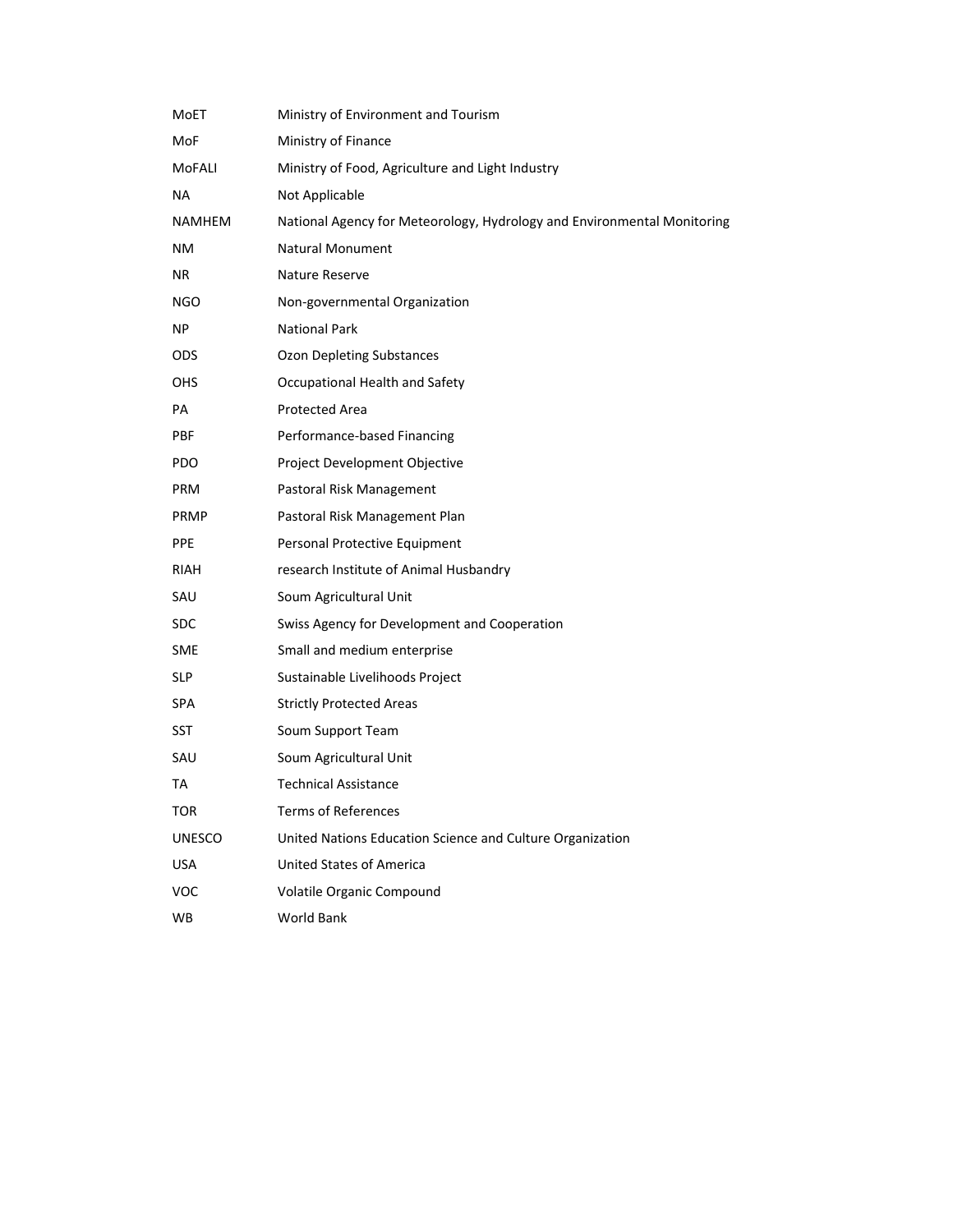# **Table of Contents**

| A.1.1                                                                                |  |
|--------------------------------------------------------------------------------------|--|
| A.1.2                                                                                |  |
| Component 1: Capacity Building for Local Governance and Livelihoods 1                |  |
| Component 2: Good Governance Performance-Based Support Program 1                     |  |
|                                                                                      |  |
|                                                                                      |  |
|                                                                                      |  |
| A.2                                                                                  |  |
| B.1                                                                                  |  |
| B.2                                                                                  |  |
| B.2.1                                                                                |  |
| B.2.2                                                                                |  |
| B.2.3                                                                                |  |
| C.1                                                                                  |  |
| C.2                                                                                  |  |
| C.3                                                                                  |  |
|                                                                                      |  |
| D.1 Potential activities and sub-projects to be implemented within AF project 14     |  |
|                                                                                      |  |
| D.3 Mitigation Measures Against Environmental and Social Impacts  16                 |  |
|                                                                                      |  |
|                                                                                      |  |
| D.6 Institutional Arrangements and Budget for implementing ESMP  25                  |  |
|                                                                                      |  |
|                                                                                      |  |
|                                                                                      |  |
|                                                                                      |  |
|                                                                                      |  |
|                                                                                      |  |
|                                                                                      |  |
| Annex 1. Environmental impact general assessment requirements for PRM activities     |  |
|                                                                                      |  |
| Mongolia local development fund (LDF) environmental assessment screening<br>Annex 2. |  |
|                                                                                      |  |
|                                                                                      |  |
|                                                                                      |  |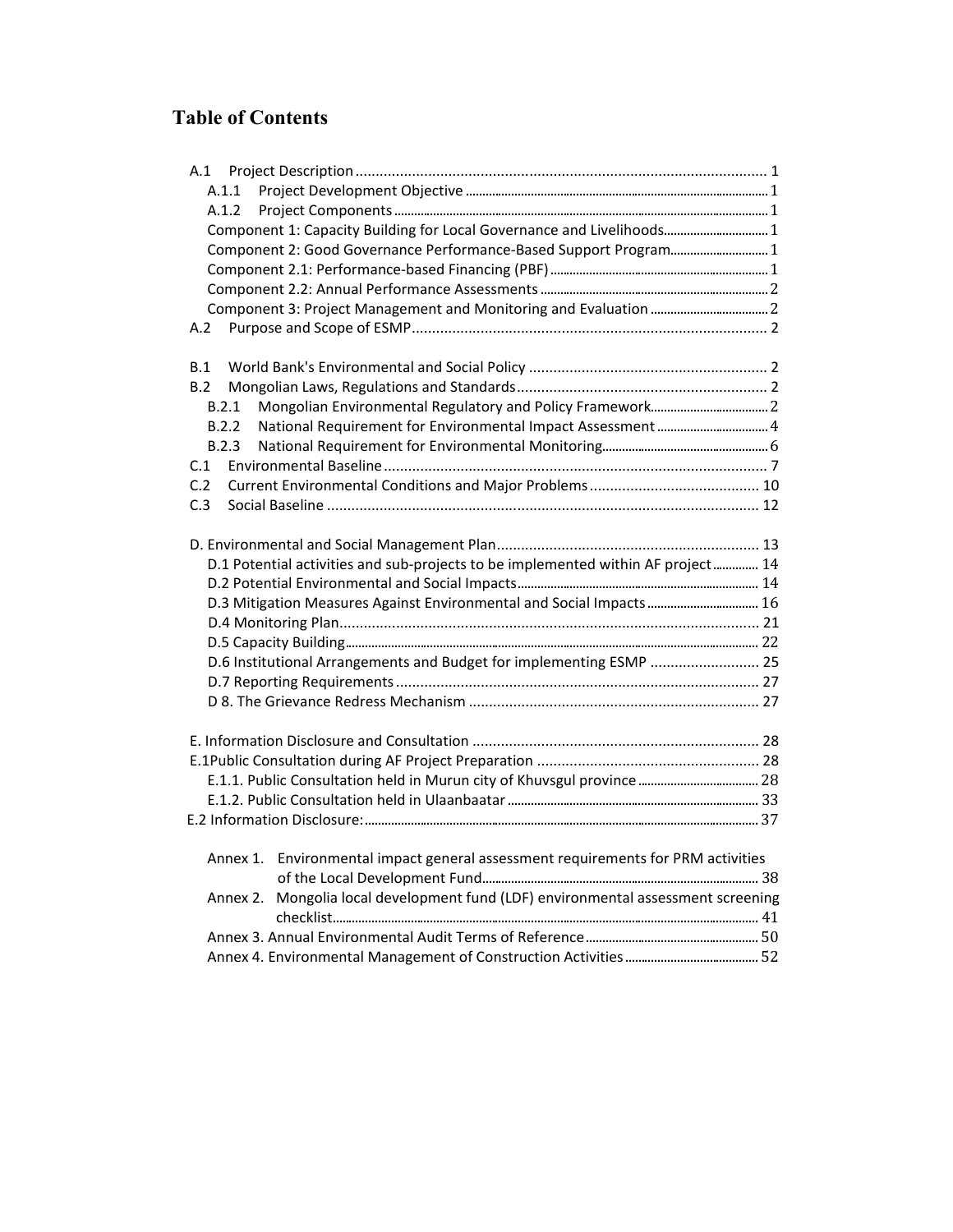## **A. Introduction**

## **A.1Project Description**

In 2002, the World Bank Board approved the first phase of a three-phase Adaptable Program Loan (APL) focusing on three major interventions: pastoral risk management, micro‐finance outreach to deepen access to finance, including for livestock insurance, and community driven infrastructure and basic services development. This project is the third and final phase of this initiative.

## **A.1.1 Project Development Objective**

The Project Development Objective of Third Sustainable Livelihoods Project (SLP‐3) is to improve governance and community participation for the planning and delivery of priority investments in rural areas of Mongolia.

## **A.1.2 Project Components**

## **Component 1: Capacity Building for Local Governance and Livelihoods**

The objective of this component would be to build the capacity at local and national levels for the implementation and further development of the Government's programs and mechanisms for supporting rural development.

At the local level, Soum governments will be challenged to effectively manage the significant increases in governance responsibilities and investment planning and execution delegated through the Budget Law (BL) and Soum Program. The project would provide to local authorities and communities, training and technical assistance related to the implementation of the Local Development Fund (LDF) and Soum Program, in the areas of medium term planning, community participation, budget preparation and adoption, budget execution including procurement and supervision, reporting, monitoring and evaluation and pastureland planning and management.

This training and technical assistance would primarily be delivered through Aimag Level Support Teams (ALSTs), based in each Aimag (province). These teams would be provided with technical backstopping from national Technical Assistance providers, which would support the development of training curricula and materials and training of trainers. This system should enable close and frequent contact between the ALSTs and the Soum authorities and citizens.

At the national level, the project would provide technical support to central public administration organizations in charge of economic and finance issues related to the development and implementation of the LDF.

## **Component 2: Good Governance Performance‐Based Support Program**

## **Component 2.1: Performance‐based Financing (PBF)**

As an incentive for good governance, the project would support the provision of Good Governance Performance-Based Financing (PBF) to Soums for the financing of activities under the LDF. The objective of the PBF would be to enhance good governance in the entire budgeting process starting with financial and policy planning, including budget preparation and adoption, budget execution, accounting, reporting, internal and external control and public scrutiny. Financing and execution of public capital investments at Soum level and below is an important part of the budgeting process. Particular importance would be given to citizen participation, alignment of Soum budgets with Bagh citizen priorities and citizen satisfaction with the LDF process and outcomes. Based on a Soum performance monitoring system, all Soums will be rated annually by independent assessors against a set of agreed performance indicators. Those Soums meeting or exceeding agreed targets would receive a percentage of the prior year's LDF allocation as budget support in the following financial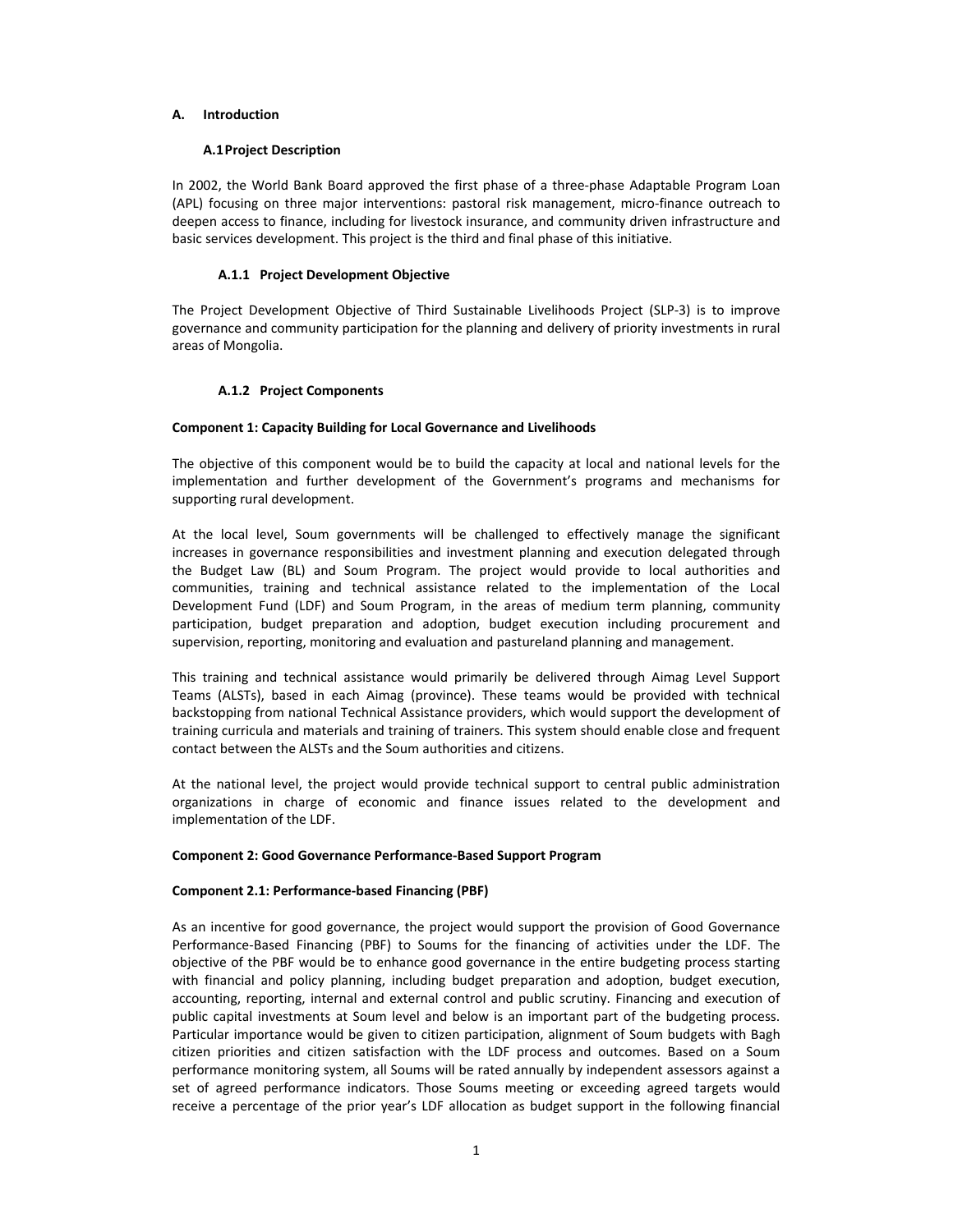year. Currently it is proposed that this top-up would represent 25-40 percent of the previous year's allocation, though this would be reviewed during the project and revised if necessary. PBF will be disbursed to qualifying Soums through Treasury systems along with LDF allocations.

## **Component 2.2: Annual Performance Assessments**

The project would carry out Annual Performance Assessments (APAs) of Soums for the purposes of determining the allocation of Good Governance Performance‐Based Financing. The assessment and ranking of Soum performance would be outsourced to a politically neutral third party (Good Governance Performance Assessment Teams). The project would finance the training of these APA teams. This sub-component would be supported by SDC co-financing.

## **Component 3: Project Management and Monitoring and Evaluation**

A Project Implementation Unit (PIU) for SLP‐3 is set within MoF and this component would support the implementation structure, financing the costs of staff, related expenditures and the M&E, procurement and FM functions. M&E support would be supported by IDA and include developing a Management Information System (MIS) for the LDF, and conducting a baseline, mid‐term and end of project impact assessment.

## **A.2 Purpose and Scope of ESMP**

The ESMP was developed to provide guidance for the identification and management of environmental and social risks and potential impacts that may be associated with the development and implementation of project activities and/or with any sub-projects or activities implemented under the project. The ESMP sets out procedures to enable screening of sub-projects for potential adverse environmental or social impacts and specifies processes and requirements to ensure that potential adverse impacts are identified, avoided, minimized or mitigated with the appropriate involvement of project affected people and other stakeholders. This ESMP has been consulted with project stakeholders prior to disclosure and disclosed to the public through central and project Aimags' and Soums' libraries, the project website of the PIU and the World Bank.

## **B. Legal, Policy Framework and Regulatory Requirements**

## **B.1 World Bank's Environmental and Social Policy**

The project will comply with the World Bank's Safeguard Policies which among others include: Environmental Assessment (OP4.01), Natural Habitats (OP 4.04), and Indigenous People (OP4.10). Therefore, ESMP and IPP have been prepared in accordance with the Bank's safeguards polices. More information on these policies can be found in the respective sections of websites of the World Bank.

## **B.2 Mongolian Laws, Regulations and Standards**

 $\overline{a}$ 

## **B.2.1 Mongolian Environmental Regulatory and Policy Framework**

Mongolia has enacted a comprehensive policy and legal framework for environmental assessment and management. It has policies, legislation and strategies in place to manage the protected estate, to satisfy its international obligations, and to protect the quality of the environment for the health and well-being of its citizens. The hierarchy of policies and legislative provisions for environmental management in Mongolia comprises five layers ranging from the Constitution to international treaties, and to environment and resources protection laws<sup>1</sup>.

The main policy documents are the National Environmental Action Plan of 1995, the State Environmental Policy of 1997, the National Plan of Action to Combat Desertification, the Biodiversity Conservation Action Plan, and the National Plan of Action for Protected Areas, all developed under

<sup>1</sup> UNDP. 2008. *Institutional Structures for Environmental Management in Mongolia*. Ulaanbaatar and Wellington.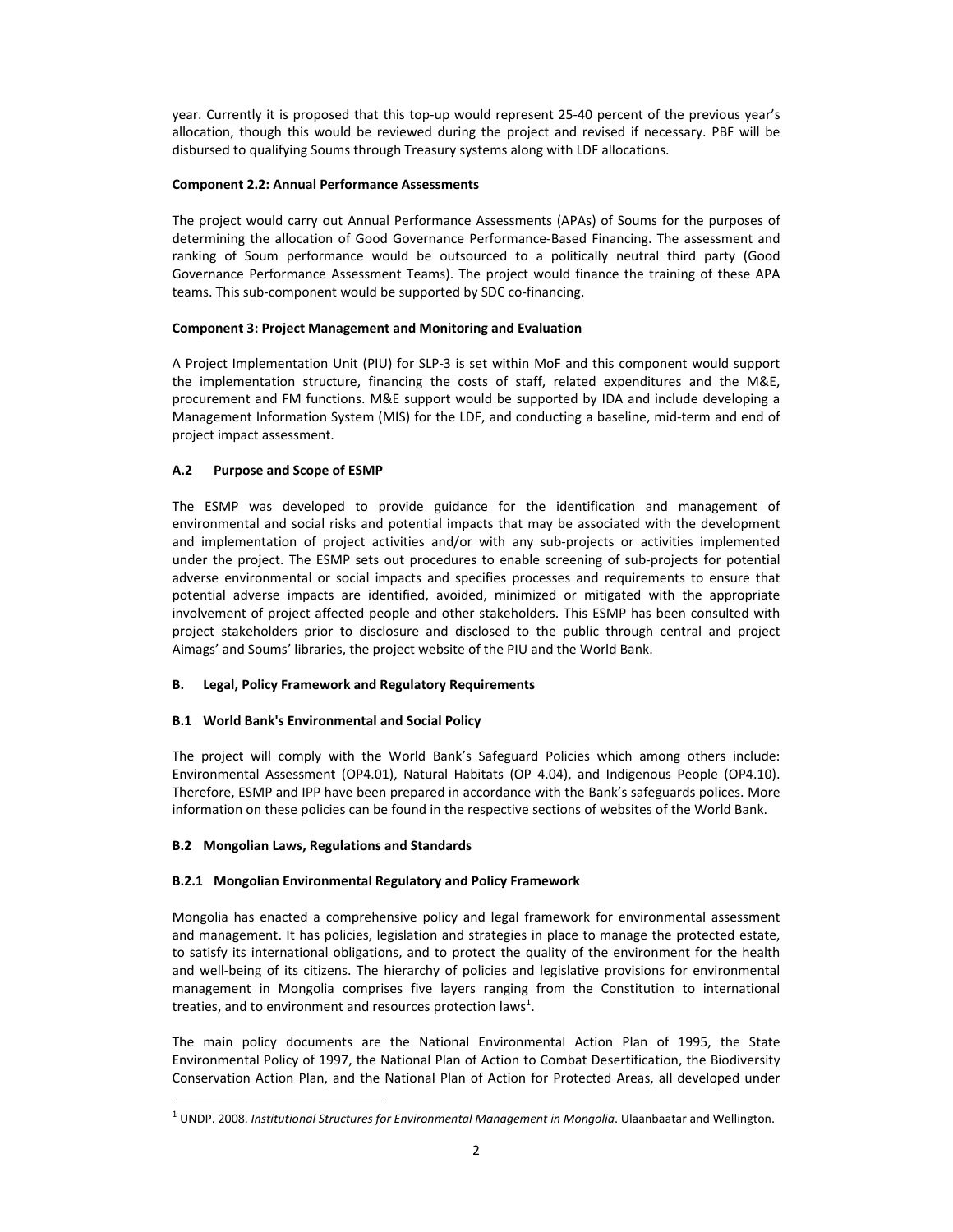the Ministry of Environment and Tourism (MoET) auspices, as well as the Mongolian Action Program for the 21<sup>st</sup> Century. The National Environmental Action Plan was updated in 2000 and the National Action Plan for Climate Change was added in the same year. Several program documents (e.g. National Water Program, National Forestry Program, Program of Protection of Air, Environmental Education, Special Protected Areas, and Protection of Ozone Layer) were also completed at the turn of the decade. State policy on Environmental Impact Assessment was in place in 1998. In addition, other guidance documents with important environmental repercussions were developed under the auspices of other ministries and these include the Roads Master Plan, the Power Sector Master Plan, the Tourism Master Plan, and the Renewable Energy Master Plan. Other documents, such as the annual Human Development Reports have increasingly incorporated environmental aspects.

A fundamental principle of the Mongolian state environmental policy is that economic development must be in harmony with the extraction and utilization of natural resources and that air, water and soil pollution will be controlled. In April 1996, Mongolia's National Council for Sustainable Development was established to manage and organize activities related to sustainable development in the country. The country's strategy is designed for environmentally friendly, economically stable and socially wealthy development, which emphasizes people as the determining factor for long‐term sustainable development.

B.2 The Government of Mongolia undertook a major environmental law reform in 1990 and 2012 including the law of land, protected areas, water, forest, wildlife, and native flora resources. The legislation base is extensive as evidenced by the following table of key environmental legislation as shown in **Table B.1**.

| No.            | Name of the Law                         | Year adopted and amended    | <b>Associated</b> |  |
|----------------|-----------------------------------------|-----------------------------|-------------------|--|
|                |                                         |                             | regulations       |  |
| $\mathbf{1}$   | Law on Environmental Protection         | 1995 revised in 2006, 2008, | 4                 |  |
|                |                                         | 2012, 2013, 2015, 2016,     |                   |  |
|                |                                         | 2017                        |                   |  |
| $\overline{2}$ | Law on Land                             | June, 2002                  | n.a               |  |
| 3              | Law on Land Cadaster and Mapping        | Dec, 1999                   | n.a               |  |
| 4              | Law on Land Fees                        | Apr, 1997                   | n.a               |  |
| 5              | Law on Land Possession                  | June, 2002                  | n.a               |  |
| 6              | Law on Implementation of Regulations    | June, 2002                  | n.a               |  |
|                | <b>Related to Land Possession Law</b>   |                             |                   |  |
| $\overline{7}$ | Law on Geodesy and Cartography          | Oct, 1997                   | n.a               |  |
| 8              | Law on Special Protected Areas          | Nov, 1994 revised in 2002,  | 16                |  |
|                |                                         | 2003, 2004, 2006, 2008,     |                   |  |
|                |                                         | 2014, 2015, 2017            |                   |  |
| 9              | Law on Buffer Zones                     | Oct, 1997                   | n.a               |  |
| 10             | Law on Water                            | Apr, 2004                   | n.a               |  |
| 11             | Law on Water and Mineral Water          | May, 1995, revised in 2008, | 21                |  |
|                | <b>Resource Fee</b>                     | 2011                        |                   |  |
| 12             | Law on Forests                          | 2012                        | 38                |  |
| 13             | Law on Fees for Timber and Fuel-wood    | May, 1995                   | n.a               |  |
|                | Harvesting                              |                             |                   |  |
| 14             | Law on Prevention of Steppe and Forest  | May, 1996                   | n.a               |  |
|                | Fires                                   |                             |                   |  |
| 15             | Reinvestment of<br>Natural<br>Law<br>on | Jan, 2000                   | n.a               |  |
|                | Resource Use Fees for Conservation      |                             |                   |  |
| 16             | Law on Natural Plants                   | Apr, 1995                   | 3                 |  |
| 17             | Law on Natural Plant Use Fees           | May, 1995                   | n.a               |  |
| 18             | Law on Protection of Plants             | Mar, 1996                   | n.a               |  |
| 19             | Law on Fauna                            | 2000                        | n.a               |  |

## **Table B.1: Key environmental legislation.**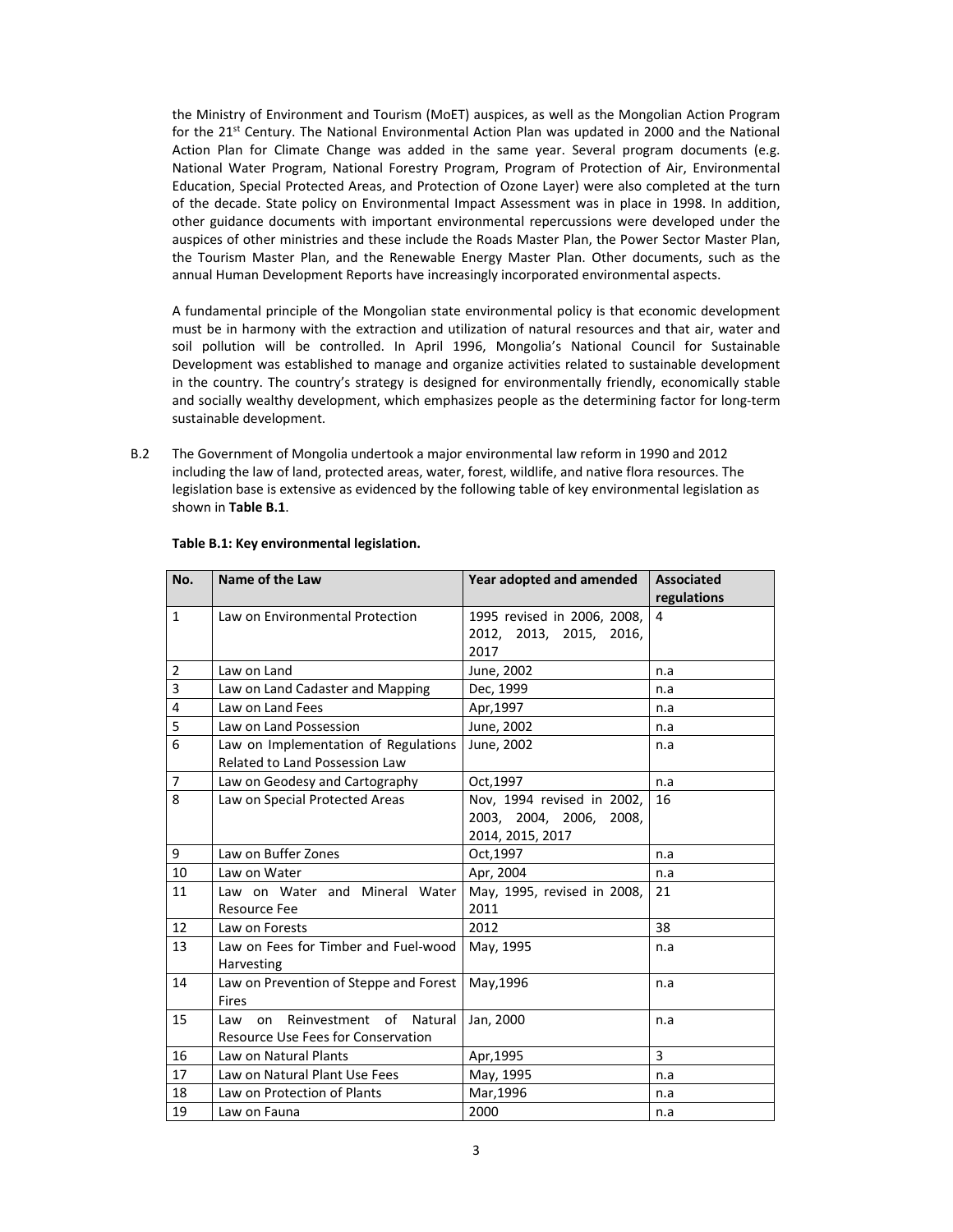| No. | Name of the Law                           | Year adopted and amended | <b>Associated</b><br>regulations |
|-----|-------------------------------------------|--------------------------|----------------------------------|
| 20  | Law on Air                                | Mar., 1995               | n.a.                             |
| 21  | Law on Protection for Toxic Chemicals     | Apr., 1995               | 18                               |
| 22  | Environmental<br>Impact<br>on<br>Law      | 1998, revised in 2002    | n.a                              |
|     | Assessment                                |                          |                                  |
| 23  | Law on Solid Waste                        | Nov.2003                 | n.a                              |
| 24  | prohibiting<br>export<br>and<br>Law<br>on | Nov.2000                 | n.a                              |
|     | transportation of Hazardous Waste         |                          |                                  |
| 25  | Soil<br>Protection<br>and<br>Law<br>on    | 2012                     | n.a                              |
|     | <b>Desertification Prevention</b>         |                          |                                  |

Other Mongolian orders, regulations and guidelines related to water and wastewater are listed in the **Table B.2.** 

#### **Table B.2: Key orders, regulations and guidelines related to water and wastewater treatment**

| Name of Guideline, Order or Regulation                               | <b>Year Adopted</b> |  |  |  |  |  |
|----------------------------------------------------------------------|---------------------|--|--|--|--|--|
| Regulation of Fees on Water Pollution                                | 1992                |  |  |  |  |  |
| Regulation of River and Water Source Protection Zone                 | 1992                |  |  |  |  |  |
| Regulation of Lining Septic Tanks for Wastewater                     | 1995                |  |  |  |  |  |
| Regulation for Registering Water Resource Pollution, Water Scarcity, | 1996                |  |  |  |  |  |
| Rehabilitation                                                       |                     |  |  |  |  |  |
| Regulation on Water Resource Protection from Pollution               | 1997                |  |  |  |  |  |
| Regulation of Water Spring and Its Protection                        | 1998                |  |  |  |  |  |
| Regulation of Establishing Wells and Water Points and Repair         | 2005                |  |  |  |  |  |

#### **B.2.2 National Requirement for Environmental Impact Assessment**

The environmental impact assessment (EIA) requirements of Mongolia are regulated by the Law on Environmental Impact Assessment (1998, amended in 2012). The terms of the law apply to all new projects, as well as rehabilitation and expansion of existing industrial, service or construction activities and projects that related to use land and natural resources. The purpose of this law is to protect the environment, prevent ecological imbalance, ensure minimal adverse impacts on the environment from the use of natural resources, and regulate relations that may arise in connection with the assessment of environmental impacts of and approval decisions on regional and sectorial policies, development programs and plans and projects. **Table B.3** lists the classification of projects that require General EIA.

|                  |                         | <b>Executor</b>                                                                            |                                                                         |  |  |  |  |  |  |
|------------------|-------------------------|--------------------------------------------------------------------------------------------|-------------------------------------------------------------------------|--|--|--|--|--|--|
| No.              | <b>Project type</b>     | Central Government Authority for The Governors offices of<br><b>Nature and Environment</b> | Provinces and the Capital<br>city                                       |  |  |  |  |  |  |
| $\mathbf{1}$     | Mining                  | Exploration of all kind of minerals                                                        | Exploration<br>of<br>common<br>minerals to be used within<br>local area |  |  |  |  |  |  |
| 2.               | Heavy industry          | All types                                                                                  |                                                                         |  |  |  |  |  |  |
| 3.               | Light and Food industry | Big industries owned by Government                                                         | small and<br>medium<br>Local<br>enterprises (SMEs)                      |  |  |  |  |  |  |
| $\overline{4}$ . | Agriculture             | Water reservoir<br>Irrigation system<br>Plantation of fallow                               | Other industries and services                                           |  |  |  |  |  |  |
| 5.               | Infrastructure          | Energy production more than 1 MW<br>capacity                                               | Energy production up to 1<br>MW capacity                                |  |  |  |  |  |  |

#### **Table B.3: Classification of projects obligatory to General EIA**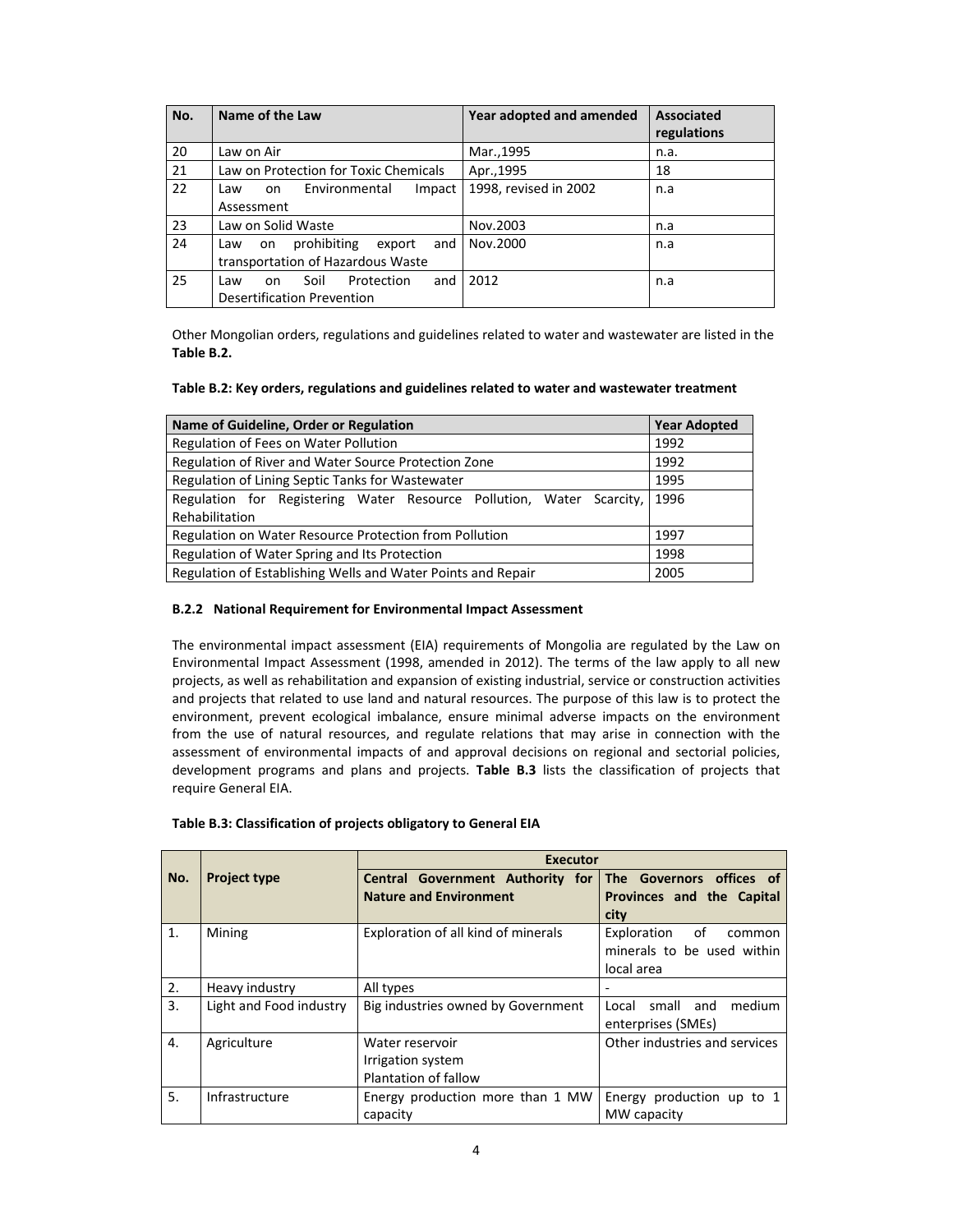|     |                                                                                                                                                     | Electricity transmission line more than<br>35 kV voltage<br>Heat distribution pipes<br>Hydro station<br>Railway<br>Airport<br>Road international and inter cities<br>Communication<br>international<br>and<br>inter cities | Electricity transmission line<br>up to 35 KV voltage<br>Heat distribution pipes local<br>Road<br>and<br>communication<br>local                                               |
|-----|-----------------------------------------------------------------------------------------------------------------------------------------------------|----------------------------------------------------------------------------------------------------------------------------------------------------------------------------------------------------------------------------|------------------------------------------------------------------------------------------------------------------------------------------------------------------------------|
| 6.  | Service                                                                                                                                             | Hotel, resort, sanatorium and other<br>service organizations with capacity<br>more than 50 bed day                                                                                                                         | Hotel,<br>resort,<br>sanatorium<br>other<br>service<br>and<br>organizations with capacity<br>up to 50 bed day                                                                |
| 7.  | Other projects:<br>Town planning<br>Defensive<br>civil<br>and<br>protection<br>Water supply system<br>Water treatment plant<br>Solid waste disposal | Water supply, water treatment and<br>solid waste disposal in urban areas<br>with more than 10000 inhabitants<br>State owned facilities for defense and<br>civil protection                                                 | Water<br>supply,<br>water<br>solid<br>treatment<br>waste<br>disposal in urban areas with<br>up to 10,000 inhabitants<br>Local facilities for defense<br>and civil protection |
| 8.  | Bio diversity                                                                                                                                       | Fisheries (big size)<br>Population, use and other activities<br>relative to animal and plants,                                                                                                                             | Hunting and forestry, tribe<br>Fishery for local market                                                                                                                      |
| 9.  | Chemicals, radioactive<br>substances<br>and<br>hazardous wastes                                                                                     | Treatment, use, storage, transport<br>and disposal of chemicals, radioactive<br>substances and hazardous wastes                                                                                                            |                                                                                                                                                                              |
| 10. | Activities conducted in<br>protected areas                                                                                                          | be<br>conducted<br>in<br>Activities<br>to<br>boundaries of special protected areas                                                                                                                                         | Activities to be conducted at<br>locally protected areas.                                                                                                                    |

There are two types of EIAs defined in the Law on EIA:

- 1) General EIA (screening) ‐ to initiate a General EIA, the project implementer submits to MoET (or Aimag government) a brief description of the project including feasibility study, technical details, drawings, and other information. The General EIA may lead to one of three conclusions: (i) the project may be completed pursuant to specific conditions, (ii) a detailed EIA is necessary, or (iii) project cancellation. The General EIA is free and usually takes up to 14 days with possible extension of additional 14 days.
- 2) Detailed EIA the scope is defined by the General EIA. The Detailed EIA report must be produced by a Mongolian EIA company which is authorized by the MoET by means of a special procedure. The developer of the Detailed EIA should submit it to the MoET (or Aimag government). An expert of the organization who was involved in conducting General EIA should make a review of the Detailed EIA within 18 days and present it to MoET (or Aimag government). Based on the conclusion of the expert, the MoET (or Aimag government) takes a decision about approval or disapproval of the project. Figure B.1 show the procedure of GEIA and DEIA.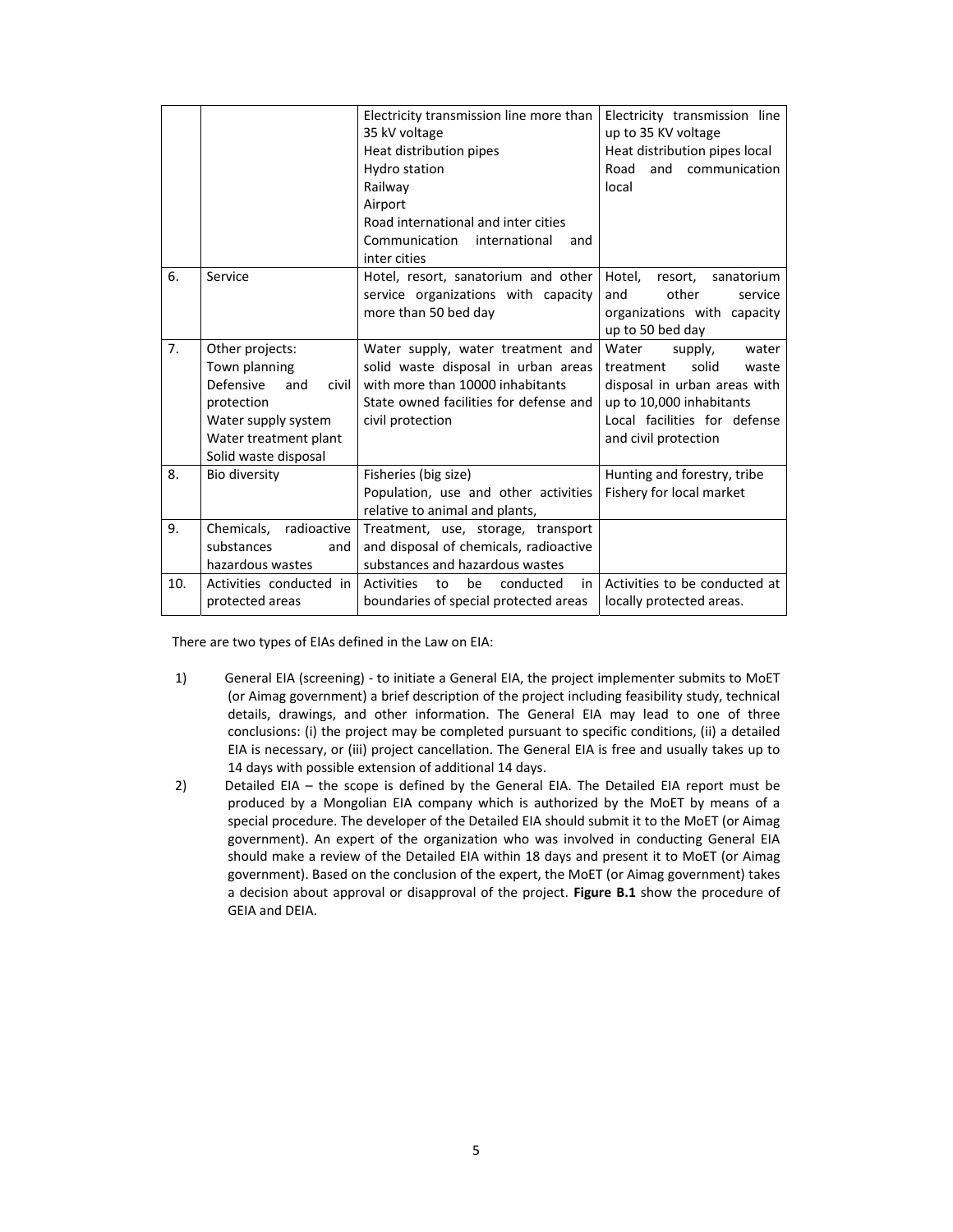

#### **Figure B.1 General and Detailed EIA procedure according to Mongolian Law on EIA.**

Source: Adapted from Vol. 1 (2001) Compendium of Laws: A Mongolian Citizens Reference Book

The type and size of the planned activities define responsibility for the Ministry of Environment and Tourism (MoET) or Aimag (provincial) government in making EIA.

#### **B.2.3 National Requirement for Environmental Monitoring**

The establishment of a baseline for environmental monitoring is to determine trends in the quality of ambient air, water, ambient noise and soil and how that quality is affected by the release of contaminants, other anthropogenic activities, and/or by waste treatment operations (impact monitoring). Environment monitoring needs to be carried out to estimate nutrient or pollutant fluxes discharged in atmosphere or ground waters or lakes or to the land across project and nearby areas. Monitoring is done to determine the quality of the ambient environment before start of any kind of project related activities, as it provides a means of comparison with impact monitoring. It will be also used simply to check whether any unexpected change is occurring in otherwise pristine conditions.

The National Agency for Meteorology, Hydrology and Environmental Monitoring (NAMHEM) is responsible for environmental monitoring of water, air, acid deposition, soil, environmental radiation, dust-deposition and sulphur gases to control the environmental quality. The laboratories in main cities make permanent measurements on air, water, soil quality and radiation level, meanwhile, control waste sources of pollution from such power plants and vehicles; carries necessary monitoring activities on environmental assessment; control industry wastes in cooperation with other environmental controlling organizations. **Table B.4** shows the types and responsibility of NAMHEM and its Aimag level Departments of Hydrology, Meteorology and Environmental Monitoring for environmental monitoring.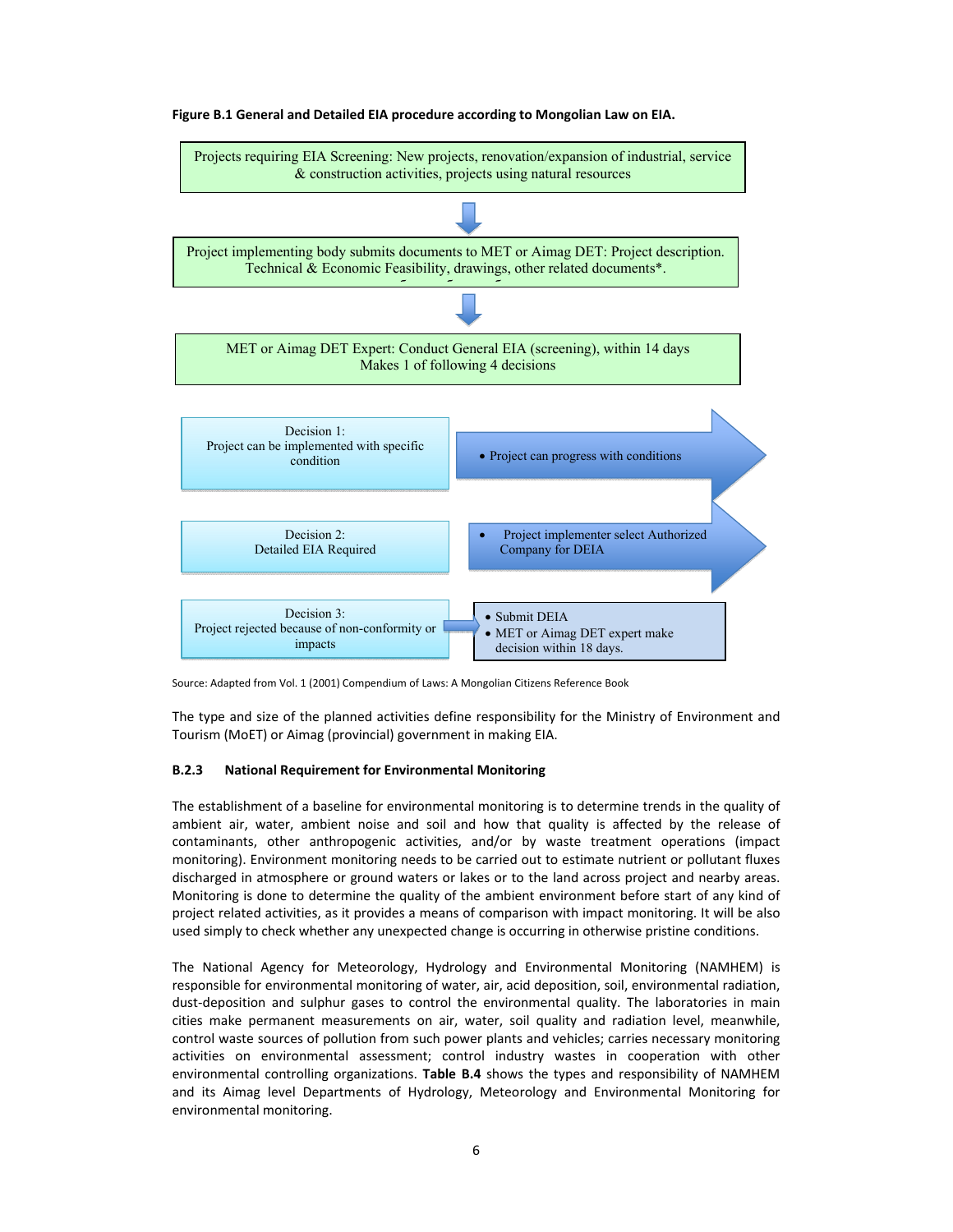**Table B.4: Responsibilities of NAMHEM for Environmental Monitoring in Mongolia.** 

| <b>Monitoring types</b>                                                                                                                          | <b>Site</b>                         |  |  |
|--------------------------------------------------------------------------------------------------------------------------------------------------|-------------------------------------|--|--|
| Air quality in urban area /SO <sub>2</sub> , NO <sub>x</sub> , CO, O <sub>3</sub> , HC, PM <sub>10</sub> , PM <sub>2.5</sub> /                   | 35 points                           |  |  |
| $Acid$ rain /NH <sub>4</sub> , SO <sub>2</sub> , HCI, HNO <sub>3</sub> , NH <sub>3</sub> /                                                       | 2 points                            |  |  |
| Greenhouse gas monitoring                                                                                                                        | 1 laboratory                        |  |  |
| Sand /yellow/ dust storm observation /To define dust $PM_{10}$ , $PM_{2.5}$ dispersion $\beta$ stations<br>in horizontal and vertical direction/ |                                     |  |  |
| Water quality                                                                                                                                    |                                     |  |  |
| Water quality /91 rivers, 16 lakes pH, EC, $O_2$ , etc./                                                                                         | 188 points                          |  |  |
| Gray water monitoring /5 in Ulaanbaatar city and 28 in the countryside/                                                                          | cleaning<br>33<br>water<br>facility |  |  |
| Soil quality in urban areas                                                                                                                      | 340 points                          |  |  |
| <b>Environmental radiation monitoring</b>                                                                                                        | 35 points                           |  |  |

Source: Introduction on National Agency for Meteorology and Environmental Monitoring, MET, 2016

## **C. Environmental and Social Baselines**

## **C.1 Environmental Baseline**

Mongolia is a landlocked country in Northern Asia with a surface area of 1.56 million square kilometres and about three million inhabitants, of whom 2.2 million live in urban areas.<sup>1</sup> Population density in rural areas thus averages 0.5 inhabitants per square kilometre, which reflects also the dominance of mobile pastoralism as the main rural livelihood throughout the country. Administratively, Mongolia is divided into Ulaanbaatar and 21 Aimags (provinces). Aimags are further divided into Soums (counties) and Baghs (villages).

**Topography:** The topography of Mongolia consists mainly of a plateau with an elevation ranging from 914 to 1524 m broken by mountain ranges in the north and west. The country has an average elevation of 1,580 metres. The Altai Mountains stretch across the western and the southwestern regions of the country, and Khuiten Peak in far western Mongolia is the highest point (4,375 metres). The east and the south are characterized by plains and depressions. The landscape includes one of Asia's largest freshwater lakes (Lake Khuvsgul), many salt lakes, marshes, sand dunes, rolling grasslands, alpine forests, and permanent mountain glaciers. Northern and western Mongolia are seismically active zones, with frequent earthquakes and many hot springs and extinct volcanoes.

**Climate:**<sup>1</sup> Mongolia has a severe continental climate due to its long distance from oceans, the high mountains in the north and west, and high average elevation above sea level. Average annual temperature is below 2°C above 45° latitude, and below ‐4°C in the northwest of the country, while in the south Gobi, the average temperature is higher than 6°C. Average winter temperatures range between -8°C and -32°C, while summer temperature range between 6°C and 24°C. Annual total precipitation ranges between 50 mm in the southern Gobi to 450 mm in the north. Annual mean precipitation is 300-400 mm in the northern and western areas, 250-300 mm in the Altai and centralnorthern forest steppe zones, and 150‐200 mm in the eastern steppe zone. Potential evapotranspiration is above 500 mm across most of the country.

**Vegetation**: Mongolia's vegetation can be classified into five ecological zones that generally follow a north to south gradient: the high mountain, forest steppe, steppe, desert steppe, and desert zones. Forests cover 9.2% of the land area, mostly in the northern taiga and forest steppe zones. The forest steppe and steppe zones comprise over half of the land area (30% and 20% respectively) and have the highest concentration of people and livestock, mainly due to the relatively high biomass productivity

 $\overline{a}$ 

<sup>1</sup> World Bank databank

<sup>1</sup> Dagvadorj et al. (2010) Mongolia: assessment report on climate change 2009. Ministry of Nature, Environment and Tourism.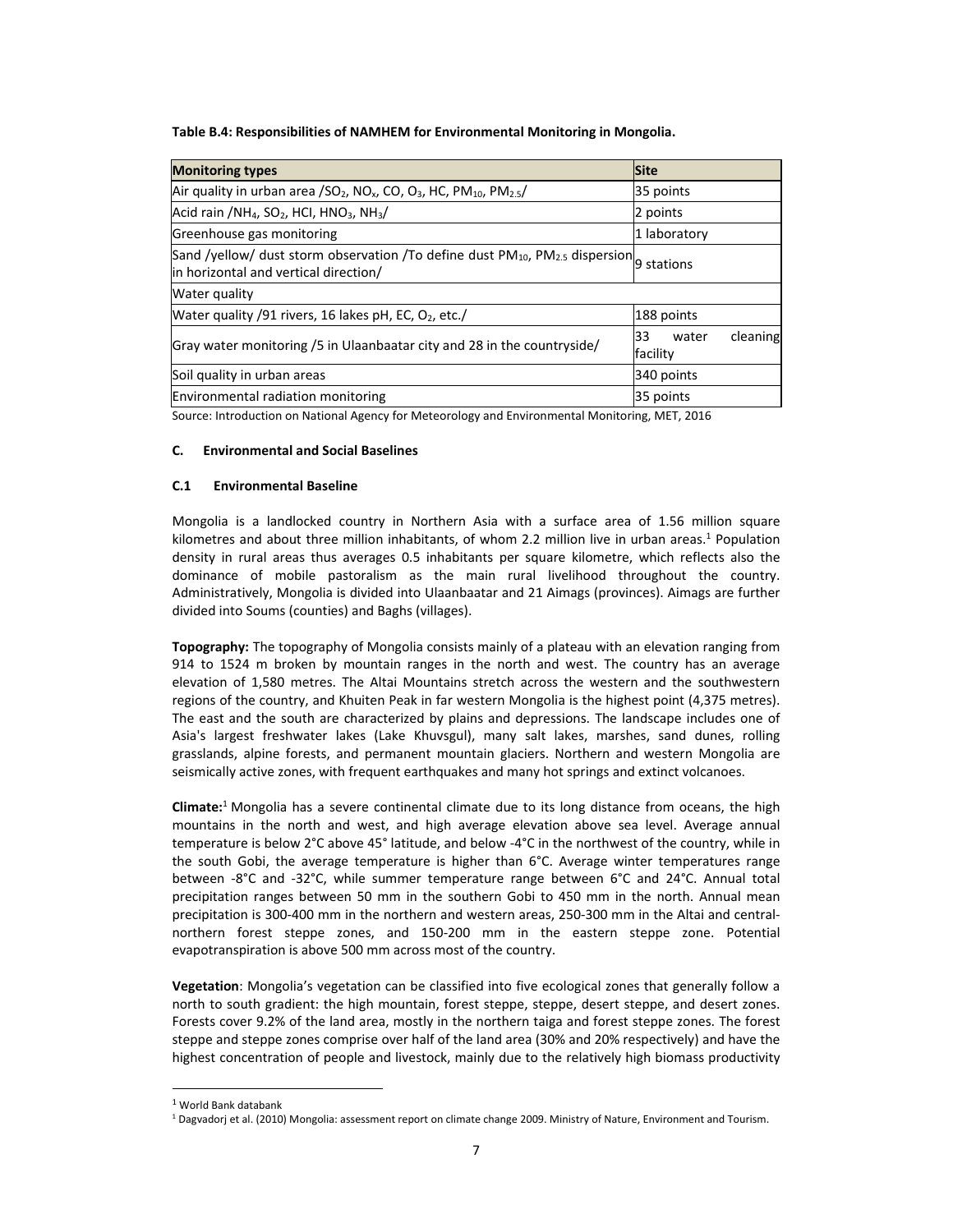(600–1,800 kg/ha). The desert steppe and desert zones occupy approximately 37% of land area with lower productivity (30–400 kg/ha).

**Ecosystem and biodiversity**: Located between the Russian Federation and the People's Republic of China, in the heart of Central Asia, Mongolia spans across the Siberian taiga, Eurasian steppes and the Gobi deserts of Central Asia, and is situated in the watersheds of the Arctic, Pacific, and Central Asian Internal Drainage basins. Mongolia is of global significance because of its location at the convergence of the Siberian taiga and the Central Asian steppe and deserts that form a rich diversity due to the transitional ecosystems that occur nowhere else and unique assemblage of species. Therefore, it hosts a range of globally important biodiversity, including parts of two WWF Global 35 priority ecoregions (the Amur‐Heilong in Eastern Mongolia and the Altai‐Sayan in Western Mongolia), as well as 2 UNESCO natural World Heritage Sites, 11 Ramsar sites, 70 Important Bird Areas (IBA) and habitat of globally endangered mammals like wild horse/Takhi (*Equus ferus przewalskii*), Wild Bactrian camel (*Camelus ferus*), Asiatic wild ass (*Equus hemionus*), Gobi bear/Mazaalai (*Ursus arctos gobiensis*), Saiga antelope (*Saiga tatarica mongolica*) and others.

Biodiversity was an integral feature of Mongolia's intact ecosystems until the middle of the 20<sup>th</sup> century. Pasture-based livestock husbandry was a subsistence economic activity functioning in a seminatural ecosystem integrated with the seasonal climate regime and distinct landscape patterns. In fact, it was a reference point or basic line for biodiversity, which could be sustained across this geographic domain in accordance with the associated climate variability (Batjargal. Z and Shiirevdamba. Ts 2016).

Mongolia contains 16 ecosystem types within its borders, which have been consolidated into four eco-regions, namely the Daurian steppe (28.2% of total area), Khangai (16.4% of total area), Central Asian Gobi Desert (16.4% of total area), and the Altai‐Sayan (23.1% of total area) (Figure 6.3), in order to increase integration between national conservation and development policies and plans (Chimed-Ochir B. 2010). These eco-regions with their unique assemblage of ecosystems comprise a variety of fauna and flora species, which consist of 138 species of mammal, 79 species of fish including subspecies (Mendsaikhan B. 2017), 22 species of reptile, 6 species of amphibian, 476 species of bird, over 13 thousand species of insect and 516 species of mollusk, 3127 species of vascular plants, 1574 species of algae, 495 species of moss, 838 species of fungus (Government of Mongolia, 2015). Totally 110 species of fauna and 192 species of flora were deemed to be nationally endangered and registered into the Mongolian Red Book as either critically endangered.

However, due to climate change and negative human activities, 72.3 percent of the total territory has deteriorated; soil nutrients have been lost; desertification has become an increasing threat; over 70 percent of pastureland has been overgrazed; plant growing rates and compositions have been reduced; hundreds of rivers, streams, natural springs, lakes, and ponds have dried up; the forest resource has decreased by 2 million ha; and about 300 species of fauna and flora are threatened with extinction. Therefore, the need to upgrade conservation management to international standards has become a priority. Additionally, the human right to live in healthy and safe environments must be ensured; untouched environmental conditions and ecological balance must be preserved for future generations; and sustainable development through maintaining balance between social and economic progress and environment must be pursued.

**Ecologically sensitive areas**: Mongolia's Protected Area (PA) network and ecologically important areas are included in ecologically sensitive areas. The Protected Area network consists of 99 protected areas covering 17.4% (27.2 million ha) of the country's territory. The number of protected areas has increased since the Parliament adopted the National Programme on Protected Areas (1998) that set the goal of establishing a protected area system covering 30% of the national territory. In 2015, the protected areas included 20 Strictly Protected Areas (12.4 million ha), 32 National Parks (11.7 million ha), 34 Nature Reserves (2.9 million ha), 13 National Cultural and Historical Monuments (0.13 million ha).

In addition, there are 911 locally protected areas covering 16.3 million ha and 10.4% of the total territory of Mongolia. The total size of the state and local protected areas has reached 44.3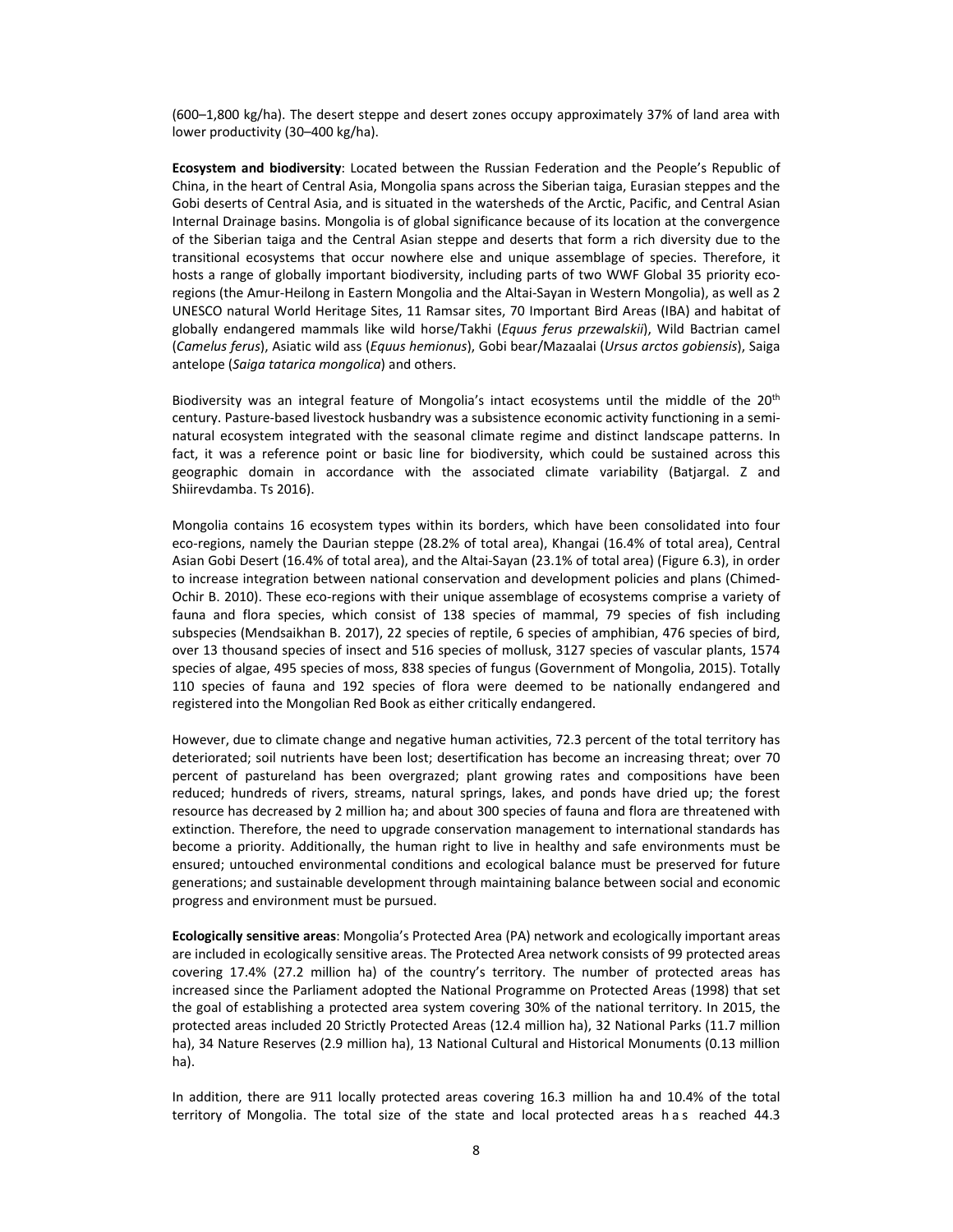million ha, which is 28.3% of the total territory (Government of Mongolia 2015). However, capacities and resources for protected area management have not kept pace with the expansion of PAs, and most protected areas suffer from inadequate resources to conserve important species and habitats they are supposed to protect.

In accordance with the Law on Protected Areas, all Specially Protected Areas (SPAs) and National Parks (NPs) may have a Buffer Zone (BZ). A separate Law on Buffer Zones regulates the establishment and management of Buffer Zones. It aims to reduce, mitigate and prevent the actual and/or potential adverse impacts experienced in their respective PA by way of (i) increasing local communities' participation in the conservation of protected sites, by (ii) providing livelihood means to local communities and (iii) by ensuring the appropriate use of natural resources. Currently the Government actively advocates the establishment of Buffer Zones around SPAs and NPs. If properly managed the LPAs will in principal offer a good protection and they will also provide for an expansion zone of the Protected Areas.

| No.            | <b>Names of PA</b>      | Name of Provinces<br>where PA locates | <b>Classification</b> | Size (ha)   |
|----------------|-------------------------|---------------------------------------|-----------------------|-------------|
| $\mathbf 1$    | Great Gobi /B/          | Baynkhongor                           | SPA                   | 927111.8222 |
| $\overline{2}$ | Alag Khairkhan          | Gobi-Altai                            | <b>NP</b>             | 36723.16831 |
| 3              | Great Gobi /A/          | Gobi-Altai,<br>Baynkhongor            | <b>SPA</b>            | 4633299.775 |
| 4              | Eej Khairkhan           | Gobi-Altai                            | NM                    | 23095.9647  |
| 5              | Khukh Serkhi Nuruu      | Bayan-Ulgii, Khovd                    | SPA                   | 75749.75203 |
| 6              | ChiGertein river valley | Bayan-Ulgii                           | <b>NP</b>             | 167190.6466 |
| $\overline{7}$ | Bogdkhan mountain       | Tuv                                   | SPA                   | 41322.27316 |
| 8              | Khasagt Khairkhan       | Gobi-Altai                            | SPA                   | 26760.57436 |
| 9              | Mongol Els              | Gobi-Altai                            | <b>NP</b>             | 271313.4184 |
| 10             | Numrug                  | Dornod                                | SPA                   | 320982.1815 |
| 11             | Dornod Mongol           | Dornod                                | SPA                   | 589905.6506 |
| 12             | Mongol Daguur /A/       |                                       | SPA                   | 92880.45414 |
| 13             | Mongol Daguur /B/       |                                       | SPA                   | 15273.1854  |
| 14             | Yahi Lake               |                                       | <b>NR</b>             | 251217.9575 |
| 15             | Ugtam                   |                                       | <b>NR</b>             | 46022.85092 |
| 16             | Toson Khulstai          | Dornod, Khentii                       | <b>NR</b>             | 458509.7875 |
| 17             | Uvs lake                | Uvs                                   | SPA                   | 441223.2166 |
| 18             | <b>Tsagaan Shuwuut</b>  |                                       | SPA                   | 25537.7004  |
| 19             | Turgen mountain         |                                       | SPA                   | 130473.9754 |
| 20             | Tes river               |                                       | <b>NR</b>             |             |
| 21             | Khan Khukhii            | Uvs                                   | <b>NP</b>             | 221598.2789 |
| 22             | Hyargas lake            |                                       | NP.                   | 341301.7869 |
| 23             | Altan els               |                                       | SPA                   | 150244.2014 |
| 24             | OtgontenGer<br>mountain | Zankhan                               | <b>SPA</b>            | 90498.66441 |
| 25             | Ulaagchin Khar lake     | Zankhan                               | <b>NP</b>             | 259403.3884 |
| 26             | Tsambagharav            | Bayan-Ulgii                           | <b>NP</b>             | 113749.2134 |
| 27             | Altai Tavan Bogd        |                                       | ΝP                    | 656106.3865 |
| 28             | Siilhem Nuruu /A/       |                                       | <b>NP</b>             | 69935.4433  |
| 29             | Siilhem Nuruu /B/       |                                       | <b>NP</b>             | 77942.5287  |
| 30             | Devel aral              |                                       | <b>NR</b>             | 10618.72285 |
| 31             | Khangain nuruu          | Arkhangai<br>and<br>Baynkhongor       | <b>NP</b>             | 906604.5447 |
| 32             | Khorgo-Terkh Tsagaan    | Arkhangai                             | <b>NP</b>             | 76893.00337 |

#### **Table C.1 Protected Areas of Mongolia.**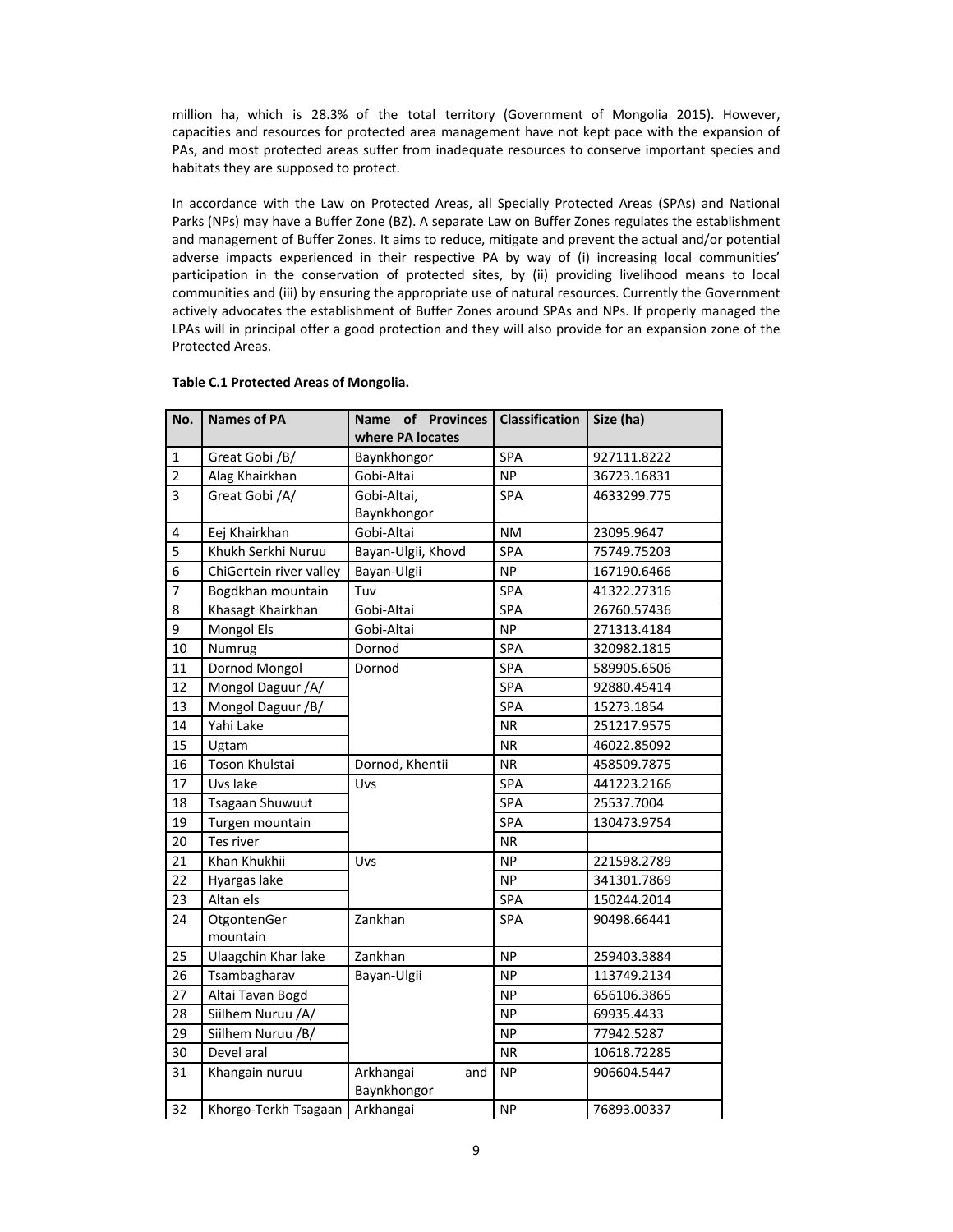|    | lake                                    |                              |     |            |             |
|----|-----------------------------------------|------------------------------|-----|------------|-------------|
| 33 | Noyon Khangai                           |                              |     | <b>NP</b>  | 56657.98638 |
| 34 | Onon-Balj /A/                           | Khentii                      |     | <b>NP</b>  | 294079.7835 |
| 35 | Onon-Balj /B/                           |                              |     | <b>NP</b>  | 106386.9926 |
| 36 | Khugnu Tarna                            | <b>Bulgan</b><br>Uvurkhangai | and | <b>NP</b>  | 84143.05686 |
| 37 | Dariganga                               | Sukhbaatar                   |     | <b>NP</b>  | 64547.60536 |
| 38 | Shiliin Bogd                            |                              |     | ΝM         | 18136.91995 |
| 39 | Khorgiin khundii                        |                              |     | <b>NM</b>  | 6104.313042 |
| 40 | Khustain nuruu                          | Tuv                          |     | <b>NP</b>  | 48400.56794 |
| 41 | Gobi Gurvan Saikhan                     | Umnugobi                     |     | <b>NP</b>  | 2697170.845 |
| 42 | Khan Khentii                            | Tuv,<br>Selenge<br>Khentii   | and | SPA        | 1748103.891 |
| 43 | Undurkhaan uul                          | Khentii                      |     | <b>NP</b>  | 8820.0      |
| 44 | Binderya uul                            |                              |     | <b>NM</b>  | 5736.92     |
| 45 | Khangal nuur                            |                              |     | <b>NM</b>  | 3913.0      |
| 46 | Gorhi-Terelj                            | Tuv                          |     | ΝP         | 291838.556  |
| 47 | Nagalkhaan mountain                     |                              |     | <b>NR</b>  | 1860.721221 |
| 48 | Khar us lake                            | Khovd                        |     | <b>NP</b>  | 852997.2452 |
| 49 | Mankhan                                 |                              |     | <b>NR</b>  | 82807.37429 |
| 50 | Tarvagatain nuruu                       | Zankhan                      |     | <b>NP</b>  | 547629.8987 |
| 51 | Little Gobi /A/                         | Umnugobi                     |     | SPA        | 1147812.066 |
| 52 | Little Gobi /B/                         | Dornogobi<br>Umnugobi        | and | <b>SPA</b> | 682617.3514 |
| 53 | Ikh bogd mountain                       | Baynkhongor                  |     | <b>NP</b>  | 262855.8119 |
| 54 | Zag Baidgar river                       |                              |     | <b>NP</b>  | 116308.5428 |
| 55 | Tujiin nars                             | Selenge                      |     | <b>NP</b>  | 70804.71976 |
| 56 | Orkhon river valley                     | Arkhangai<br>Uvurkhangai     | and | <b>NP</b>  | 92717.98585 |
| 57 | Khuisiin naiman lake                    | Arkhangai                    |     | <b>NM</b>  | 11149.06413 |
| 58 | Ikh gazar chuluu                        | Dundgobi                     |     | <b>NR</b>  | 175906.1387 |
| 59 | Khuvsgul                                | Khuvsgul                     |     | <b>NP</b>  | 1175602.174 |
| 60 | Dayan deerkhi cave                      |                              |     | <b>NM</b>  | 31277.20524 |
| 61 | Ulaan taiga                             | Khuvsgul                     |     | SPA        | 431694.4634 |
| 62 | <b>Khoridol Saridag</b>                 |                              |     | SPA        | 226672.0417 |
| 63 | Tengis-Shishged                         |                              |     | <b>NP</b>  | 875711.2729 |
| 64 | Zed-Khantai-Buteeliin-<br>nuruu         | <b>Bulgan</b>                |     | SPA        | 604265.563  |
| 65 | Myangan Ugalzat                         | Khovd                        |     | <b>NP</b>  | 303775.0681 |
| 66 | <b>Bulgan</b><br>river-<br>Ikh<br>Ongog | Khovd                        |     | NP.        | 92743.66388 |
| 67 | Munkhkhairkhan<br>mountain              |                              |     | <b>NP</b>  | 506096.7014 |
| 68 | Ikh Nart                                | Dornogobi                    |     | <b>NR</b>  | 66752.0     |
| 69 | Khar Ymaat                              | Dornod                       |     | NR         | 50691.0     |

## **C.2 Current Environmental Conditions and Major Problems**

**Air quality** is a significant environmental problem in big cities and Aimag centers of Mongolia. Primary sources of air pollution thermal power plants, small and medium sized heating boilers, traditional Gers and wooden houses, and over 40,000 automobiles. Topography and meteorology exacerbated ambient air quality conditions in the country, and particularly in Ulaanbaatar. As a result, ambient pollutant concentrations often remained for days or weeks at a time to exceed Mongolian and other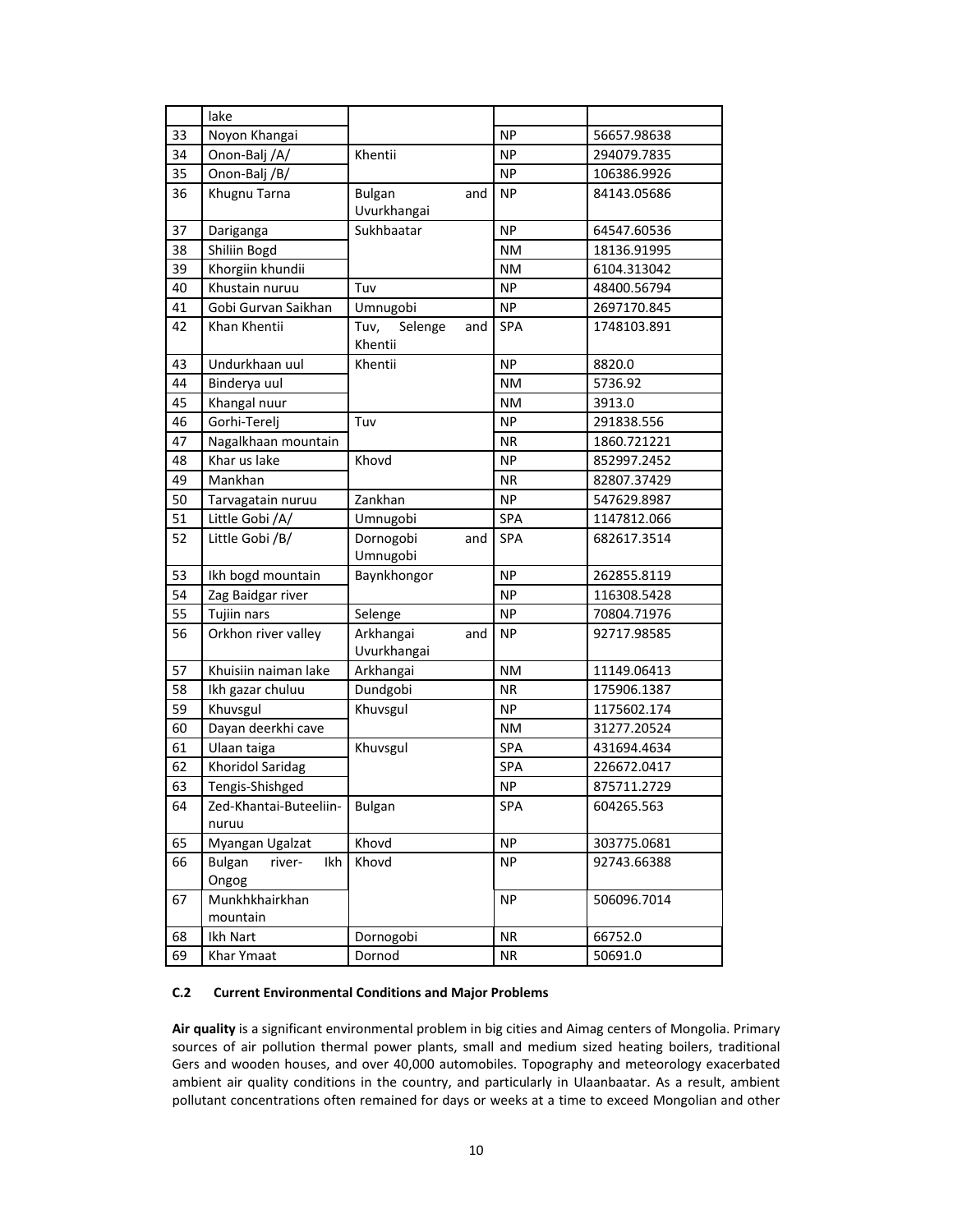international ambient air quality standards. Burning of coal and woods in the households in urban cities has been identified as major sources of air pollution, which affects ambient air quality and human health.

Water Shortage and Pollution: Water shortage is one of Mongolia's major socio-economic and ecological problems. Though adequate in the north it is clearly a constraint on development in the south and particularly serious in urban areas including Ulaanbaatar, where water supplies are pumped from groundwater.

Little care has been taken over water supply and use. Water supply in pasture areas was improved over the period 1960/90 by construction of many wells to provide water to more than 60 percent of the rangeland, but only 40% of the existing 48,000 wells are currently functioning. Most wells drilled during the Socialist time are out of production.

Effluent from factories, tanneries, processing plants, households, waste disposal sites and road runoff has polluted the main rivers where people and industry are concentrated, particularly the Tuul, Yuro, Selenge and Orkhon Rivers. Of 102 centralized wastewater treatment plants built only 35 were in operation in 2002.

The pollution problem is due not just to domestic waste effluent, but also to the high levels of chromium used in the tannery process.

Even there are 5,500 rivers, 9,600 streams, 300 hot springs, 4,000 lakes and 30,000 wells registered in Mongolia, 3,000 rivers and streams had dried up by year 2000 and 1,200 wells are no longer in use because of depletion, deterioration of facilities or abandonment after the nomad's migration to the city. As a consequence, the use of water resources is limited, causing water shortage.

**Land Degradation**: Pasture or land degradation directly and severely affects the rural population as herders depend heavily on pasturelands, deriving their food sustenance and cash income almost entirely from their livestock. Causes of land degradation in Mongolia can be divided into two categories: human‐ induced and natural causes.

Natural causes include droughts with frequency of 2-3 years, natural drying, deficit in soil moisture, very thin layer of fertile soil, specifics of mechanical composition of soils, and strong wind in spring and autumn and dust storms.

Human causes include effects raised from rapid development of farmland, mining industry, changes in traditional livestock husbandry, and overgrazing, specially around settlement areas and water points.

**Solid Waste:** In Mongolia, solid wastes are disposed in the open air near the cities, towns and Soum centers. These wastes are scattered about and the disposition for soil to be polluted is becoming remarkable. Particularly, there is a big gap between city enlargement and city planning projects in Ulaanbaatar, Erdenet and Darkhan cities. Moreover, it doesn't have the good city planning project. There is much household garbaghe (33.8%), paper (18.9%), and plastics (15.2%) in summer. Ashes occupy no less than 60.2% in winter.

In Mongolia, there are no proper wastes treatment facilities. Therefore, the wastes are thrown away across the township. Particularly, Ulaanbaatar city has the serious wastes problem. Now, the proprietary company of public establishment private management and civilian enterprises which were entrusted from the municipal government prefecture are carrying out drawing in and disposal of the wastes of cities.

Solid wastes generated from factories, commercial establishment, and construction sites are collected by third party agencies. However, the solid wastes generated so much is over a wastes collection trader's interested collection capacity.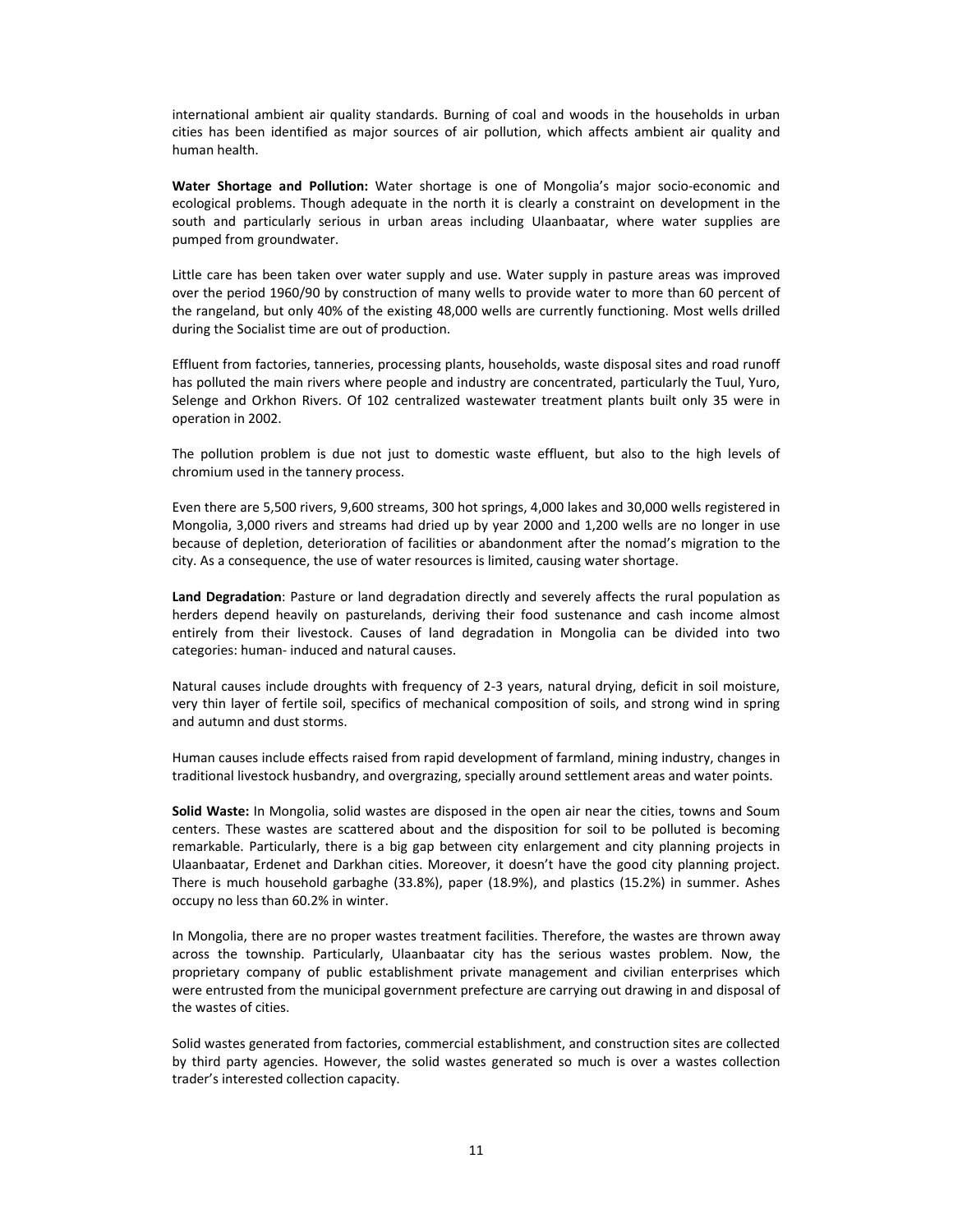**Loss of biodiversity**: Growing population coupled with urbanization, economic development, and an increasing per capita demand for natural resources, have put enormous pressure on land and natural resources. At the same time, the recent transition from a centrally controlled economy to a free market economy has opened the country's natural resources to free enterprise and market forces. Increasing economic activity such as mining, land cultivation and crop farming, and the production of wild and domestic animal products for internal consumption and export, have resulted in the disturbance hitherto undisturbed natural areas and the loss of wildlife habitat. Inadequately controlled or illegal hunting, and predator eradication programs also contribute to pressures on wildlife and on the natural balance in many areas.

## **C.3 Social Baseline**

**Population:** Mongolia is one of the most sparsely populated countries in the world, as of 2017 with a population of 3,177,899 with an average growth rate of 1.9%. Approximately 67,5% (2,146,716) of the total population lives in cities, out of which about 68% (1,462,973) is accounted for by the capital Ulaanbaatar. Population density in rural areas thus averages 0.5 inhabitants per square kilometer, which reflects also the dominance of mobile pastoralism as the main rural livelihood throughout the country. Last years, the migration from rural area to urban is increasing, the average number of population migrated in the past 10 years is estimated at around 20,000 per year which cause the expansion of population of Ulaanbaatar. At present Ulaanbaatar accounts for 40% of the total population of Mongolia. The projected urban population of 2030 is 1.87 million or 1.7 times larger than the population in 2008.

**Indigenous People**: The rights of indigenous peoples are assured by the Constitution of Mongolia which states: "No person may be discriminated [against] on the basis of ethnic origin, language, race, age, sex social origin or status, property, occupation or post, religion, opinion, or education" (Constitution of Mongolia, 1992, Article 14, Chapter 2).

There are more than 30 ethnic groups in Mongolia. All groups are either the descendants of Mongolian nomadic tribes or are groups of Turkic origin who have become Mongolised over time. The Khalkh make up the majority and comprise over 84.5% of the population and kazak 3.9%, durvud 2.4%, Bayad 1.7% and 1.3% is Buryat. Except for the Kazakh minority group residing in western Mongolia, all ethnic groups speak Mongolian dialects which are comprehensible to speakers of Khalkha and to each other. The Kazakhs also are the only ethnic group that relies primarily upon a distinct native spoken and written language‐ Kazakh language.

Most Mongolia's ethnic minority groups share similar customs, traditions and systems of production as the Khalkh. With the exception of the predominantly Muslim and linguistically differentiated Kazakhs in western Mongolia, and traditionally nomadic reindeer-herding Tsaatan peoples in the north, Mongolia's ethnic groups are not considered to be economically, socially or legally marginalized or otherwise disadvantaged in a manner which would restrict their ability to participate in the project. This IPP is therefore applicable only to Tsaatans and Kazakhs. Consultations undertaken as part of the social assessment process indicate that potentially affected peoples do not anticipate that AF of SLP III will generate any adverse impacts. However, there are concerns that the Tsaatans and Kazakhs have characteristics that may restrict their ability to participate in, and benefit from project.

## **Tsaatans Community**:

 $\overline{a}$ 

Traditionally, the Tsaatan live in the taiga (boreal) forest in Tsagaannuur Soum, in the far north of Khuvsgul Aimag. The population of Tsagaannuur Soum in 2019 totaled 1995 of whom 901 people live in center bagh<sup>2</sup>, while 1077 live is remote bagh. Tsaatan minority compose 16.8% out of total residents in center bagh, while in remote bagh the Tsaatans compose 34.7% of the bagh residents. There are around 335 tsaatan people divided into 85 households (to compare with 80 HHs as reported in the 2013) maintain their traditional alpine lifestyle based on reindeer breeding based in

<sup>&</sup>lt;sup>2</sup> Bagh is smallest rural administrative unit in Mongolia.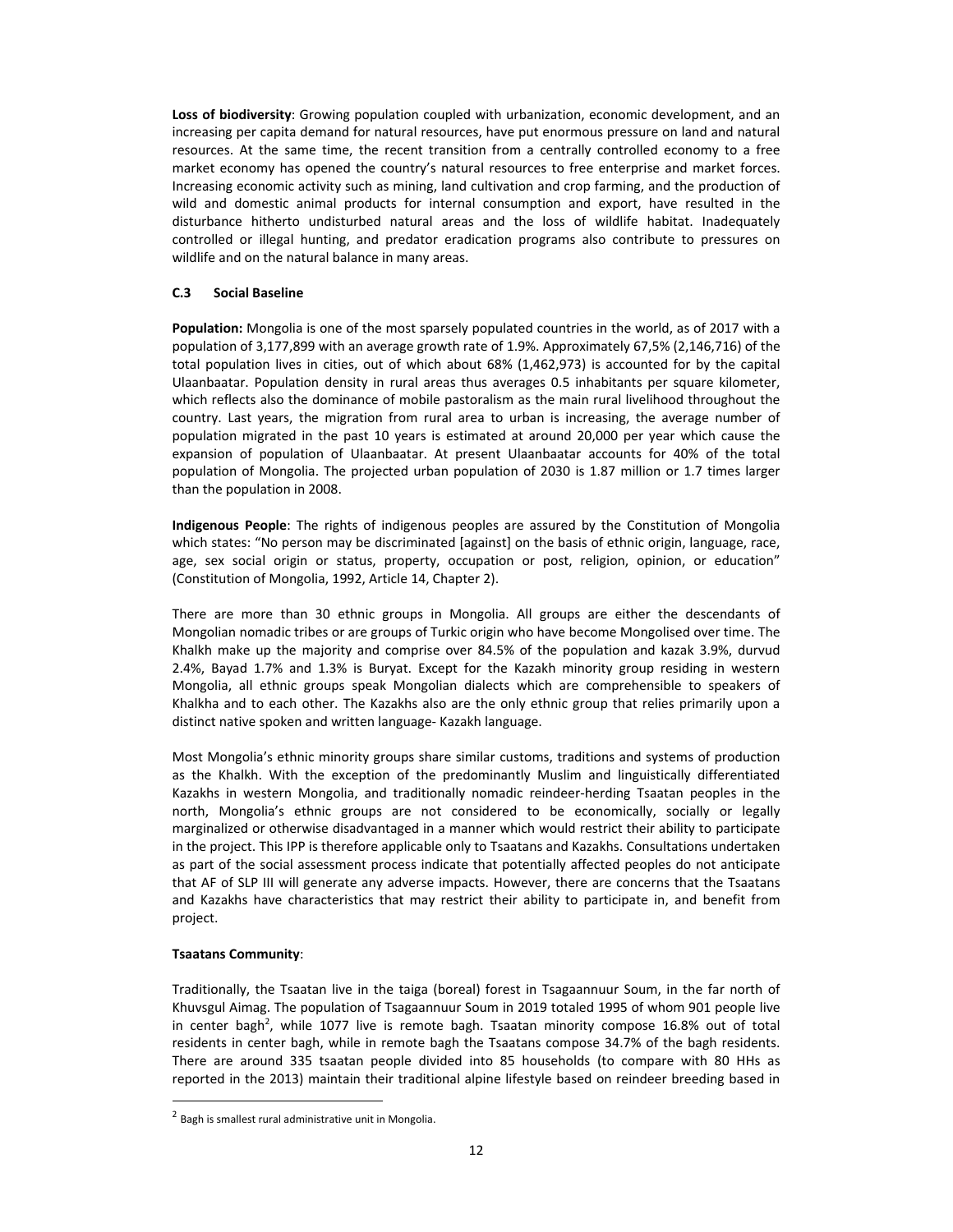the Taiga forest. Total 2159 reindeer was counted in 2017 livestock census. The Tsaatan communities are divided into two tribes, called 'otog', by their location, as Western and Eastern tribes. Other Tsaatans or Tsaatan descendants in the Soum center and lower areas generally live among, and much the same as, neighboring darkhad.

Their traditional livelihoods are based on reindeer breeding. Tsaatan's reindeer forage on plentiful lichen in the forests. The Tsaatan travel by reindeer, consume their milk, use the hides for clothing and shelter, and consume the meat of the older animals that are no longer suitable for transport or milk production. The Tsaatan are particularly vulnerable owing to their low population, decline in traditional livelihoods, high incidence of poverty and geographic and economic marginalization, and a reduction in reindeer breeding ability, reduced reindeer birth weights and other health issues.

During the SLP3, the project team members visited<sup>3</sup> to Tsaatan community to inform and educate about LDF and SLP3 project activity and consult on their needs in regard health, education, livelihood support. Several elder people mentioned about shortage of medicines that are sold at subsidized prices. Tsaatan expressed a desire for veterinary assistance in stopping the decline of reindeer herds, through measures such as improved disease treatment and introduction of improved breeding stock. Communication system with Soum center was another issue. The community members unable to articulate their needs due to lack knowledge and skills to define their challenges they face daily that can be considered as sub-project to be financed by LDF. Provisions of the IPP refer, then, primarily to the remote Tsaatan living in Eastern and Western Taiga forests.

#### **Kazakh Communities**:

Comprising 3.9% of the population of Mongolia, the Kazakh are the largest ethnic minority group. While language differences and their Islamic beliefs may make ethnic distinctions appear to be more marked between the Kazakh and the Mongol subgroups, Kazakh livelihoods are not significantly different from those of the Mongol subgroups. Local statistics (Bayan‐Ulgii Aimag, 2012) suggest that approximately 75.6% of Mongolia's roughly live in Bayan Olgii Aimag while around 8.9% live in Khovd Aimag, 2.4% in Darkhan –Uul Aimag, 0.9% in Tuv Aimag, 0.6% in Orkhon Aimag, 0.5% in Khentii Aimag. Because there are no significant concentrations of Kazakhs elsewhere, the IPP is applicable only in these two Aimags.

As most Kazakhs living in the westernmost Aimags of Bayan Olgii and Khovd do not speak or read Mongolian to a level of proficiency that would allow them to participate in project activities in Khalkha, it is necessary to ensure that Kazakh community members are adequately informed about LDF and its process of participation; improving the awareness/understanding of the Soum local government officials and community members about results of annual performance assessment (APA) under SLP3 project and that both written and verbal project information is available in both Mongolian and Kazakh languages.

## **D. Environmental and Social Management Plan**

The PIU of MOF is responsible for managing environmental and social risks during the implementation of the AF project of SLP3. Specially, for monitoring and making sure that the subproject complies with the ESMP, Mongolian and World Bank safeguards policies and the permitting and other regulatory requirements of the Government of Mongolia.

Based on the previous projects, the SLP3 project would overall have positive environmental impact. But owing to the broader geographical scope of the project and its significance in relation to policies and institutional development, the project carries risks of impacts on environmentally-sensitive areas, and water resources. More specifically, the project has the potential to degrade land, biodiversity and watersheds as well as surface water and groundwater resources through the effects of land degradation, over-extraction from rehabilitated or newly-created wells, surface water capture facilities and localized pollution from concentration of livestock and households arround the wells and water sources. Although the impact of increased extraction of groundwater from the relatively

 $\overline{a}$ 

<sup>3</sup> June 2019.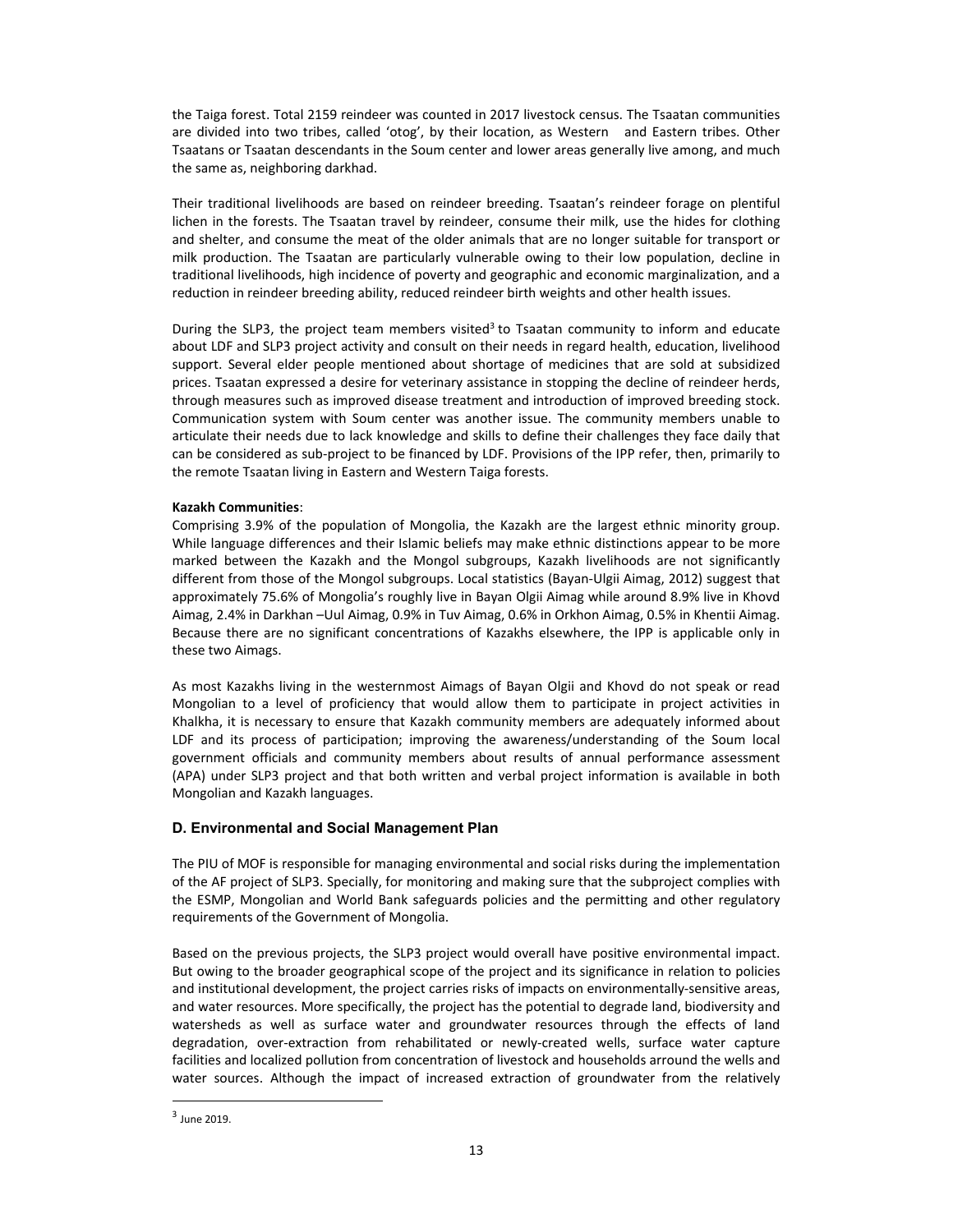shallow wells is probably negligible, there may be a cumulative effect of wells on groundwater recharge. Despite the focus of the project on a sustainable distribution of livestock, there is a risk that herders will seek to increase their numbers of stock. In itself, an increasing number of livestock is not a problem for the environment, but more livestock in combination with an adverse distribution of livestock would have implications for land degradation, biodiversity and watershed integrity.

Consultations undertaken as part of the social assessment process during project preparation, indicated that potentially affected people do not anticipate that SLP3 will generate any adverse impacts. However, there are concerns that the Tsaatans and Kazakhs have characteristics that may restrict their ability to participate in and benefit from SLP3. The Project social management, therefore focuses on the Tsaatans and the Kazakhs and identifies special measures targeting these groups. The details of measures are included in the IPP.

## **D.1 Potential activities and sub‐projects to be implemented within AF project**

More than 20,800 subprojects were implemented and supported by LDF within SLP3 between 2013 and 2019. Out of these sub-projects, 583 subprojects (3%) were neccesarily to be assessed by GEIA. Among these, the following types of sub‐projects were implemented, which include:

- 4 projects to establish SME,
- 181 projects to establish green facility and public garden,
- 83 projects to improve waste damping sites,
- 29 projects to improve wastewater treatment plants,
- 33 projects to construct water reserviors,
- 198 projects to construct electricity transmission gridline and sub-stations in 198 places.

#### **D.2 Potential Environmental and Social Impacts**

According to the results of reviewing project documents and interviewing with local Government officials, herders and representatives of main stakeholders/ beneficiaries of the project, the subproject activities will overall generate positive impacts on the biophysical environment, but negative impacts may arise from construction and renovation of facilities. The following impacts identification matrix in **Table D.1** shows the positive and negative impacts arising from those activities.

#### **Table D.1. Positive and Negative Impacts from Potential Activities**

| Components           | Sub-projects<br>or activities<br>might<br>be<br>implemented within AF project of SLP |                          | <b>Biophysical</b><br>environment |                          |                       | Socio-economic<br>conditions |                                            |                       | Labor<br>conditions<br>occupatio<br>nal health<br>and safety |                                                 |
|----------------------|--------------------------------------------------------------------------------------|--------------------------|-----------------------------------|--------------------------|-----------------------|------------------------------|--------------------------------------------|-----------------------|--------------------------------------------------------------|-------------------------------------------------|
|                      |                                                                                      |                          | Hydrology                         | soils<br>ఱ<br>Vegetation | resilience<br>Climate | Livelihood                   | natural<br><u>ي</u><br>resources<br>Access | Indigenous<br>peoples | Labor conditions                                             | safety<br>Occupational<br><b>Pure</b><br>health |
|                      | 1.1 Fencing around pasture or haymaking<br>area                                      |                          | $\ddot{}$                         | $\ddot{}$                | $\ddot{}$             | ٠                            |                                            | $+/-$                 |                                                              |                                                 |
| 1. Activities within | livestock<br>1.2<br>Construct<br>and<br>operate<br>dipping facilities.               |                          |                                   |                          |                       | $+$                          |                                            | $\ddot{}$             |                                                              |                                                 |
|                      | Establish and operate new wells<br>1.3                                               | $\overline{\phantom{a}}$ | $\qquad \qquad \blacksquare$      | -                        | $+$                   | $+$                          | $+$                                        | $+/-$                 |                                                              |                                                 |
|                      | of<br>Revitalization<br>1.4<br>and<br>operation<br>existing wells                    |                          |                                   |                          | $\ddot{}$             | $\ddot{}$                    | $\ddot{}$                                  | $+/-$                 |                                                              |                                                 |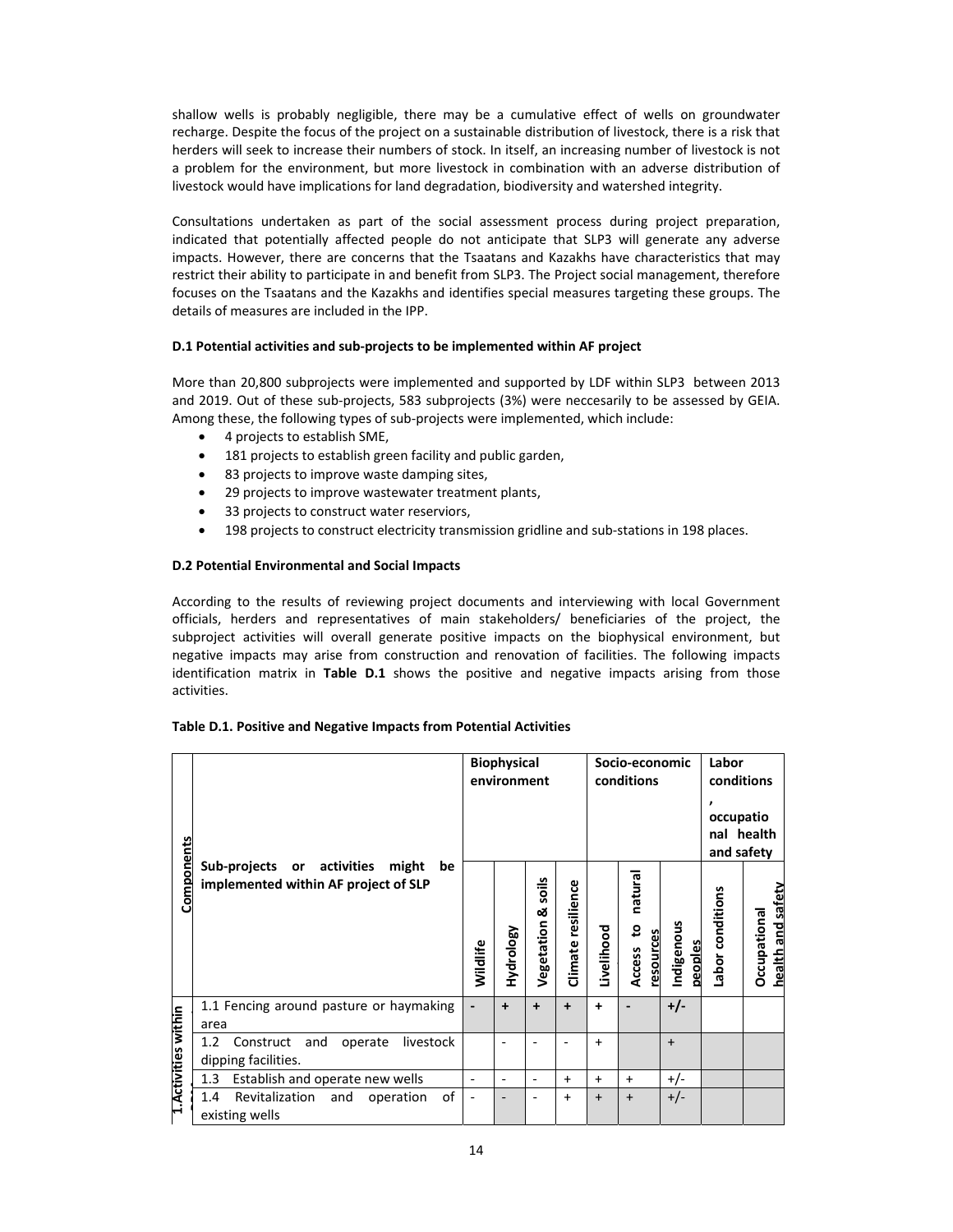|                                   | 1.5 Fencing and protecting of water<br>sources                                                                                 |                          | $\ddot{}$ | $\ddot{}$                | $\ddot{}$ | $\ddot{}$ |           | $+/-$     |       |           |
|-----------------------------------|--------------------------------------------------------------------------------------------------------------------------------|--------------------------|-----------|--------------------------|-----------|-----------|-----------|-----------|-------|-----------|
|                                   | 1.6 Establish fencing area for livestock<br>breeding                                                                           |                          |           | $\overline{\phantom{a}}$ | $^{+/-}$  | $+$       |           |           |       |           |
|                                   | 1.7 Introduce improved breed of livestock<br>and provide herders with bulls, rams and<br>improve artificial insemination.      | $+$                      |           |                          | $^{+/-}$  | $\ddot{}$ | $+/-$     | $+$       |       |           |
|                                   | 2.1 Renovation and improving of public<br>buildings (such as school, hospital, bagh<br>center, dormitory, cultural center etc) |                          |           |                          |           | $\ddot{}$ |           | $+$       | $+$   | $\ddot{}$ |
|                                   | 2.2 Repair and improve dirt roads on<br>mountain passes and bridges.                                                           | $\overline{\phantom{a}}$ | $^{+/}$   | $+$                      | $+$       | $+$       | $+$       | $+/-$     | $+/-$ |           |
|                                   | 2.3 Establishing and operation of SME or<br>micro-scale processing units.                                                      |                          | $+$ /     | $^{+/}$                  | $+$       | $+$       | $+$       | $+/-$     | $+$   | $+/-$     |
| <b>Activities financed by LDF</b> | 2.4 Construct water harvesting small dam<br>to improve irrigation of vegetable planting<br>and pasture use.                    | $+$                      | $+$ /     | $+$                      | $\ddot{}$ | $+$       | $+$       | $+/-$     | $+/-$ | $+/-$     |
|                                   | 2.5 Constructing of electric transmission<br>gridline and substation.                                                          | $+1$                     |           | $+1$                     | $+$ /     | $\ddot{}$ | $\ddot{}$ | $\ddot{}$ | +     | +/-       |
|                                   | 2.6 Renovation or construction of heating<br>system and heat only boilers in Soum<br>center.                                   |                          |           |                          | $+$ /     | ÷         |           |           | +     | ÷         |
|                                   | 2.7 Renovation of wastewater treatment<br>plant in Soum center.                                                                |                          | $+$ /     | $\ddot{}$                | +         | +         |           |           | ٠     | $+/-$     |
|                                   | Establishing,<br>landscaping<br>2.8<br>and<br>furnishing public area                                                           | $\ddot{}$                | $\ddot{}$ | ٠                        | $\ddot{}$ |           |           |           |       | $\ddot{}$ |
|                                   | 2.9 Improve solid waste damping sites.                                                                                         |                          | $^{+/}$   | +/                       | +/        |           |           |           | ٠     |           |

Remark: (+) : Positive impact, (‐) : Negative impact

The project activities during construction phase will involve construction and rehabilitating of public buildings and small processing factory buildings, establishing livestock dipping facility, pastureland and hay making area fencing, establishing electricity transmission gridline, water reservoir, green facility and public garden park, which will involve excavation for building and equipment foundations, concreting, civil works and erection of equipment, clearing of area including transplanting trees wherever required, and restoring top soil in surrounding areas within the project object premises. During the operation phase, most of the construction phase impacts will get stabilized and the impacts will be restricted only to the operation and maintenance of the buildings and facilities.

During the operational phase of sub‐projects, the following key impacts would arise from improper operation and maintenance of established facilities and management of services:

- There are no specific storages for keeping fertilizers and abstergent, and the delivering place was just open area and no separation from ground. In the result of this, it can negatively impact the environment, generating air, soil and water pollution.
- Negative effects on soil and increasing of erosion in the case of improper management of newly established or revitalized wells for livestock watering.
- Decreasing of pasture land and loosing of hay making area, changing the native or natural features of the environment
- Increasing garbage related to animal excreta/dung, and manure around the wells, increasing methane gas emission.
- Pollution of soil and surface water from the wastewater generated by SME or small processing units
- Changing of micro-climate due to improper usage of water resources
- Impact on water resources from improvement of water supply (e.g. the digging of shallow/drilling wells for irrigation of vegetable plots and livestock watering);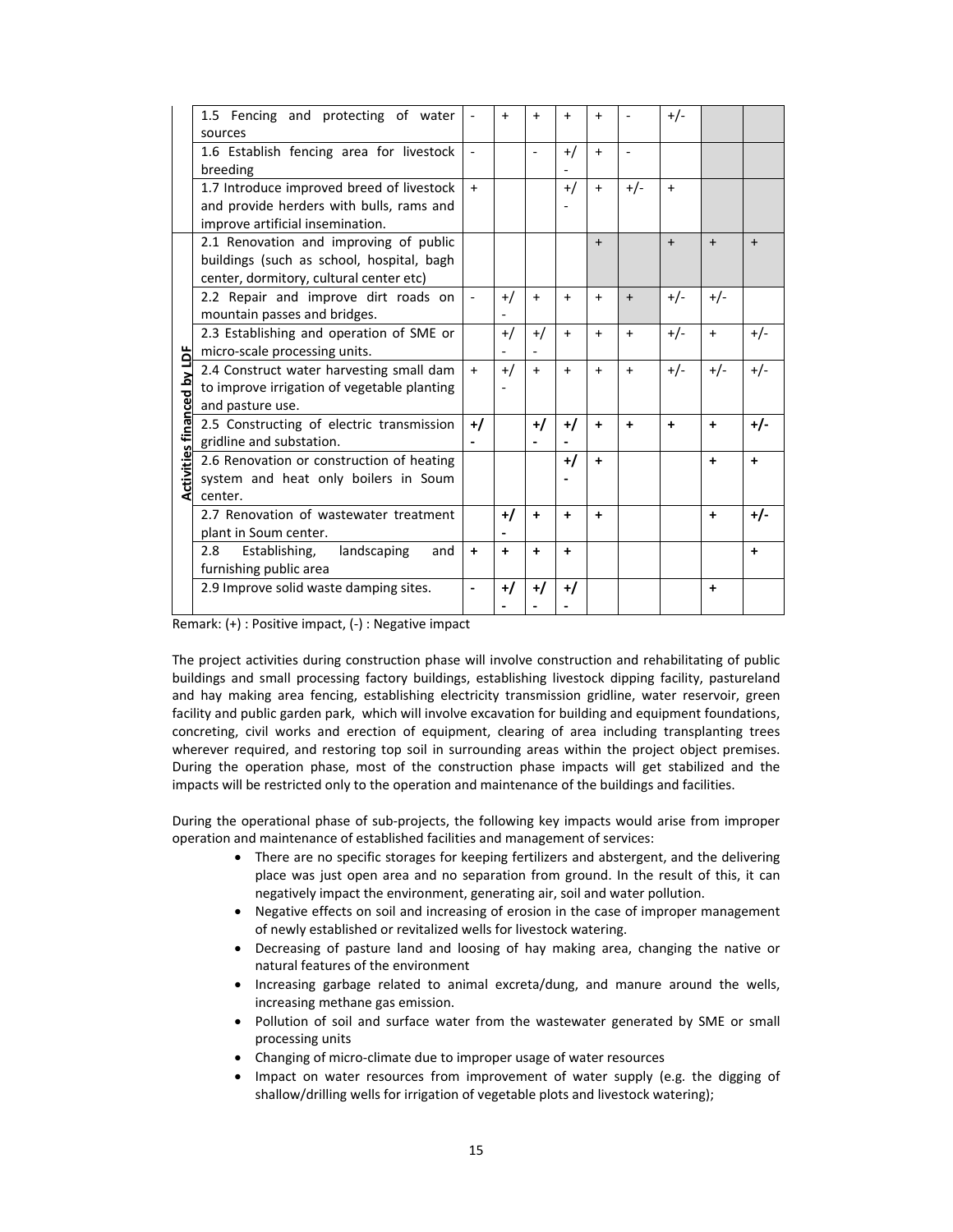- Pasture degradation, soil and environmental pollution around the wells due to unorganized usage of the well and over flocking of livestock around the well.
- Raise conflict between well users and other neighboring herders
- Increase of soil and surface water pollution from improper use of aseptic for livestock dipping facility
- Increase in solid waste
- Raising of conflict between sub-project implementing herders and non project herders if improperly organize pasture management and fencing of hay making areas

### **D.3 Mitigation Measures Against Environmental and Social Impacts**

Most potentially adverse operational impacts will be mitigated through sound facility design: (i) all facilities/buildings to be constructed or renovated with support of LDF will be designed in compliance with relevant GoM's design standards and codes for energy-efficient, safe buildings, including but not limited to: Mongolian National Standards (MNS) 3838: 2008 and Construction standard package # 91.040; (ii) only low or no volatile organic compound (VOC)-emitting materials will be used (including paints, coatings, adhesives, carpet and furniture's) to ensure high indoor air quality. Water‐based nontoxic, no allergenic paint for drywall or plaster surfaces will be preferred to latex or oil-based paints; (iii) heat-only boilers will be installed that satisfy the relevant national standards on general technical requirements of air pollution emissions (MNS 5457:2005).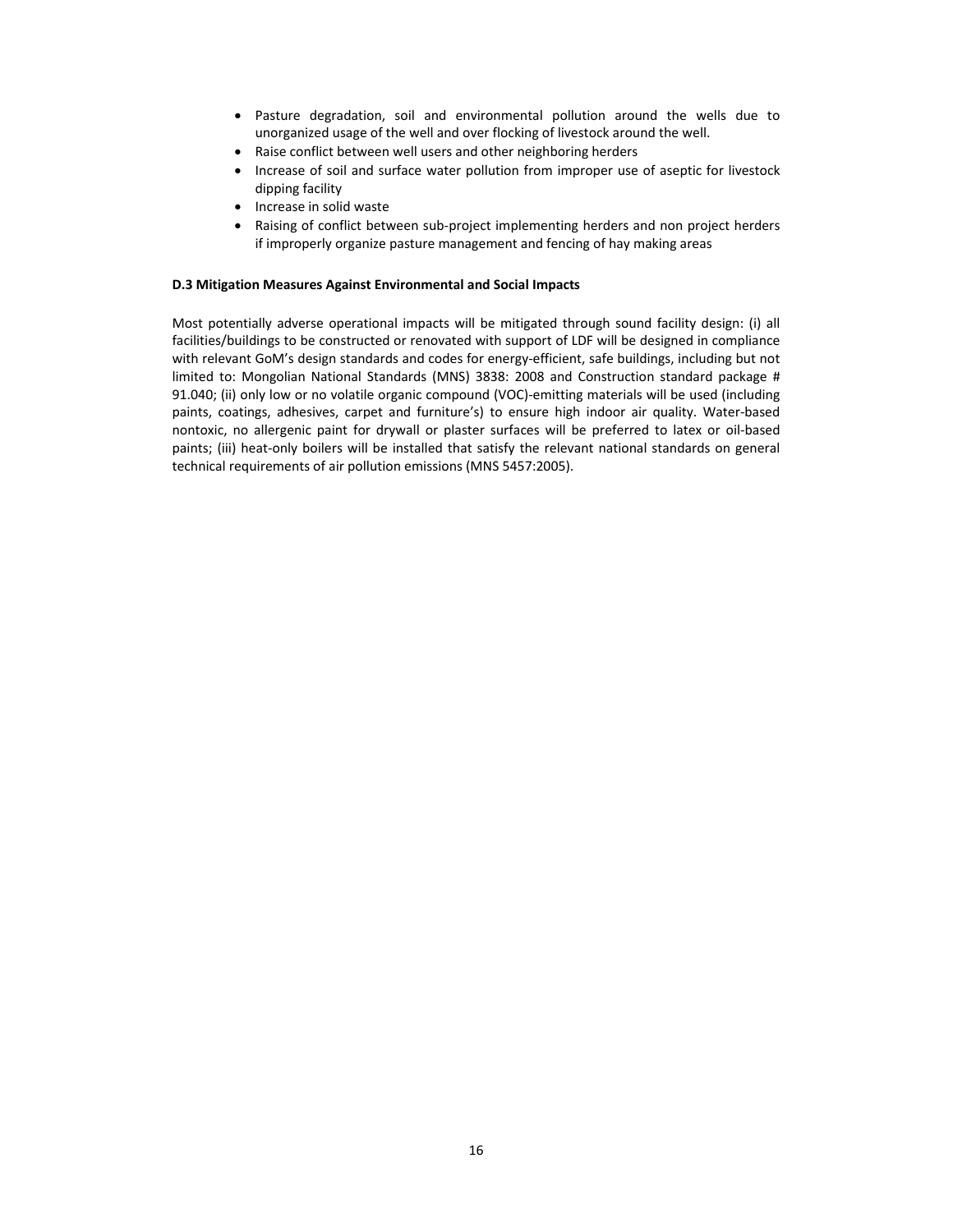| <b>Project Activity</b>                                                                                                                                        | <b>Potential Impacts</b>                                                                                                                                                                                                                                               | <b>Mitigation Measures</b>                                                                                                                                                                                                                                                                                                                                                                                                                                                                                                                                                                                                                 | <b>Standards</b>                                                                                                                               | <b>Institutional Responsibility</b>                                                    | <b>Implementation Schedule</b>                 |
|----------------------------------------------------------------------------------------------------------------------------------------------------------------|------------------------------------------------------------------------------------------------------------------------------------------------------------------------------------------------------------------------------------------------------------------------|--------------------------------------------------------------------------------------------------------------------------------------------------------------------------------------------------------------------------------------------------------------------------------------------------------------------------------------------------------------------------------------------------------------------------------------------------------------------------------------------------------------------------------------------------------------------------------------------------------------------------------------------|------------------------------------------------------------------------------------------------------------------------------------------------|----------------------------------------------------------------------------------------|------------------------------------------------|
| 1.1, 1.5 and 1.6, Fencing around<br>pasture or haymaking area, water<br>spring etc                                                                             | Block and restrict wildlife<br>movement                                                                                                                                                                                                                                | • Prohibit fencing with width more than 100<br>m and use of barbwires.<br>• Official agreement of Bagh Meeting about<br>the location of site                                                                                                                                                                                                                                                                                                                                                                                                                                                                                               | Visual inspection                                                                                                                              | Community groups, Bagh<br>Governor under<br>supervision of El                          | Construction period                            |
| 1.2 Construct and operate<br>livestock dipping facilities.                                                                                                     | Increase of soil and surface<br>water pollution from<br>improper use of facility<br>and aseptic.                                                                                                                                                                       | • Advance notice to the public about the<br>time, schedule and the duration of the<br>operation of dipping facility to avoid over<br>flocking of livestock<br>• Use of well trained and experienced<br>veterinarians for operating the facility to<br>reduce accidental damage to the facility<br>and surrounding area<br>Clean and restore the spoiled area<br>$\bullet$<br>immediately to overcome pollution and<br>public inconvenience                                                                                                                                                                                                 | Visual inspection two times<br>per year                                                                                                        | Soum Agricultural Unit and<br>veterinary Service, Bagh<br>Governors                    | Throughout project, two<br>times per year      |
| 1.3,1.4 Establish and operate new<br>wells, and revitalization and<br>operation of existing wells                                                              | Negative effects on soil<br>and increasing of erosion<br>in the case of improper<br>management of wells                                                                                                                                                                | • Establish well users group to manage and<br>maintain the well and develop specific<br>plan for proper use<br>• Advance notice to the public about the<br>time, schedule of the operation of wells to<br>avoid over flocking of livestock                                                                                                                                                                                                                                                                                                                                                                                                 | As per national standard on<br>Sanitation and protection<br>zone of water sources.<br>Once a year                                              | Contract provisions signed<br>by Soum Government<br>and Well user group                | Throughout<br>construction/operation<br>period |
| 2.1 Renovation and construction<br>of public buildings (such as school,<br>hospital, bagh center, dormitory,<br>cultural center etc) Surplus<br>earthwork/soil | Toxicity and air<br>$\bullet$<br>contamination inside<br>building<br>negative impact<br>$\bullet$<br>resulted by noise, dust<br>and solid waste<br>soil pollution and land<br>$\bullet$<br>and environment<br>degradation, and<br>disturbing local<br>residential area | • Storage of excess soil near drainage and<br>settlement areas stored in restricted area<br>and construction work should be carefully<br>designed to minimize obstruction or<br>destruction to natural drainage.<br>Excess soil from foundation excavation to<br>$\bullet$<br>be reused on site or disposed of in<br>accordance to construction site<br>management plan by contractor.<br>• Marking of vegetation to be removed prior<br>to clearance, and strict control on clearing<br>activities to ensure minimal clearance.<br>Construction Company will replant or<br>transplant trees to be cut within the<br>constructed building. | Visual inspection, Mongolian<br>national standards (MNS)<br>3838: 2008 and Construction<br>standard package #91.040. -<br>four times<br>a year | Contractor through<br>contract provisions under<br>supervision of Soum<br>Governor, El | Construction period                            |
| Renovation of wastewater<br>treatment plant in Soum center.                                                                                                    | Contamination of<br>receptors (land, water,<br>air).                                                                                                                                                                                                                   | Construction workforce facilities to include<br>proper sanitation, water supply and waste<br>disposal facilities at work site.                                                                                                                                                                                                                                                                                                                                                                                                                                                                                                             | Presence of proper<br>sanitation, water supply and<br>waste disposal facilities -<br>Once.                                                     | Contractor through<br>contract provisions under<br>supervision of Soum<br>Governor     | Construction period                            |
| Repair and improve dirt roads on<br>mountain pass and bridges                                                                                                  | Improved safety of work<br>during repairing                                                                                                                                                                                                                            | Existing separate roads used for access to the<br>sites wherever possible.                                                                                                                                                                                                                                                                                                                                                                                                                                                                                                                                                                 | Blue print design for access<br>restricted to from normal<br>road and bridge not used by<br>locals.                                            | Contractor through<br>contract provisions under<br>supervision of Soum<br>Governor.    | Construction period                            |

## **Table D.2 Mitigation Measures Against Environmental and Social Impacts during implementation and construction phase of projects**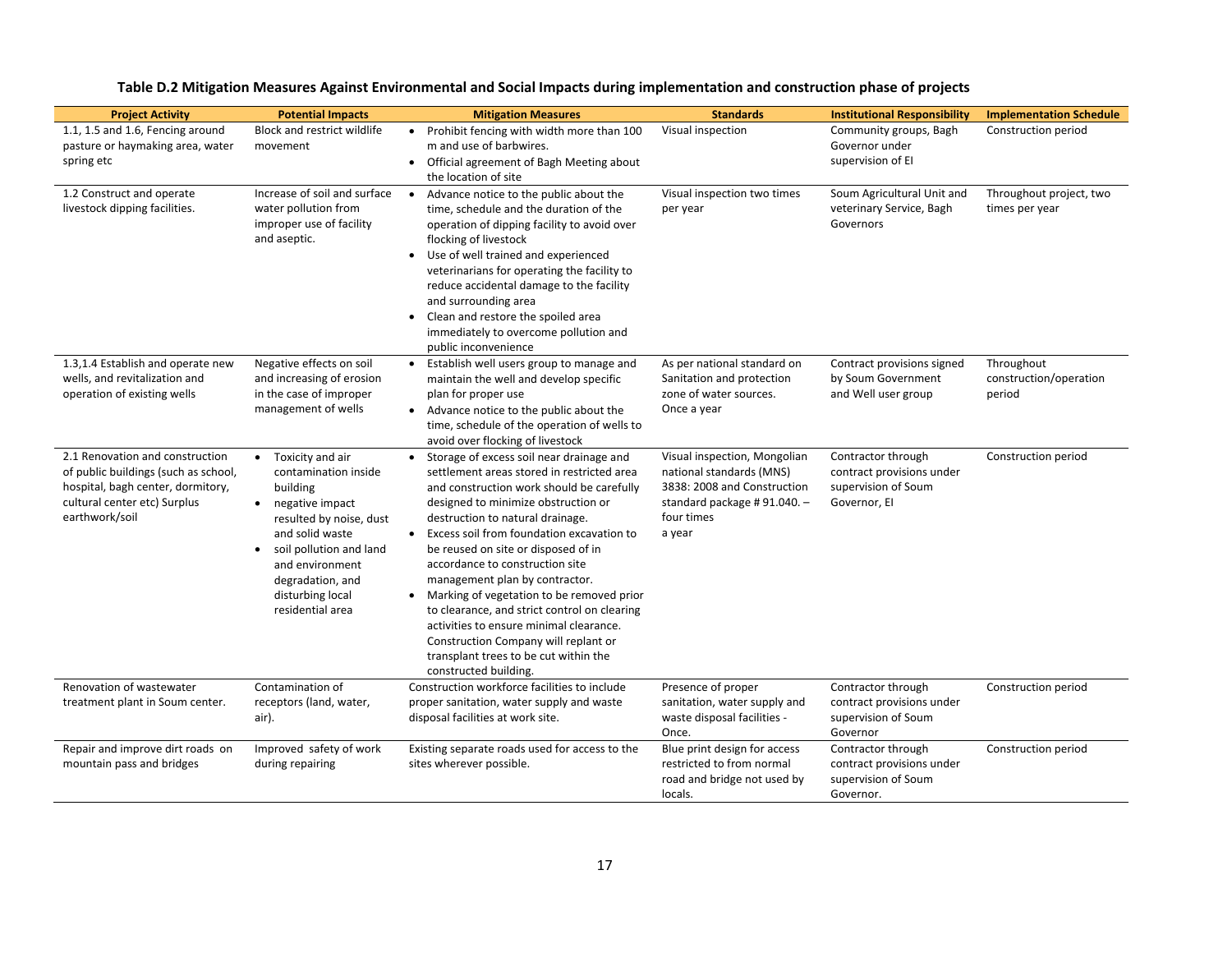| Improve and establish solid waste<br>damping sites. | Contamination of<br>receptors (land, water,<br>air) | Define the location concerning proper<br>sanitation condition, water streams etc and<br>waste disposal facilities at the site. | Presence of proper<br>sanitation, water supply and<br>waste disposal facilities -<br>Once. | Contractor through<br>contract provisions under<br>supervision of<br>Environmental and | Construction period |
|-----------------------------------------------------|-----------------------------------------------------|--------------------------------------------------------------------------------------------------------------------------------|--------------------------------------------------------------------------------------------|----------------------------------------------------------------------------------------|---------------------|
|                                                     |                                                     |                                                                                                                                |                                                                                            | Hygiene Inspector                                                                      |                     |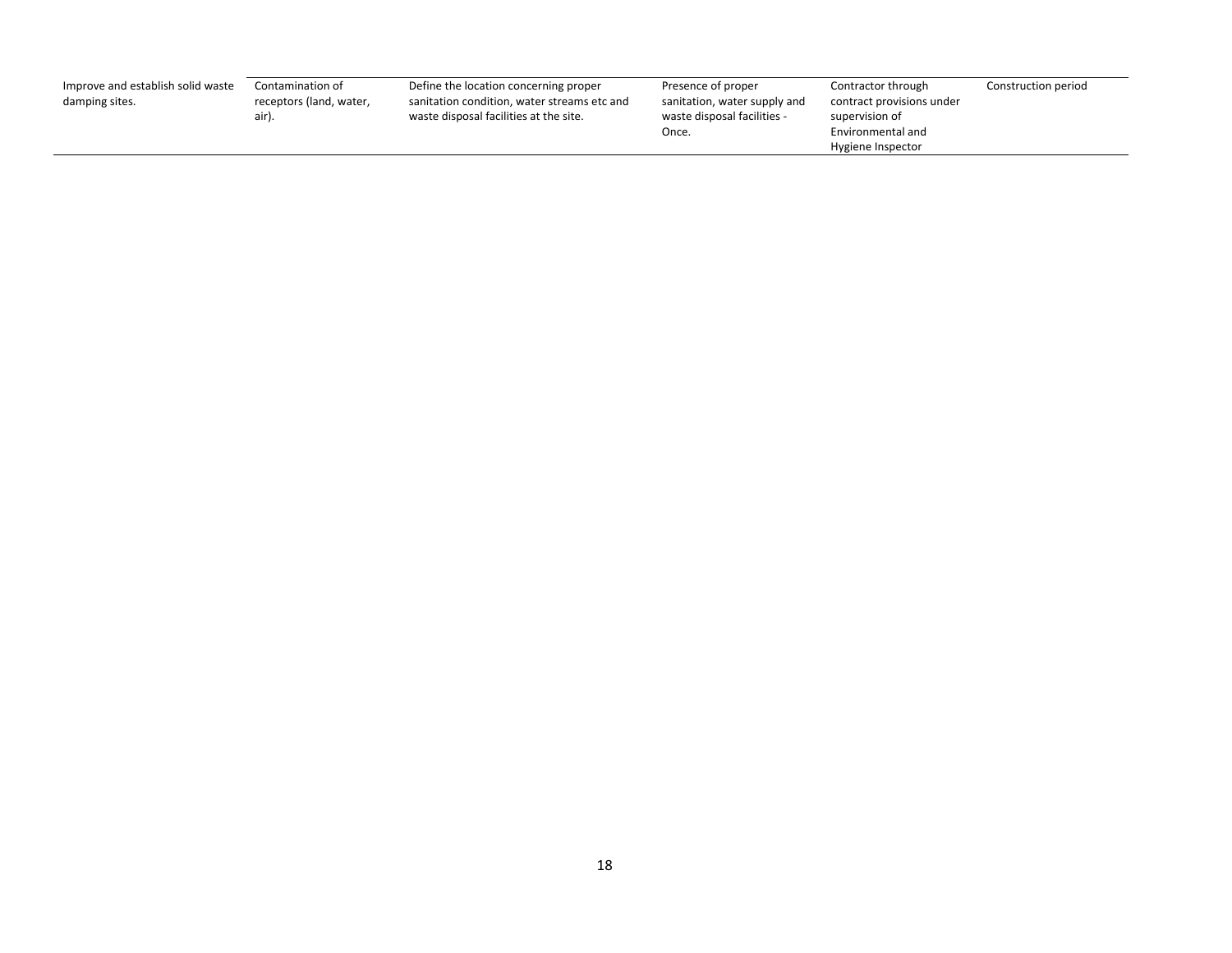| <b>Environmental/Social Impacts</b>                                                                                                                                                                                   | <b>Generic Guidelines for implementing Mitigation Measures</b>                                                                                                                                                                                                                                                                                                                                                                                                                                                                                                                                                                                                                                              | <b>Responsibility of</b><br>Implementation                                                                                                                                                                                                                                                    |
|-----------------------------------------------------------------------------------------------------------------------------------------------------------------------------------------------------------------------|-------------------------------------------------------------------------------------------------------------------------------------------------------------------------------------------------------------------------------------------------------------------------------------------------------------------------------------------------------------------------------------------------------------------------------------------------------------------------------------------------------------------------------------------------------------------------------------------------------------------------------------------------------------------------------------------------------------|-----------------------------------------------------------------------------------------------------------------------------------------------------------------------------------------------------------------------------------------------------------------------------------------------|
| <b>Environmental Impacts</b>                                                                                                                                                                                          |                                                                                                                                                                                                                                                                                                                                                                                                                                                                                                                                                                                                                                                                                                             |                                                                                                                                                                                                                                                                                               |
| Pastoral Risk Management may cause risk<br>of increased land degradation owing to<br>increasing numbers or adverse distribution<br>livestock,<br>and effects of<br>land<br>of<br>degradation on surface water quality | - EIA of PRM plans to be carried out;<br>- Soum rangers to be closely involved in PRM planning;<br>- The environmental screening checklist (Annex 2) to be followed for each of<br>project activities;<br>- Land management (including pastureland) plan updated annually;<br>- Soum governmental agency, local community and environmental officer<br>have prepared a PRM plan for each Soum, taking into account the carrying<br>capacity of pastoral land;<br>- Activities under LDF will be in compliance with the PRM plans;<br>- Land officer, veterinary and pastureland officer, environmental officers in<br>each Soum improved knowledge and skills on the pastureland degradation<br>monitoring; | Soum environmental inspector<br>based<br>and<br>Aimag<br>environmental expert<br>Environmental specialist in EIA<br>at Aimag level<br>Soum governor office<br>Consultant hired<br>Soum governor inspector<br>Training consultant<br>Professional organizations<br><b>Technical consultant</b> |
| Effects of Wells on Surface Water Flows                                                                                                                                                                               | - Monitor plant, bio-diversity, pastureland degradation on a regular basis;<br>- Soums will follow the environmental screening checklist (Annex 2) ;<br>- EIA of rehabilitation and construction of wells by Aimag level<br>environmental inspectors;<br>- Diversifying the range of investments such as surface water capture<br>facilities or wells in order to minimize the impacts on water resources;<br>- Environmental (Soum) rangers are involved in the development of the<br>PRM plans;                                                                                                                                                                                                           | Soum environmental inspector                                                                                                                                                                                                                                                                  |
| Effects of Wells on Groundwater                                                                                                                                                                                       | - Soums will follow the prepared environmental screening checklist (Annex<br>2);<br>- EIA of rehabilitation and construction of wells by Aimag level<br>environmental inspectors.<br>- Greater support to Soum governors in directing the location of well<br>construction /rehabilitation                                                                                                                                                                                                                                                                                                                                                                                                                  | Soum environmental inspector<br>Environmental officer in charge<br>of EIA at Aimag level                                                                                                                                                                                                      |
| Effects of Sheep / Goat Dips on Surface<br><b>Water Quality</b>                                                                                                                                                       | - Soums will follow the prepared environmental screening checklist (Annex<br>2);<br>- State standards followed by the veterinary officers<br>- Deactivation of the toxic wastes and land                                                                                                                                                                                                                                                                                                                                                                                                                                                                                                                    | Soum environmental inspector<br>Soum veterinary officer                                                                                                                                                                                                                                       |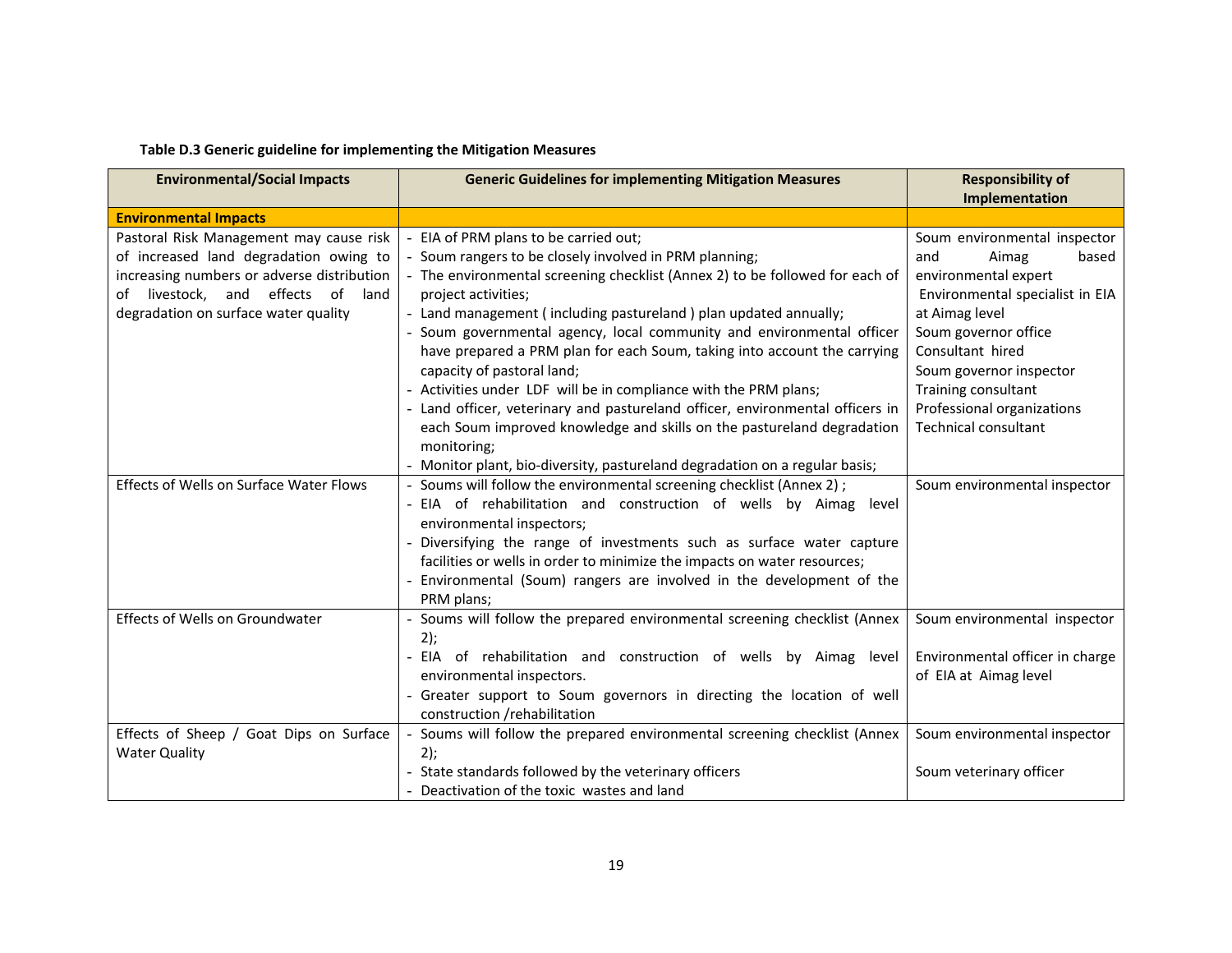| Frequency and Intensity of Flooding           | - Place greater emphasis on need to reduce land degradation in PRM plans;                                         | Soum governor office            |
|-----------------------------------------------|-------------------------------------------------------------------------------------------------------------------|---------------------------------|
|                                               | - Involvement of Soum rangers in PRM planning;                                                                    | Environmental officer in charge |
|                                               | - EIA of surface water capture facilities to enhance flood mitigation effects                                     | of EIA at Aimag level           |
| Environmentally<br>Impacts<br>Sensitive<br>on | - Each Soum has prepared its maps of the location of environmentally-                                             | Soum governor office            |
| Areas                                         | sensitive areas (such as degraded areas, areas of importance for                                                  |                                 |
|                                               | threatened wildlife, and watersheds of critical importance for downstream                                         | Soum environmental inspector    |
|                                               | drinking water supplies). The project will continue using these maps.                                             |                                 |
|                                               | - Build on the mapping activities of the PRM component by including the                                           | Government<br>Mongolia,<br>of   |
|                                               | location of environmentally sensitive areas, and providing greater support                                        | Ministry of Environment and     |
|                                               | to Soum governors in directing herder movements and the location of well                                          | Tourism, Ministry of Food,      |
|                                               | construction /rehabilitation.                                                                                     | Agriculture and Light Industry  |
|                                               | - EIA of PRM plans to be carried out by Aimag environmental inspectors.                                           |                                 |
|                                               | - Soum rangers to be closely involved in PRM planning                                                             |                                 |
|                                               | - Responsibilities clarified for each related agencies and accountability<br>improved                             |                                 |
|                                               | - Soums will follow the prepared environmental screening checklist (Annex                                         |                                 |
|                                               | 2) that subprojects which can affect critical natural habitats, water sources,                                    |                                 |
|                                               | cultural heritage or relics, protected areas, National Park, Strictly Protected                                   |                                 |
|                                               | Areas, natural reserves and other ecological sensitive sites should be                                            |                                 |
|                                               | excluded.                                                                                                         |                                 |
| Revitalization of existing wells, renovation  | Follow the construction activities environmental management guidelines in                                         | Soum governor office            |
| works on different facilities may cause       | Annex 4.                                                                                                          | Civil works contractors         |
| general construction impacts                  |                                                                                                                   |                                 |
| Worker safety during construction             | To prevent accidents during constructions, the civil works contractors should                                     | Civil works contractors         |
|                                               | regularly provide training to workers and need to follow Mongolian national                                       |                                 |
|                                               | OHS standards, which requires basic protections such as necessary protective                                      |                                 |
|                                               | equipment. The OHS related requirements in the World Bank Group's                                                 |                                 |
|                                               | Environmental, Health, and Safety (EHS) Guidelines shall be transposed into                                       |                                 |
|                                               | construction ESMPs.                                                                                               |                                 |
| <b>Social Impacts</b>                         |                                                                                                                   |                                 |
| Marginalization of an ethnic group, the       | - Specific measures are recommended, in the Indigenous Peoples' Plan (IPP)                                        | ALST members                    |
| Tsaatan due to their low number and           | to enable Tsaatan to participate and benefit from SLP/LDF activities.                                             | LPO, PIU                        |
| distant location from bagh center             | - Improved information dissemination on the LDF activities and veterinary                                         | Governor of the Tsagaannuur     |
|                                               | services for reindeer                                                                                             | Soum                            |
|                                               | Participation of Kazakh people who do not   - SLP3 will make project information available in the Kazakh language | PIU                             |
|                                               |                                                                                                                   |                                 |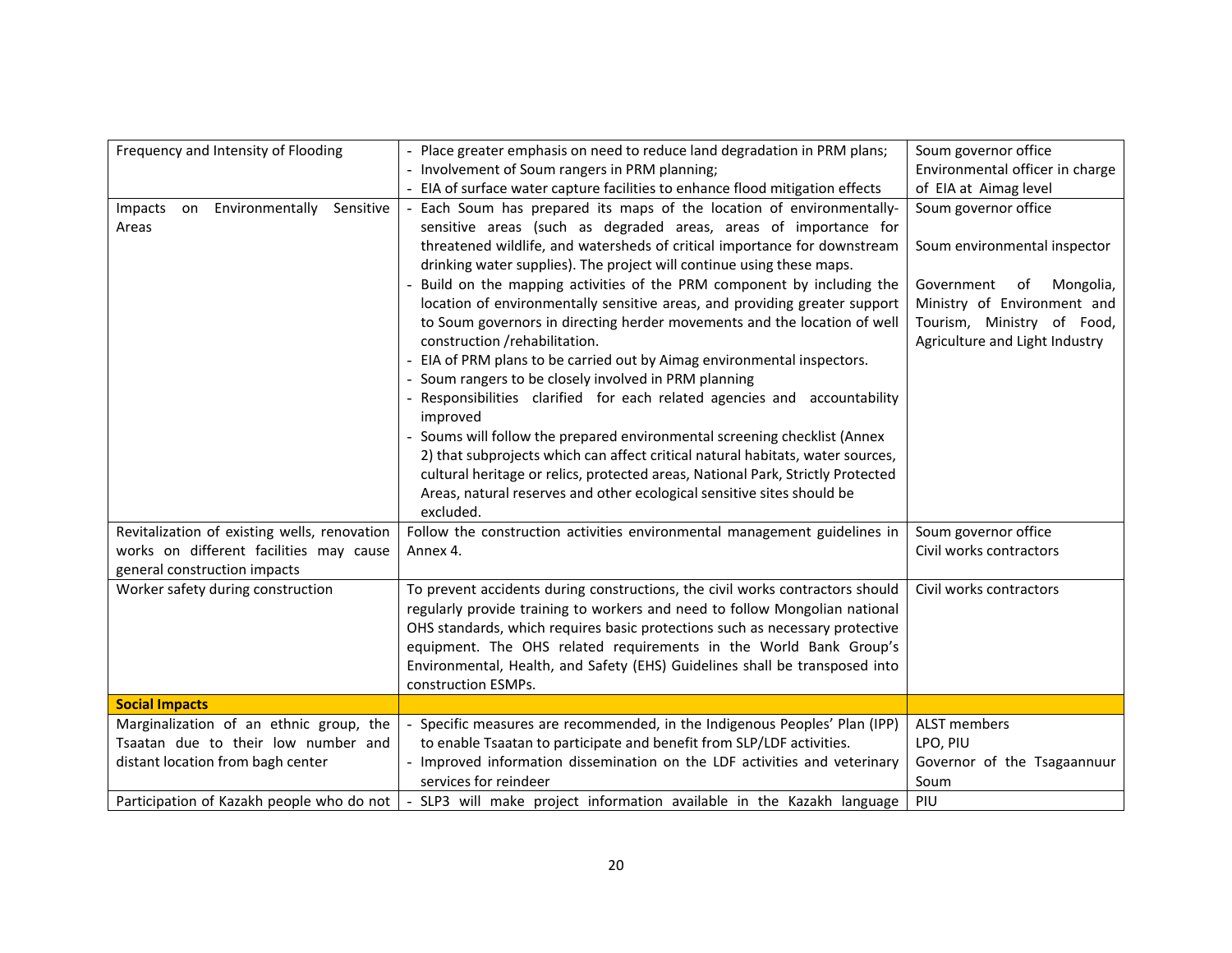| speak or read Mongolian | including results of APA est.                                         | <b>ALST</b> |
|-------------------------|-----------------------------------------------------------------------|-------------|
|                         | - Improve ALST members understanding on LDF/SLP III activities in LPO |             |
|                         | particularly on APA process and result.                               |             |

## **D.4 Monitoring Plan**

| No.            | <b>Indicators of Monitoring</b>               | Types of Monitoring/         | <b>Monitoring</b> | <b>Responsibility</b>   | <b>Budget/Source of</b> |
|----------------|-----------------------------------------------|------------------------------|-------------------|-------------------------|-------------------------|
|                |                                               | <b>Method of Monitoring</b>  | <b>Frequency</b>  |                         | budget                  |
| 1              | Safe transportation of construction material  | Visual Inspection            | Regular during    | Civil works contractors | NA/Contractor's         |
|                | through neighborhood and roads                |                              | construction      |                         | budget                  |
| $\overline{2}$ | Stockpiling of excavated<br>materials<br>and  | Visual Inspection            | Regular during    | Soum/Civil<br>works     | NA/Contractor's         |
|                | appropriate disposal                          |                              | construction      | contractors             | budget                  |
| 3              | Occupational health and safety, use<br>0f     | Visual Inspection            | Regular<br>during | Civil works contractors | NA/Contractor's         |
|                | personal protective equipment<br>(PPE)<br>by  |                              | construction      |                         | budget                  |
|                | workers                                       |                              |                   |                         |                         |
| 4              | Safety of local communities                   | of<br>injury<br>Record<br>or | Regular<br>during | Soum government         | NA/Local budget         |
|                |                                               | accidents                    | construction      |                         |                         |
| 5              | Solid waste segregation disposal              | Visual Inspection            | Regular<br>during | Civil works contractors | NA/Contractor's         |
|                |                                               |                              | construction      |                         | budget                  |
| 6              | General EIA should be done on LDF sub-        | Records of EIA               | during<br>Regular | PIU                     | <b>NA</b>               |
|                | projects obligatory to GEIA by EIA Expert of  |                              | project           |                         |                         |
|                | Aimags. (refer toTable B.3)                   |                              | implementation    |                         |                         |
| $\overline{7}$ | Environmental Management Plan (EMP) for       | Records of EMP               | Regular<br>during | Soum<br>environmental   | NA/sub-project          |
|                | LDF sub-projects should be developed and      |                              | project           | inspector and Aimag     | proponents              |
|                | implemented by sub-project proponents and     |                              | implementation    | Environmental           |                         |
|                | supervised by Soum Governor's Office          |                              |                   | Department              |                         |
| 8              | Monitoring visits to Soum where EM resides    | Visit and Focus group        | in each<br>Twice  | PIU                     | USD35'000\$<br>per      |
|                | to evaluate level of participation in LDF and | discussion                   | vear              | ALST/LPO                | year/Project            |
|                | access to benefits                            |                              |                   |                         | management cost         |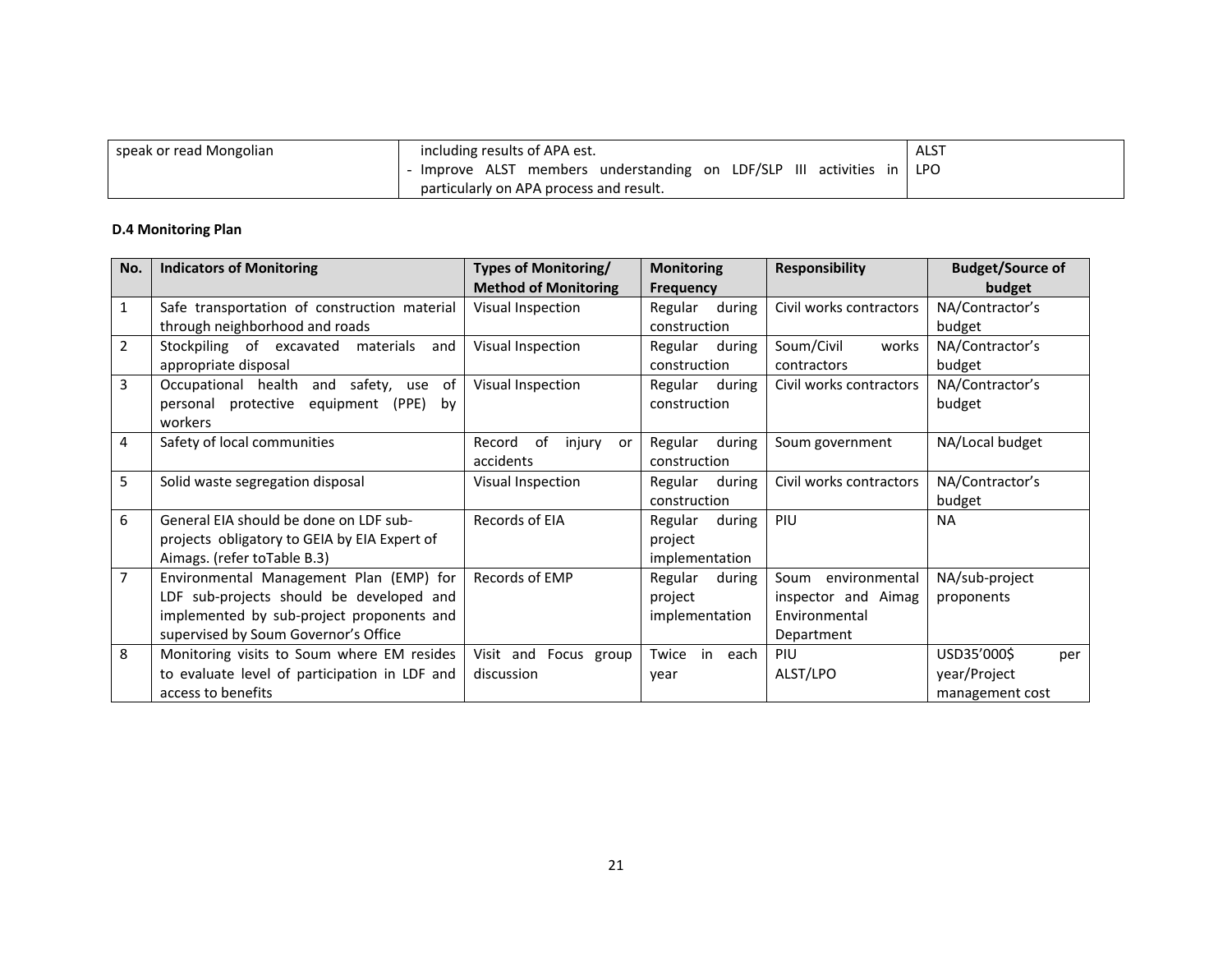## **D.5 Capacity Building**

All local member of ALST of the project must be adequately trained prior to implementing the LDF sub-projects on site. The Project Coordinator and Environment Specialist (ES) should review the staffs' skill sets against their roles or responsibilities needed for following-up the ESMP. Each staff should explain where additional training might be needed to have the necessary skills to ensure and execute the ESMP for project Aimag/Soums.

Project will build the capacity of relevant staff of Aimag DFA and Soum Government officials, particularly, Agricultural officer, EIs, staff of SAU, relevant inspectors of ASIA for improving their involvement in the SLP activities and monitoring of ESMP performance.

ES and M&E officer provide an orientation to the ESMP. The orientation discusses the following topics:

- Background and Current Status of the SLP3 Project.
- Overview of the project Soums' social and Environmental conditions.
- SLP's PDO and planned activities, potential activities could be supported by LDF including planned investment, coordination, supervision, assistance needed etc.
- Introduction to the Staff and Consultants, and their role and responsibilities.
- Introduction on important standards and their use and control.
- **•** Specific Job Duties and Expectations relevant to ESMP.
- Introduction on supervising and monitoring process
- Result of reviewing of ESMP and IPP.
- Introduction to monitoring schedules and other information.

Each of training should last at least 1-2 days with specific program and should include interactive problem‐solving tasks. The training program will be developed by a consultant who will be contracted with PIU during project implementation.

## **Table D.4 Training necessary for capacity building for ESMP**

| <b>Training</b><br>topic:                                                            | Summary of training purpose<br>and content                                                                                                                                                                                                                                                                                 | Recipients/<br><b>Participants</b>                                                                   | Frequency or<br>target date                    | <b>Estimated</b><br>for<br>cost<br>training<br>(USD) |
|--------------------------------------------------------------------------------------|----------------------------------------------------------------------------------------------------------------------------------------------------------------------------------------------------------------------------------------------------------------------------------------------------------------------------|------------------------------------------------------------------------------------------------------|------------------------------------------------|------------------------------------------------------|
| Introductio<br>n to ESMP                                                             | Overview of ESMP including site<br>information, pollution risks and<br>controls, and programmes.                                                                                                                                                                                                                           | All staff of SLPO /<br>member of ALST,<br>staff of ADFA,<br><b>ADET</b>                              | beginning<br>At<br>of AF project               | 10,000                                               |
| Training of<br><b>LDF</b><br>regulation<br><b>LDF</b><br>and<br>guideline<br>modules | Procedure of Environmental<br>Assessment for LDF project<br>selection and to train Bagh<br>citizens<br>Governors<br>and<br>in<br>application of the EIA guidelines<br>for environmental assessment<br>to get<br>environmental<br>and<br>safeguard<br>requirement<br>incorporated into LDF project<br>proposal development. | Officials,<br>Soum<br>Bagh Governors,<br>Representatives<br>of Bagh Citizens<br>and local NGOs       | beginning<br>At<br>of AF project /<br>contract | 5,000                                                |
|                                                                                      | Training on specific pollution risks and controls                                                                                                                                                                                                                                                                          |                                                                                                      |                                                |                                                      |
| Monitoring<br>and<br>controlling<br>impacts<br>and risks                             | Methods<br>and<br>approaches,<br>principles on M&E,<br>Use of Participatory Approaches<br>and tools,                                                                                                                                                                                                                       | All staff of SLPO /<br>Soums' El, Land<br>manager, staff of<br>Soum<br>Government and<br><b>ADET</b> | At<br>beginning<br>of projects /<br>contract   | 10000                                                |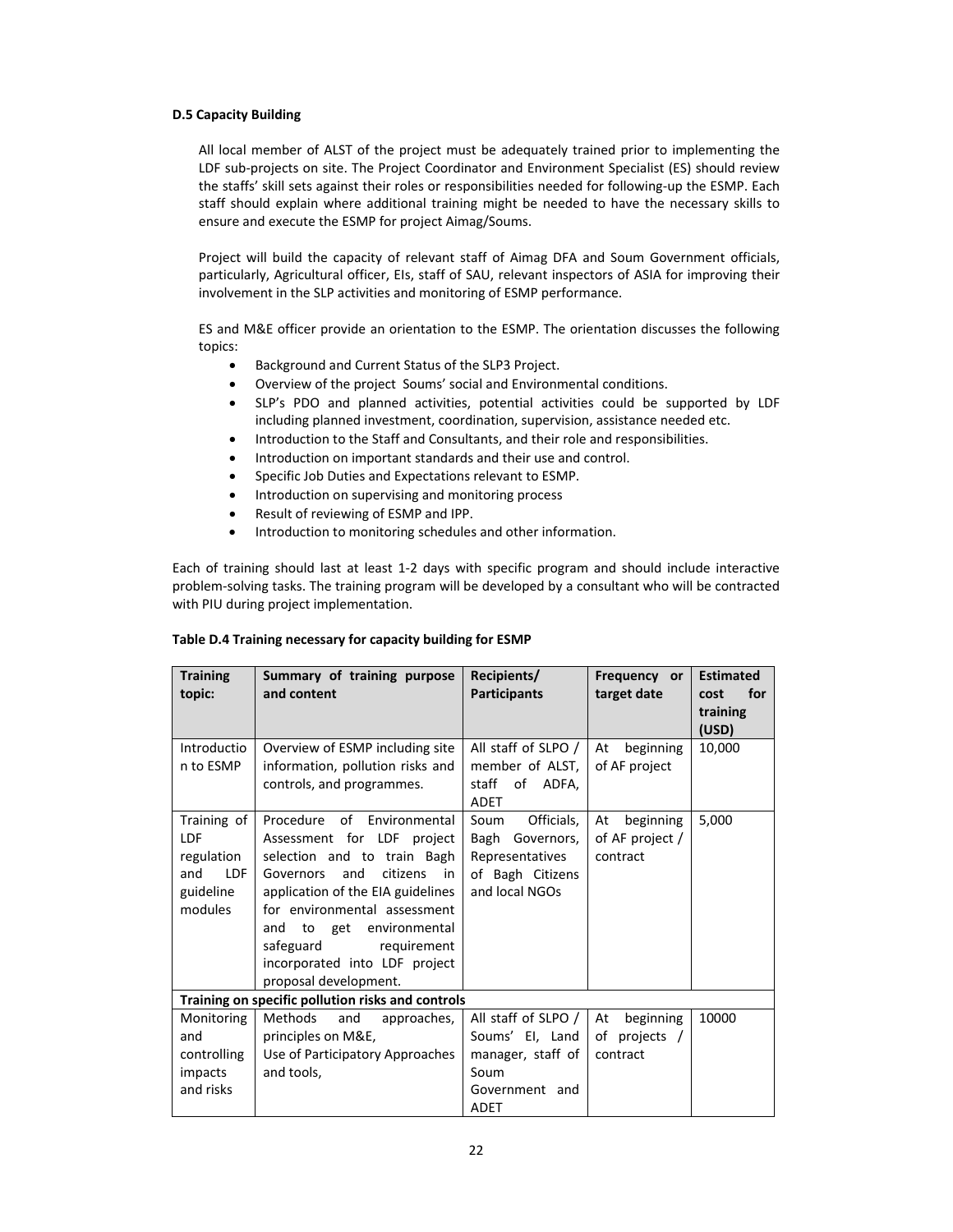| <b>Air Quality</b> | Ambient Air Quality, General            |                      |                 | 5000 |
|--------------------|-----------------------------------------|----------------------|-----------------|------|
| <b>Monitorin</b>   | Approach, Projects Located in           | Staff<br>of<br>ADET, | Once, at the    |      |
| g                  | Degraded<br>or<br>Ecologically          | ASIA,                | beginning<br>οf |      |
|                    | Sensitive Areas, Point Sources,         | Soum                 | the project     |      |
|                    | Stack Height, Small Combustion          | Government           |                 |      |
|                    | <b>Facilities Emissions Guidelines,</b> | officials,<br>EI,    |                 |      |
|                    | Fugitive<br>Sources,<br>Volatile        | Rangers              |                 |      |
|                    | Organic Compounds (VOCs),               |                      |                 |      |
|                    | Particulate Matter (PM),                |                      |                 |      |
|                    | Depleting Substances<br>Ozone           |                      |                 |      |
|                    | (ODS)                                   |                      |                 |      |
|                    | Mobile Sources - Land-based             |                      |                 |      |
|                    | Greenhouse Gases (GHGs),                |                      |                 |      |
|                    | of<br>Monitoring<br>Small               |                      |                 |      |
|                    | <b>Combustion Plants Emissions</b>      |                      |                 |      |
| Water              | Applicability<br>and<br>Approach        | Staff of ADNET,      |                 | 6000 |
| Conservati         | Water<br>Monitoring<br>and              | ASIA.<br>Soum        | Once, at the    |      |
| on                 | Management, Process Water               | Government           | beginning<br>of |      |
|                    | Reuse and Recycling, Building           | officials,<br>EI,    | the project     |      |
|                    | Facility<br>Operations<br>Cooling       | Rangers              |                 |      |
|                    | Systems, Heating Systems                |                      |                 |      |
| Waste              | Applicability<br>and<br>Approach,       | Staff<br>of<br>ADET, |                 | 5000 |
| water and          | General Liquid Effluent Quality,        | ASIA,                |                 |      |
| Ambient            | Discharge to Surface Water,             | Soum                 |                 |      |
| Water              | Discharge to Sanitary Sewer             | Government           |                 |      |
| Quality            | Systems, Land Application of            | officials,<br>EI,    |                 |      |
|                    | Effluent,<br><b>Treated</b><br>Septic   | Rangers              |                 |      |
|                    | Systems,<br>Wastewater                  |                      |                 |      |
|                    | Management,<br>Industrial               |                      |                 |      |
|                    | Wastewater,<br>Sanitary                 |                      |                 |      |
|                    | Emissions<br>from<br>Wastewater         |                      |                 |      |
|                    | Wastewater<br>Treatment                 |                      |                 |      |
|                    | from<br>Operations,<br>Residuals        |                      |                 |      |
|                    | Wastewater<br>Treatment                 |                      |                 |      |
|                    | Operations,<br>Occupational             |                      |                 |      |
|                    | Health and Safety Issues in             |                      |                 |      |
|                    | Wastewater<br>Treatment                 |                      |                 |      |
|                    | <b>Operations, Monitoring</b>           |                      |                 |      |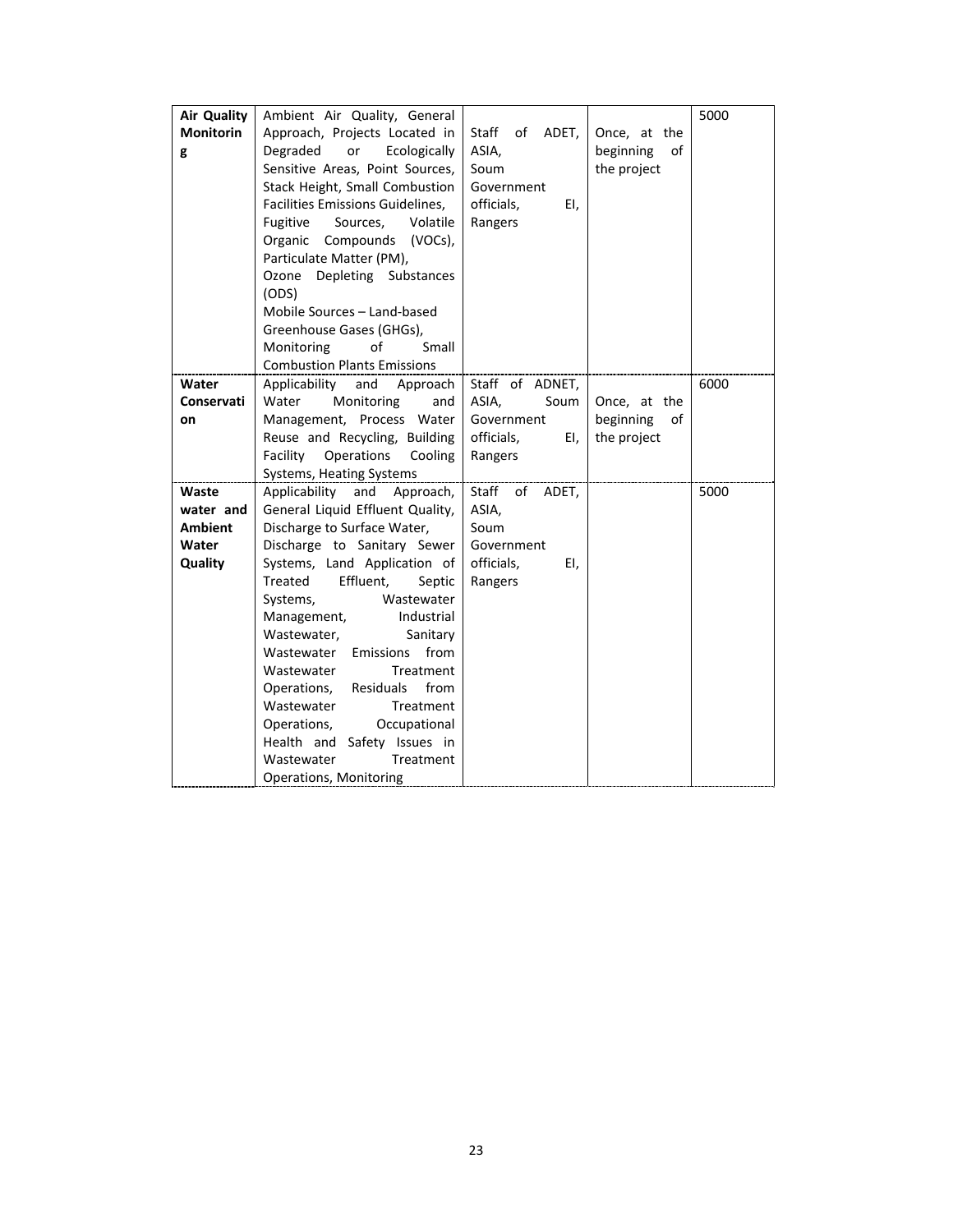| <b>Hazardous</b><br><b>Materials</b><br>Managem<br>ent<br>Waste | Applicability and Approach,<br>General Hazardous Materials<br>Hazard<br>Management,<br>Assessment,<br>Management<br>Actions,<br>Occupational Health and Safety,<br>Process<br>Knowledge<br>and<br>Documentation,<br>Preventive<br>Measures, Hazardous Materials<br>Transfer, Overfill Protection,<br>Reaction, Fire, and Explosion<br>Prevention, Control Measures,<br>Containment<br>Secondary<br>(Liquids),<br>Management<br>οf<br>Major Hazards, Management<br>Actions, Preventive Measures,<br>Emergency Preparedness and<br>Response.<br>Community<br>Involvement and Awareness.<br>General Waste Management, | Staff of ADNET,<br>ASIA,<br>Soum<br>Government,<br>EI,<br>Land<br>managers,<br>SAU staff | Once, at the<br>beginning<br>of<br>the project | 3000<br>5000  |
|-----------------------------------------------------------------|--------------------------------------------------------------------------------------------------------------------------------------------------------------------------------------------------------------------------------------------------------------------------------------------------------------------------------------------------------------------------------------------------------------------------------------------------------------------------------------------------------------------------------------------------------------------------------------------------------------------|------------------------------------------------------------------------------------------|------------------------------------------------|---------------|
| Managem<br>ent                                                  | Waste Management Planning,<br>Waste Recycling and Reuse,<br>Treatment and Disposal.<br>Hazardous Waste Management,<br>Waste Storage, Transportation,<br><b>Treatment and Disposal</b><br>Commercial or Government<br><b>Waste Contractors</b><br>Small Quantities of Hazardous<br>Waste<br>Monitoring                                                                                                                                                                                                                                                                                                              | All stakeholders                                                                         | Within project<br>framework                    |               |
| Contamina<br>ted Land<br>Participato                            | Risk Screening, Interim Risk<br>Management, Detailed<br><b>Risk</b><br>Assessment. Permanent<br><b>Risk</b><br>Reduction<br>Measures.<br>Occupational Health and Safety<br>Considerations<br><b>Specialized training for herders</b><br>Simple methods for recognizing                                                                                                                                                                                                                                                                                                                                             | Herders and local<br>residents                                                           | Within project<br>framework<br>Within project  | 4000<br>6000  |
| ry M&E of<br>impacts.                                           | adverse<br>impacts<br>on<br>environment<br>Methodology of monitoring and<br>evaluation on the water quality                                                                                                                                                                                                                                                                                                                                                                                                                                                                                                        | Herders and local<br>residents                                                           | framework                                      |               |
| Project<br>managem<br>and<br>ent<br>implement<br>tation         | What is a project?<br>Project<br>proposal<br>writing,<br>planning and implementing,<br>control and<br>project<br>M&E,<br>assessment<br>the<br>program.<br>of<br>Principle<br>donor<br>organizations' support to local<br>beneficiaries.<br><b>Total</b>                                                                                                                                                                                                                                                                                                                                                            | Project<br>target<br>groups/herders                                                      | the<br>At<br>beginning<br>of<br>the project    | 5000<br>64000 |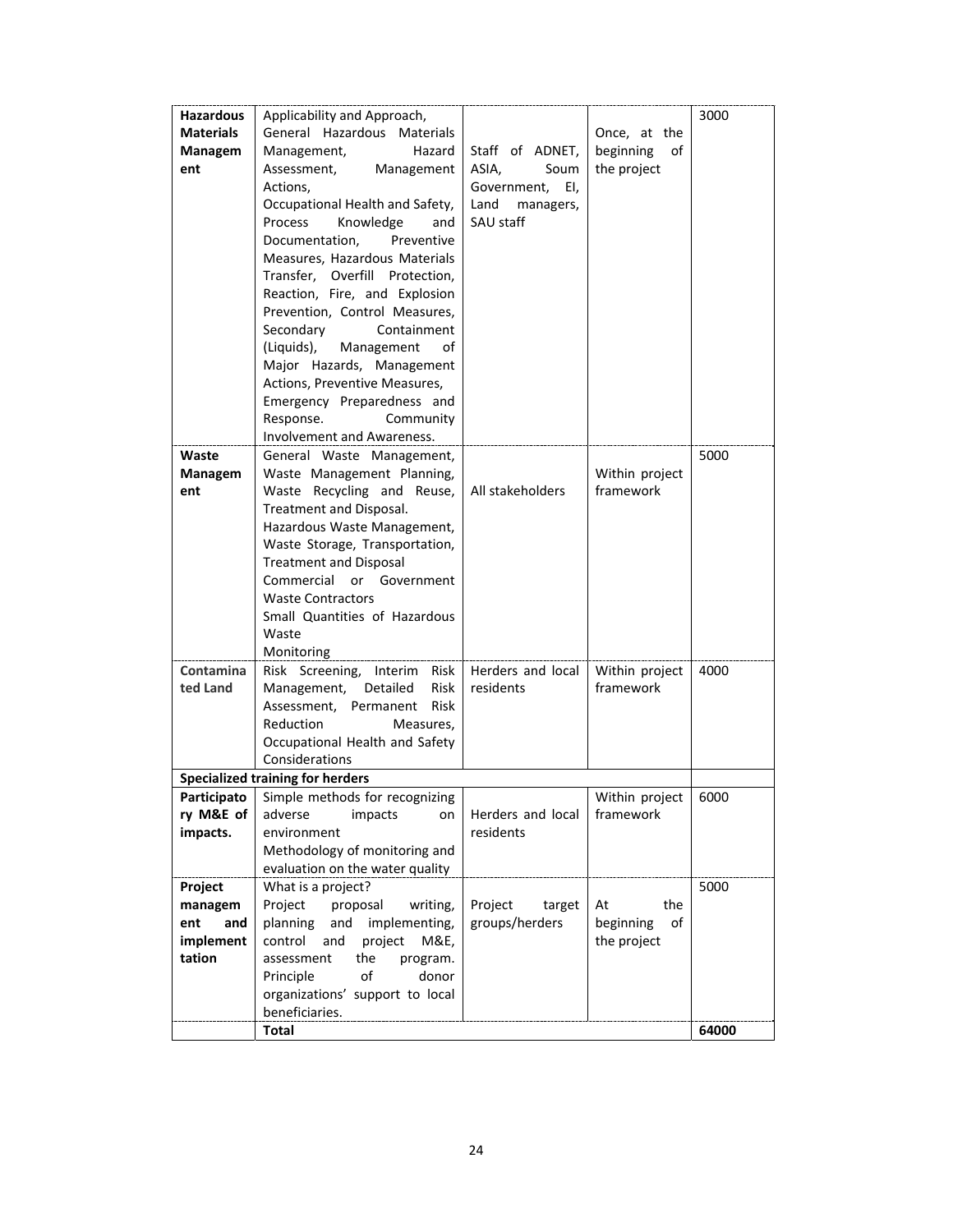## **D.6 Institutional Arrangements and Budget for implementing ESMP**

| No.            | <b>Stakeholders</b>                              | <b>Types of activities</b>                                                                              | <b>Responsibilities and duties</b>                                                                                                                                                                                                                                                                                               | <b>Budget (USD)</b>                                             |
|----------------|--------------------------------------------------|---------------------------------------------------------------------------------------------------------|----------------------------------------------------------------------------------------------------------------------------------------------------------------------------------------------------------------------------------------------------------------------------------------------------------------------------------|-----------------------------------------------------------------|
| $\mathbf{1}$ . | of<br>Ministry<br>Finance                        | Soum LDF fund<br>formulation and<br>disbursement                                                        | <b>Budgeting</b><br>$\overline{\phantom{a}}$<br>Disbursement<br>Financial supervision<br>$\overline{\phantom{a}}$                                                                                                                                                                                                                | $-NA$                                                           |
| 2.             | <b>SLPO</b>                                      | Support an<br>implementation of<br>the Environmental<br>Management Plan of<br>EIA of LDF<br>investments | Monitor environmental screening of the LDF activities<br>$\overline{\phantom{a}}$<br>Capacity building in the environment and social management plan<br>Supervision of the implementation of environment and social management plan<br>Send to the World Bank the progress report for the ESMP implementation once<br>every year | 150000 (including<br>the budget for<br>training USD<br>64000\$) |
| 3.             | <b>ALST</b>                                      | Support an<br>implementation of<br>the environmental<br>EIA of LDF<br>investments                       | Monitoring the utilization of guidelines on the EIA of LDF<br>$\overline{\phantom{a}}$<br>Report to SLPO on the implementation of EIA of LDF investments at Soum level<br>$\overline{\phantom{a}}$                                                                                                                               | 21000                                                           |
| 4.             | Consultant<br>(Environmental<br>audit, APAs)     | Assessments,<br>training, technical<br>assistance                                                       | Assess to what extend environmental laws have been implemented<br>$\overline{\phantom{a}}$<br>Advice on the performance improvement<br>$\overline{\phantom{a}}$<br>Conduct annual environmental audit<br>$\overline{\phantom{a}}$                                                                                                | 4000                                                            |
| 5.             | Soum<br>governor's<br>office                     | Maintenance of LDF<br>disbursement                                                                      | Information dissemination<br>Management of the LDF<br>$\overline{\phantom{a}}$<br>Monitoring the utilization of guidelines on the EIA of LDF<br>$\overline{\phantom{a}}$<br>Implement Management Plan for LDF sub-projects<br>$\overline{\phantom{a}}$                                                                           | 10000                                                           |
| 6.             | Citizen<br>Representative<br>Khurals in<br>Soums | Supervision of LDF<br>disbursement and<br>implementation                                                | Community supervision and evaluation<br>$\overline{\phantom{a}}$<br>Bagh meeting organization and decision making<br>$\overline{\phantom{a}}$<br>LDF approval and discussion<br>$\overline{\phantom{a}}$                                                                                                                         | 10000                                                           |
| 7.             | Civil work<br>contractors                        | Contractors                                                                                             | Implement the law<br>$\overline{\phantom{a}}$<br>Provide Soum governor office information on the lessons learnt<br>Implement Annex 4-Construction Activities Environmental Management<br>Guidelines                                                                                                                              | 3000                                                            |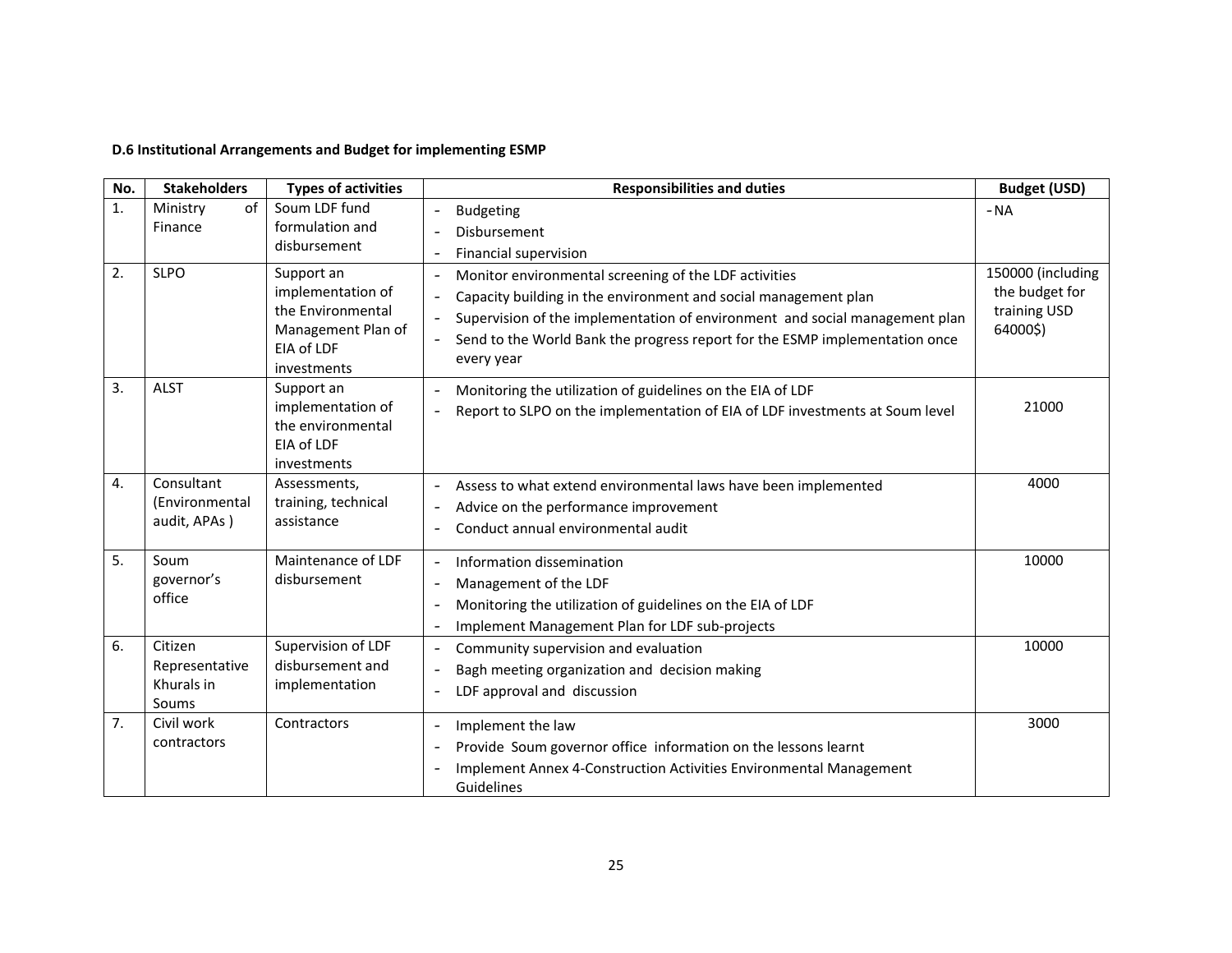| 8.  | Soum level<br>environmental<br>inspectors;             | Environmental<br>screening of LDF<br>activities                                            | Fill the environmental checklist for all activities that is subject to EIA<br>$\sim$<br>Monitor environmental impact of activities in cooperation with environmental<br>rangers                | <b>NA</b> |
|-----|--------------------------------------------------------|--------------------------------------------------------------------------------------------|------------------------------------------------------------------------------------------------------------------------------------------------------------------------------------------------|-----------|
| 9.  | Soum rangers                                           | Information<br>dissemination on the<br>environmentally<br>sensitive areas                  | Participate in the environmental screening of LDF activities<br>Disseminate information on the environmentally sensitive areas in the Soum<br>Supervise environmental impact of LDF activities | <b>NA</b> |
| 10. | Aimag level<br>environmental<br>officer/inspecto<br>rs | GEIA of any LDF<br>activities that is<br>subject to<br>environmental<br>screening and GEIA | GEIA of all activities that is subject to environmental screening<br>$\sim$<br>Supervision of environmental impact of big construction and rehabilitation<br>activities such as mining         | <b>NA</b> |
|     | <b>TOTAL</b>                                           |                                                                                            |                                                                                                                                                                                                | 198000    |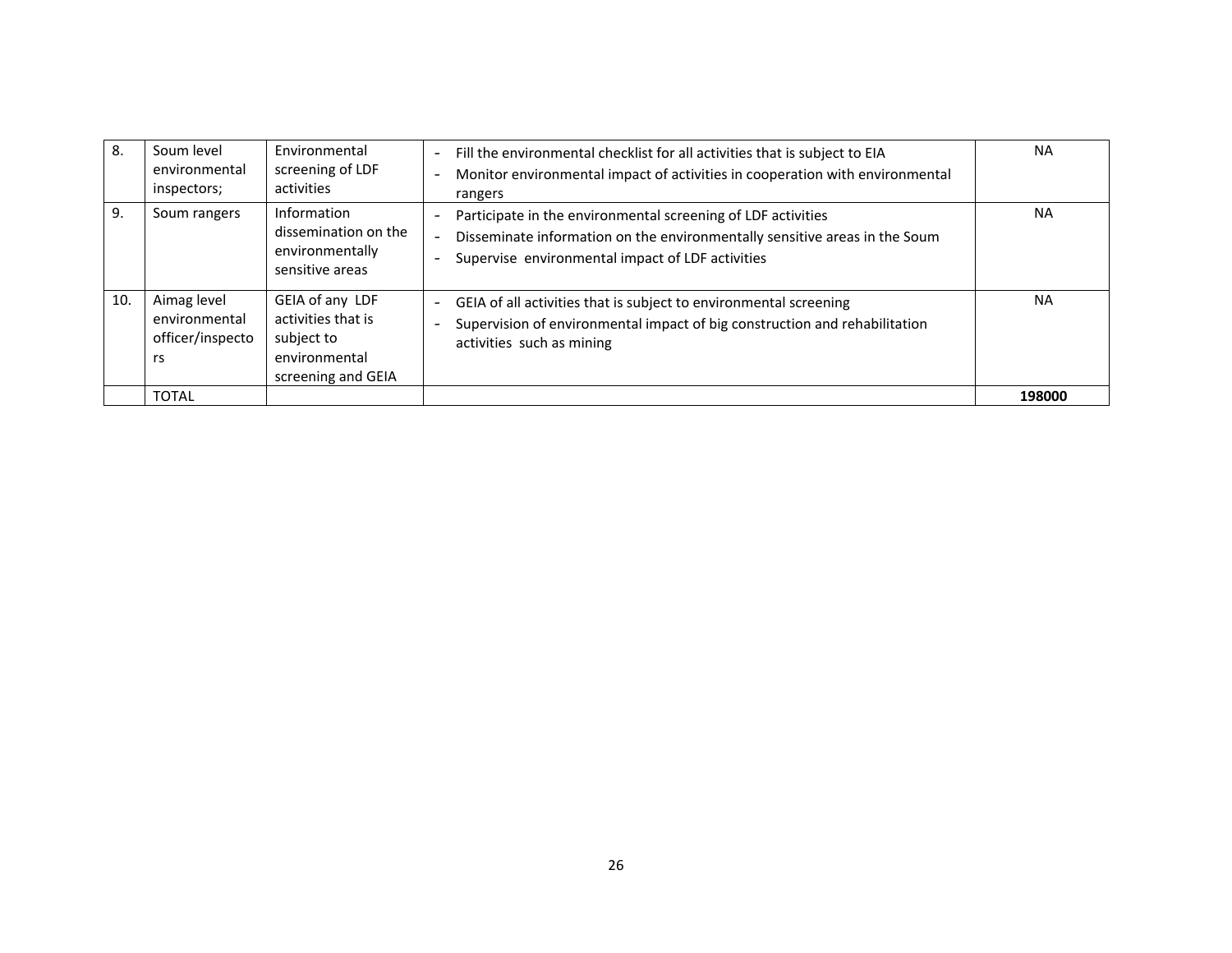## **D.7 Reporting Requirements**

The progress report for the ESMP implementation will be sent to the Bank each year by SLPO. SLPO receives information on the plan implementation in two ways:

- 1) Participation information will be maintained through MIS
- 2) Annual Project Assessment reports will be provided

## **D 8. The Grievance Redress Mechanism**

The GRM would address affected persons' concerns and complaints promptly, using an understandable and transparent process that is gender responsive, culturally appropriate, and readily accessible to the affected persons at no cost.

This Grievance Redress Mechanism (GRM) would provide an effective approach for resolution of complaints and issues of the affected person/community. Project Implementing Unit (PMU) has a procedures for implementing the GRM. The PIU's will be produce information material which includes procedures of taking/recording complaints, handling, and provisions of responses..

Any grievances will first be brought to the attention of the communication consultant in the Project Implementation Unit. Complaints may submitted following channels:

Phone: 70009828 Email: info@slp3.mn Website: http://tusuv‐oronnutag.mof.gov.mn Facebook: facebook.com@LDFMongolia Twitter: https://twitter.com/MongoliaSlp3 Letter: SLP III project office, Ulaanbaatar-15160, Chingeltei district, Khoroo 4, Ankara street -23, Tod tower, 8<sup>th</sup> floor. Direct visit to Local project officer based in each Aimag.

If the complainer(s) is not satisfied with the response from PIU, they can raise concerns with state central administration, the Ministry of Finance as implementing agency or, directly with the World Bank's GRS via following address and contacts:

| <b>Ministry of Finance</b>                                                                                                                                                                                                                 | <b>WB's Grievance Redress System (GRS)</b>                                                                                                                                                                                                                                                                                                                                                                                                                                                                                                                                                                                                                                                                                                                                                                                                                 |
|--------------------------------------------------------------------------------------------------------------------------------------------------------------------------------------------------------------------------------------------|------------------------------------------------------------------------------------------------------------------------------------------------------------------------------------------------------------------------------------------------------------------------------------------------------------------------------------------------------------------------------------------------------------------------------------------------------------------------------------------------------------------------------------------------------------------------------------------------------------------------------------------------------------------------------------------------------------------------------------------------------------------------------------------------------------------------------------------------------------|
| Address: S Danzan Str, Government building<br>II.<br>Ulaanbaatar-15160, Mongolia<br>Tel: 51-267468<br>Twitter: https://twitter.com/MOFMongolia/<br>Facebook: https://www.facebook.com/MOFMongolia/<br>Website: https://mof.gov.mn/feedback | GRS provides an additional, accessible way for<br>individuals and communities to complain directly to<br>the World Bank if they believe that a World Bank-<br>financed project had or is likely to have adverse<br>effects on them or their community. The GRS<br>enhances the World Bank's responsiveness and<br>accountability by ensuring that grievances are<br>promptly reviewed and responded to, and working<br>together identifies problems and solutions.<br>The GRS accepts complaints in English or the<br>official language of the country of the person<br>submitting the complaint. (The Complaint Form of<br>WB Grievance Redress Service is attached in<br><b>Annex 3).</b> Submissions to the GRS may be sent by:<br>Email: grievances@worldbank.org<br>Fax: +1-202-614-7313<br>Letter: The World Bank Grievance Redress Service<br>(GRS) |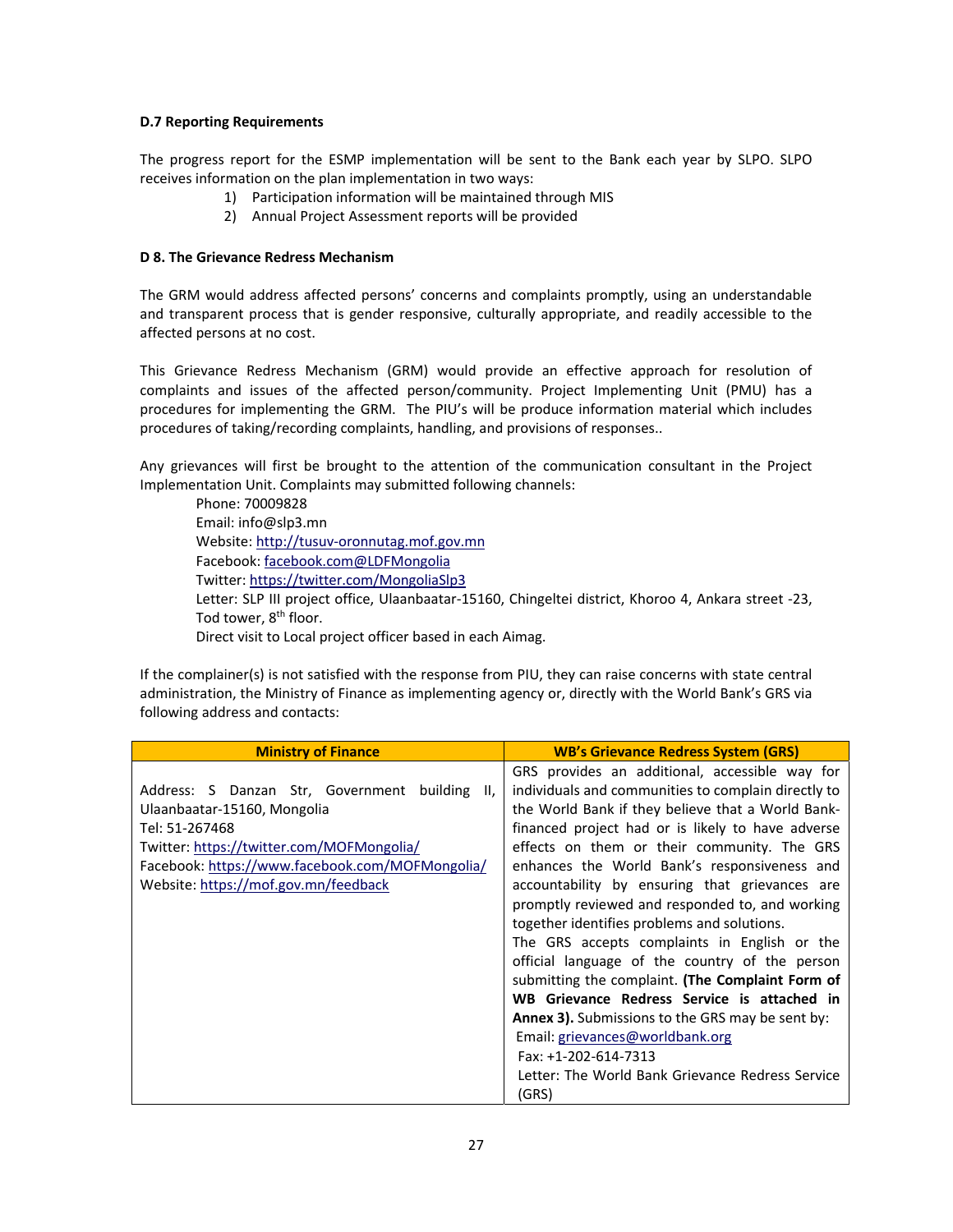| MSN MC 10-1018            |
|---------------------------|
| 1818 H St NW              |
| Washington, DC 20433, USA |

**Reporting:** The PIU will record the complaint(s) received and registered, investigated, subsequent actions and results. The produces report will be published at project website in every six months.

# **E. Information Disclosure and Consultation**

## **E.1 Public Consultation during AF Project Preparation**

During the project formulation stage, SLPO has hired an ESMF consultant and conducted a project scoping exercise and Public Consultation. Accordingly, during public consultation sessions, considerable dialogue had been held between representatives of stakeholders, individuals, and groups from the local governments, community to make them aware of the proposed ESMP and IPP of AF project of SLP3.

Public consultations were held on January 8, 2020 in the city of Murun, Khuvsgul Aimag and on January 15, 2020 in Ulaanbaatar to discuss ESMP and IPP in the preparatory stage of the additional funding of the project. The consultations were held with various stakeholders including relevant local arms of the GoM, herders (women and men), civil society organizations and private sector.

The consultations were organized according to the following program:

- Opening speeches given by Kh.Gan‐Ochir, Chairman of Governor's Office of Khuvsgul Province, and Enkhbat, Senior Specialists of SLPIU.
- Introduction of the consultation's goals and expected outcomes, (presented by G. Gansukh, National Project Consultant).
- Introduction of goals and objectives of the SLP3 project, its progress, outcomes and activities to be implemented within the framework of additional funding of the SLP3, " (presented by M. Enkhbat, PIU Senior Specialist)
- The ESMP policies, plans and IPP to be followed within the framework of the project's additional funding, as well as the role, objectives and participation of local government authorities in their implementation. (Presented by G. Gansukh, National Project Consultant.)
- Q&A and interviews related to the presentation. (Led by Gansukh, National Project Consultant.)

## **Е.1.1. Public Consultation held in Murun city of Khuvsgul province**

- **Date:** January 8th 2020
- **Location:** Governor's Office Conference Hall, Murun city, Khuvsgul province.
- **Participants:** Totally 28 participants, representing the community of Murun, Khatgal village, Alag-Erdene, Arbulag and Tsagaannuur Soums. The list of participants is attached in Table E.2.

## **Proposals and suggestions made by the consultation participants:**

Regarding the presentations presented during the discussion, the participants made the following suggestions, including:

H.Gan-Ochir, Chairman of Governor's Office of Khuvsgul Province, has thanked the discussion participants, summarized the SLP 3 achievements and outcomes and emphasized that further implementation of the SLP 3 would have a greater impact on the Aimag and Soum. He asked the participants to contribute to the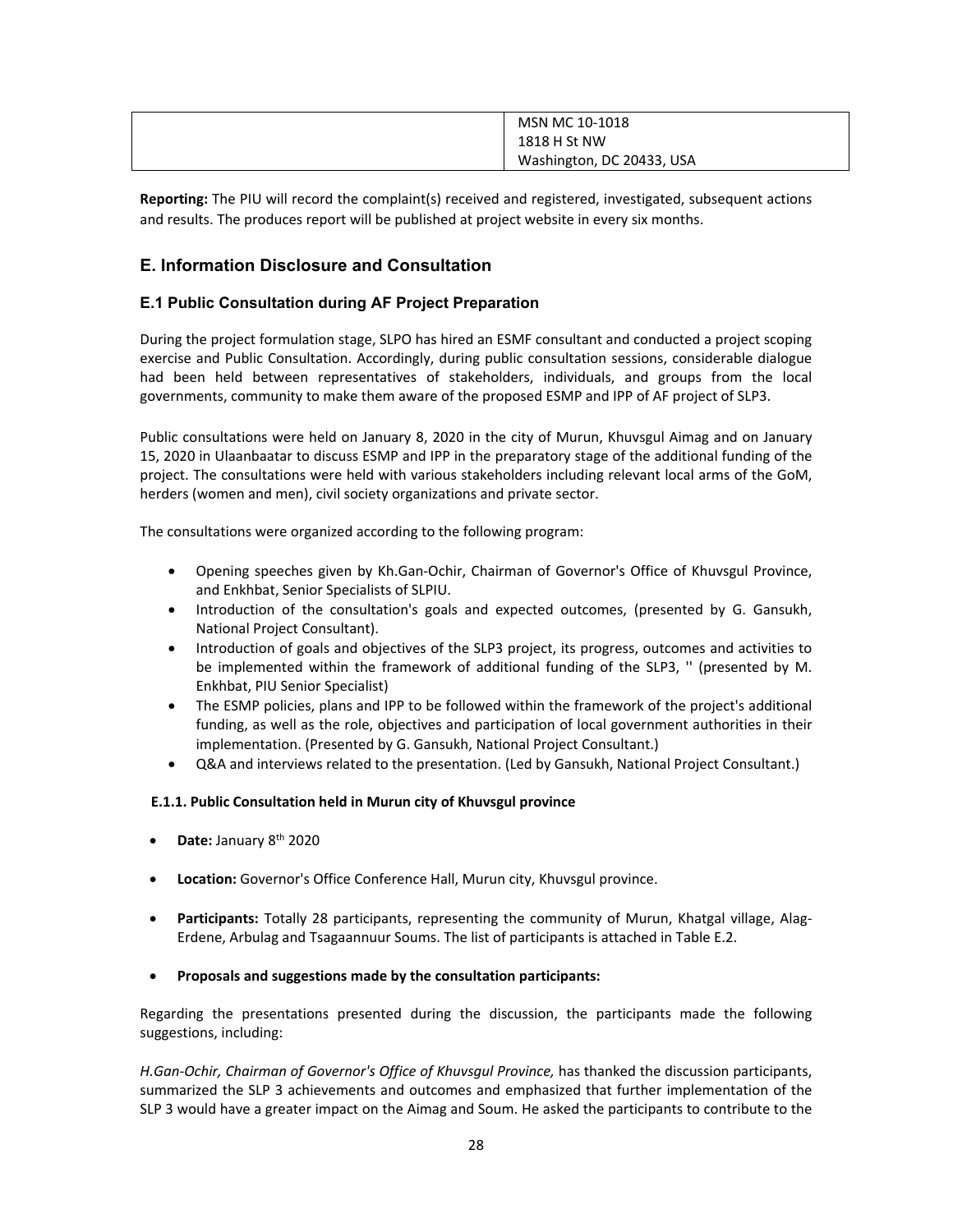ESMP with suggestions and propose specific activities to reduce and mitigate the potential adverse impacts on their lives and the environment, after precisely determining them.

## *Ts.Marmalmaa, Head of the Finance Department, Khatgal village.*

Agree with the issues covered by the ESMP and IPP. All required issues have been addressed.

The LDF is a transparent and lucrative fund, and many projects have been implemented since 2013. There is no adverse impact on ES from implemented projects in the past.

1. Residents' proposals are taken and ranked and discussed in bagh meeting, however only a few participate in bagh meeting so they reject the proposals. Therefore, it is wrong to discuss proposals at bagh meeting.

2. Proposals are made at bagh level and they ranked at Soum level. The reason why Khatgal village lags behind in training and promotions is because all the project related matters go through Alag-Erdene Soum, as well as the project reports go through Alag-Erdene Soum which in result the Khatgal rank decreases.

3. Improving waste management is a pressing environmental issue in Khatgal village and around the shores of Khuvsgul Lake.

## *D. Yalalt, Chairman of Governor's Office of Tsagaannuur Soum*

Since more than 90% of the Soum territory is included in PA, the article on "no support shall be given to activities that impact on ecologically vulnerable areas" should be changed, therefore please address the matter of implementing SLP activities in PA from an environmental aspect.

It's very difficult to go to the taigas during summer, so it's hard to organize trainings and promotions and for up to 4 months during winter men go on 'otor' movement leaving women to stay, which makes it difficult to take proposals. Therefore, it is best to make a schedule to organize training with the LDF specialist, EI and project staff.

Proposals by the reindeer herders are often postponed when LDF activities discussed at bagh meeting. So please support the possibility of specifically prioritizing the proposals from reindeer herders.

Including reindeer herders into veterinary service is needed. Please support the reindeer vaccination within the project framework. The number of reindeer is expected to increase and the current reindeer headcount is 2600. The previous SLP project has been very successful in improving the health and quality of the reindeer and therefore these measures should be continued. Reindeer herders need Tuva language training, therefore please provide book materials.

## *Ya. Erdenejav, Tsagaannuur Soum EI*

There is a great need for research and determination of reindeer pasture resources in PRMP. In the West and East taigas, pasture degradation tends to increase.

Carry out activities in the area of waste management and toilet issues arising from private entities. Implement measures aimed towards increasing the revenues from tourists arriving in tourism region.

Since the main pastureland of the reindeer are in PA, collaboratively discuss and plan together with the PA's administration, Soum and bagh to increase the reindeer herders' potential to migrate in accordance with the PA's protection zones. Renovation and improvement of waste sites. The ESMP and the IPP covers the key issues.

## *Enkhbayar, Alag‐Erdene Soum*

Cease the way of making reindeer appear as an entertainment tool, be aware that the people who are using reindeer as an entertainment tool do not provide animal welfare, but for business purposes only.

## *Byambasuren, Arbular, Chairman of Governor's Office*

With the development of tourism in the local area, the income opportunities for the locals have increased. Consequently, major tourist roads are being flooded and damaged, leaving people unable to drive. Therefore, please support the redevelopment and creation of wells as an improvement of water supply, as well as repair of tourist roads.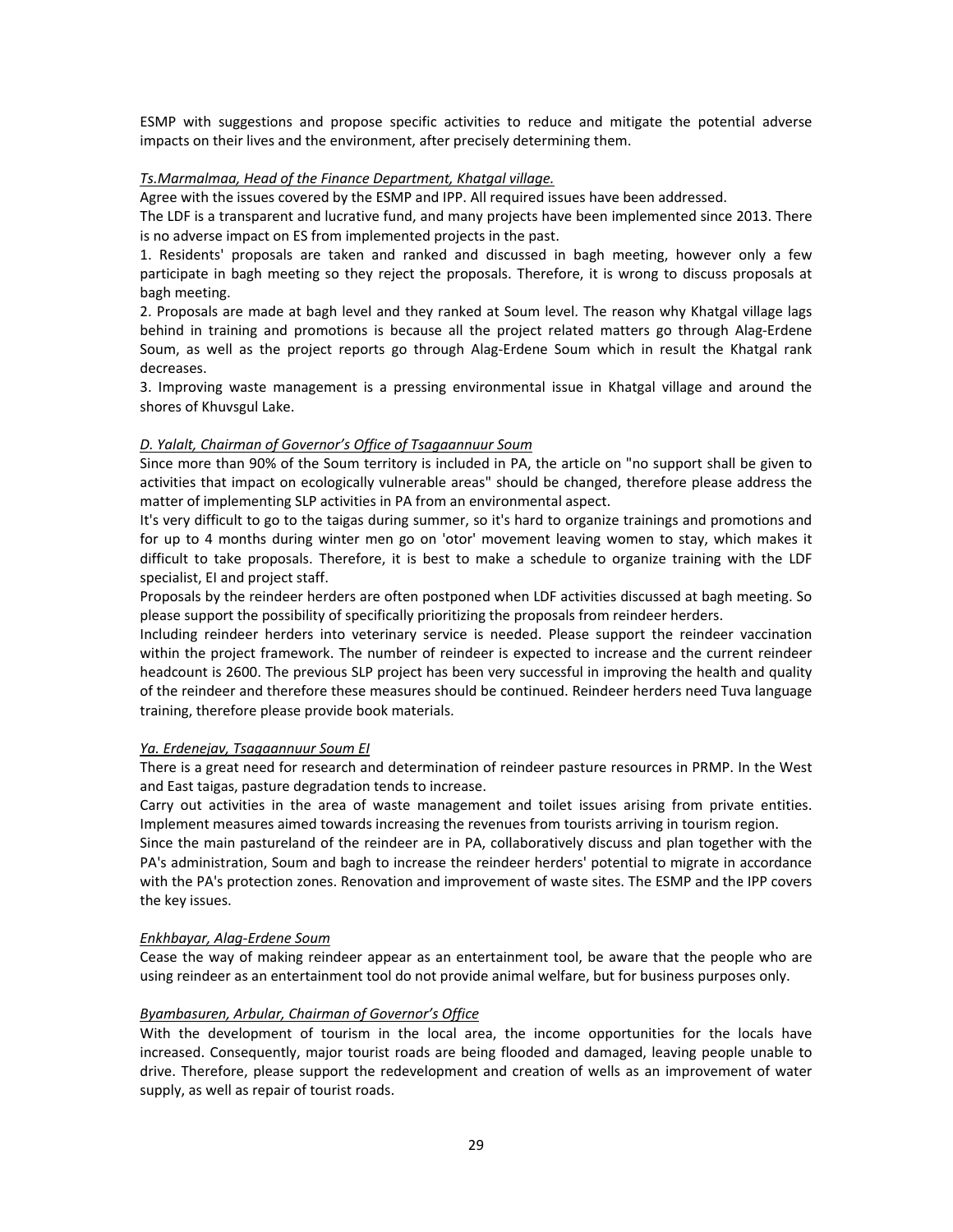## *Batdorj, Alag‐Erdene, Chairman of Governor's Office*

The LDF is the only fund that provides financial opportunities in the local area and this fund enhances the effectiveness of the SLP. No activities funded by the LDF have any adverse effects on the environment and society. Consequently, ESMP and IPP are supported.

Please be aware that the fund investment is decreasing, therefore please increase the amount. There is a great need of support from LDF for the Governor's office, however, it is prohibited by the regulation.

More training needed for capacity building for Soum officials, specialists, bagh governor, herders, and locals. Provide methodology training for citizens on how to prepare project proposals and initiate project activities funded by LDF.

## *Battulga, Director of FAD in Khuvsgul Aimag*

The name of the Livestock Breeding and Veterinary Unit (LBVU) of the Soum was renamed as Agriculture Unit (AU). The AU has been established with three positions: Specialist for Livestock Production Planning, Management, Breeding and Registration, specialist for Food, SMEs and Cooperative, and specialist for Pastureland, Agriculture and Water Supply. Therefore, it is needed to change the name of these positions when addressing in ESMP.

The AU specialist for pastureland, agriculture and water supply will be responsible for the implementation of PRMP within the project framework.

When organizing training for professionals, the trained staff need to be trained so that they can provide training and counseling to herders and locals.

## *S. Ganbat, Tsagaannuur Soum, tsaatan*

Due to the inaccurate study of the territory and lifestyle of the reindeer herders, when establishing the PA, reindeer herders are having difficulties to migrate. Poor information and introduction are given to the reindeer herders about ecologically vulnerable, protected areas and its protection zones and regulations. Without taking the traditions of life into account, there has been a great deal of fine and prohibition on the reindeer herders. Reindeer herders have been well conserving and adapting with the ways of the nature. However, the Red Taiga PA Administration claims that reindeer herders are harming nature; they do not collaborate with the reindeer herders, where they are not allowed to migrate deep into the PA during summer and fall and don't allow them to carry a gun. As the number of reindeer grows, there is a need for expanding pastureland. This needs to be taken into account and supported.

From all the suggessions made by the participants the most relevant to the ESMP and IPP have been compiled as follows in **Table Е.1**

| Date of<br>the<br><b>Discussi</b><br>on. | Discussion<br>৳<br>Venue<br>the           | Participants                                                                        | Proposals and conclusions by<br>the discussion participated<br>stakeholder and<br>representatives                                                          | Project planning of the<br>additional funding of SLP 3 and<br>the proposals on how to settle<br>the issues during<br>implementation process |
|------------------------------------------|-------------------------------------------|-------------------------------------------------------------------------------------|------------------------------------------------------------------------------------------------------------------------------------------------------------|---------------------------------------------------------------------------------------------------------------------------------------------|
| January<br>8,2020                        | city<br>lngs<br>province<br>Murun<br>Khuv | Totally 28<br>participants,<br>including<br>Chairman of<br>Governor's<br>Office and | • No activities funded by the<br>LDF have any adverse<br>effects on the environment<br>and society. Consequently,<br><b>ESMP</b> and IPP are<br>supported. | ESMP implemented in the<br>$\bullet$<br>previous phase can be<br>implemented                                                                |

## **Table Е.1 Suggessions by the Participants**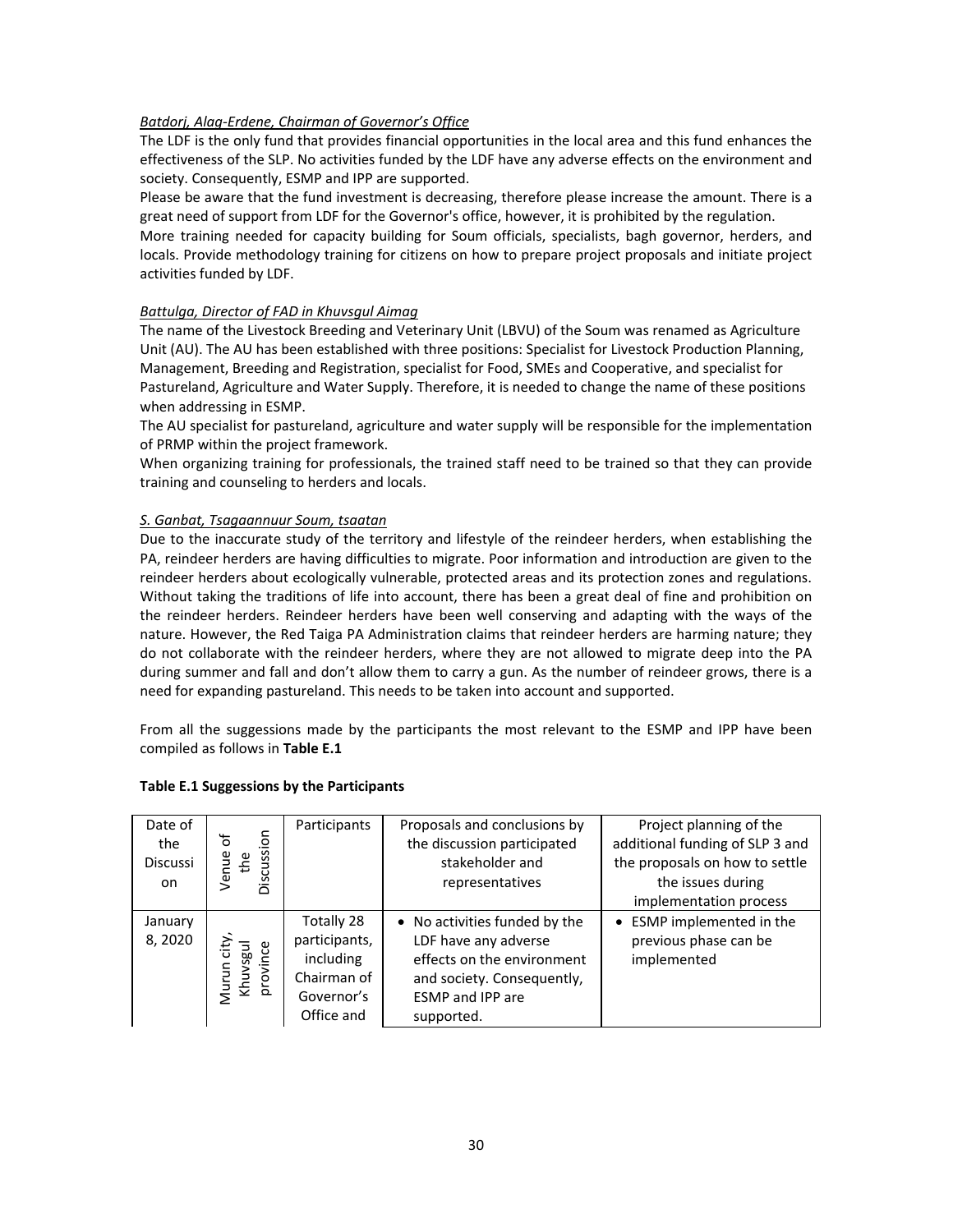| community<br>representati<br>ves of<br>Murun,<br>Khatgal<br>village, Alag-<br>Erdene,<br>Arbulag and<br>Tsagaannuur<br>Soums | Support and implement<br>infrastructure<br>improvement measures to<br>increase revenue for<br>incoming tourists in the<br>tourism region<br>Carry out activities in the<br>area of waste<br>management and toilet<br>issues from tourism<br>Renovate and improve<br>waste disposal sites.<br>Improving waste<br>management is a<br>threatening<br>environmental issue in<br>Khatgal and around the<br>shores of Khuvsgul Lake.            | • When funding tourism<br>infrastructure from the LDF<br>within the framework of the<br>SLP, more support is<br>needed for the standardized<br>improvement of waste<br>management and sanitation<br>facilities<br>• Environmental Inspector<br>(EI) is responsible for<br>overseeing the waste<br>management in towns and<br>villages near rivers and<br>lakes in accordance with<br>applicable laws, regulations<br>and standards<br>• No support is given for any<br>project activities in the<br><b>Water Source Protection</b><br>and Sanitary Zone |
|------------------------------------------------------------------------------------------------------------------------------|-------------------------------------------------------------------------------------------------------------------------------------------------------------------------------------------------------------------------------------------------------------------------------------------------------------------------------------------------------------------------------------------------------------------------------------------|---------------------------------------------------------------------------------------------------------------------------------------------------------------------------------------------------------------------------------------------------------------------------------------------------------------------------------------------------------------------------------------------------------------------------------------------------------------------------------------------------------------------------------------------------------|
|                                                                                                                              | • There is an urgent need for<br>indentification<br>reasoned<br>of<br>reindeer<br>study<br>and<br>pasture resource in PRMP.<br>. The growing number of<br>reindeer requires in need<br>for expanding pastures, in<br>which pasture degradation<br>is likely to increase in the<br>West and East taiga.                                                                                                                                    | • Add organization issues of<br>the management and study<br>reindeer pastureland<br>resource capacity in PRMP<br>of the Soum.                                                                                                                                                                                                                                                                                                                                                                                                                           |
|                                                                                                                              | • The name of the Livestock<br>Breeding and Veterinary<br>Unit (LBVU) of the Soum<br>was renamed as Agriculture<br>Unit (AU). The AU has been<br>established<br>with<br>three<br>positions:<br>Specialist<br>for<br>Livestock<br>Production<br>Planning,<br>Management,<br>Breeding and Registration,<br>specialist for Food, SMEs<br>Cooperative,<br>and<br>and<br>specialist for Pastureland,<br>Agriculture<br>and<br>Water<br>Supply. | • Therefore, it is needed to<br>change the name of these<br>positions when addressing<br>in ESMP.<br>• The AU specialist for<br>pastureland, agriculture and<br>water supply will be<br>responsible for the<br>implementation of PRMP<br>within the project<br>framework.                                                                                                                                                                                                                                                                               |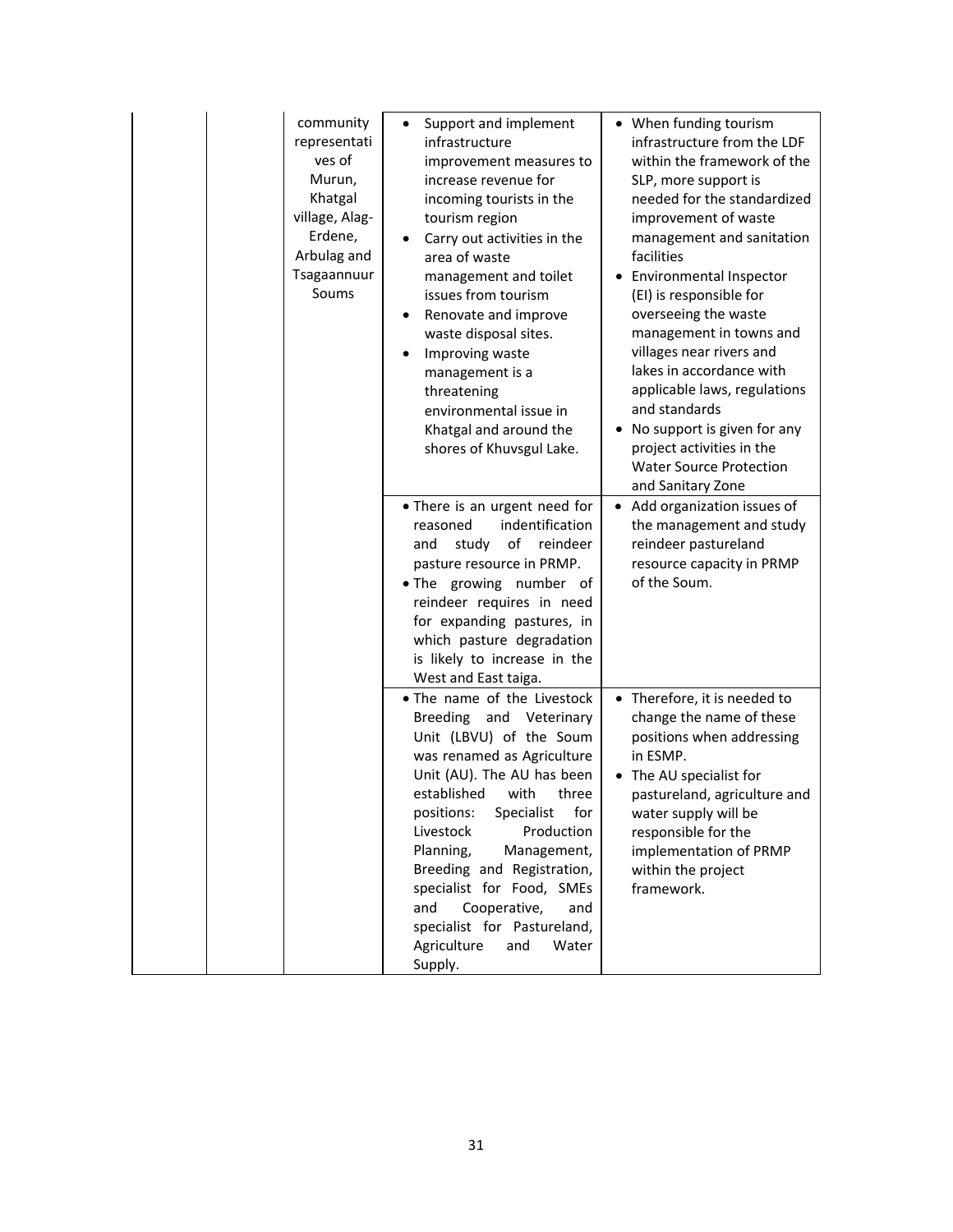| • More training needed for<br>capacity building for Soum<br>officials, specialists, bagh<br>governor, herders,<br>and<br>locals. Provide methodology<br>training for citizens on how<br>project<br>prepare<br>to<br>proposals<br>and<br>initiate<br>project activities funded by<br>LDF.<br>• There is a great need to<br>methodology<br>organize<br>training for herders on how<br>regulate pastureland<br>to<br>resource<br>capacity<br>and<br>prevention methods | • When organizing training<br>for professionals, the<br>trained staff need to be<br>trained so that they can<br>provide training and<br>counseling to herders and<br>locals. |
|---------------------------------------------------------------------------------------------------------------------------------------------------------------------------------------------------------------------------------------------------------------------------------------------------------------------------------------------------------------------------------------------------------------------------------------------------------------------|------------------------------------------------------------------------------------------------------------------------------------------------------------------------------|
| the<br>$\bullet$ The<br>proposals of<br>reindeer<br>herders<br>are<br>deferred when<br>LDF.<br>activities<br>discussed<br>in<br>Baghs. Therefore support<br>possibility<br>of<br>the<br>the<br>procedure to specifically<br>prioritize the proposals of<br>the reindeer herders.                                                                                                                                                                                    | • Research and implement<br>issues for adding<br>procedures that supports<br>the activities regarding<br>interests of the ethnic<br>minority                                 |

# **Table Е.1.2 The participants from public discussion organized in Murun city, Khuvsgul province**

| N <sub>2</sub> | <b>Name</b>       | Soum name      | <b>Position</b>                             | Phone    |
|----------------|-------------------|----------------|---------------------------------------------|----------|
| $\mathbf{1}$   | Kh. Gan-Ochir     | Khuvsgul Aimag | Chairman of Governor's Office               | 99996838 |
| $\overline{2}$ | Ch. Batdorj       | Khuvsgul Aimag | SLP 3 coordinator                           | 99049922 |
| 3              | G. Battulga       | Khuvsgul Aimag | Director of FAD                             | 88103568 |
| 4              | B. Narantuya      | Khuvsgul Aimag | FAD, specialist                             | 95402616 |
| 5              | B. Dogsomjav      | Khuvsgul Aimag | ADET, specialist                            | 86927972 |
| 6              | B. Ariunsumya     | Khuvsgul Aimag | Specialist of Governor's Office             | 88094537 |
| 7              | Z. Batdorj        | Alag-Erdene    | Chairman of Governor's Office               | 92116855 |
| 8              | G. Tumenbayar     | Alag-Erdene    | <b>Businessman</b>                          | 98383553 |
| 9              | Ch. Khishigdelger | Alag-Erdene    | FI.                                         | 98389696 |
| 10             | D. Mainnegen      | Alag-Erdene    | Social Policy staff of<br>Governor's Office | 98388060 |
| 11             | L. Enkhbayar      | Alag-Erdene    | Chairman Bagh Khural =                      | 93372333 |
| 12             | Ts. Maralmaa      | Khatgal        | Village accountant                          | 88021144 |
| 13             | B. Bayarmaa       | Arbulag        | Tax inspector                               | 80086322 |
| 14             | S. Ayushjav       | Arbulag        | Bagh governor                               | 88017677 |
| 15             | T. Tsolmon-Erdene | Arbulag        | Staff of Governor's Office                  | 91333369 |
| 16             | Ts. Gankhuyag     | Arbulag        | FI.                                         | 99978087 |
| 17             | L. Byambasuren    | Arbulag        | Chairman of Governor's Office               | 95384180 |
| 18             | P. Purevdulam     | Arbulag        | Local resident                              | 95386323 |
| 19             | B. Ichinkhorloo   | Davaadulam     | Staff of Governor's Office                  | 89966695 |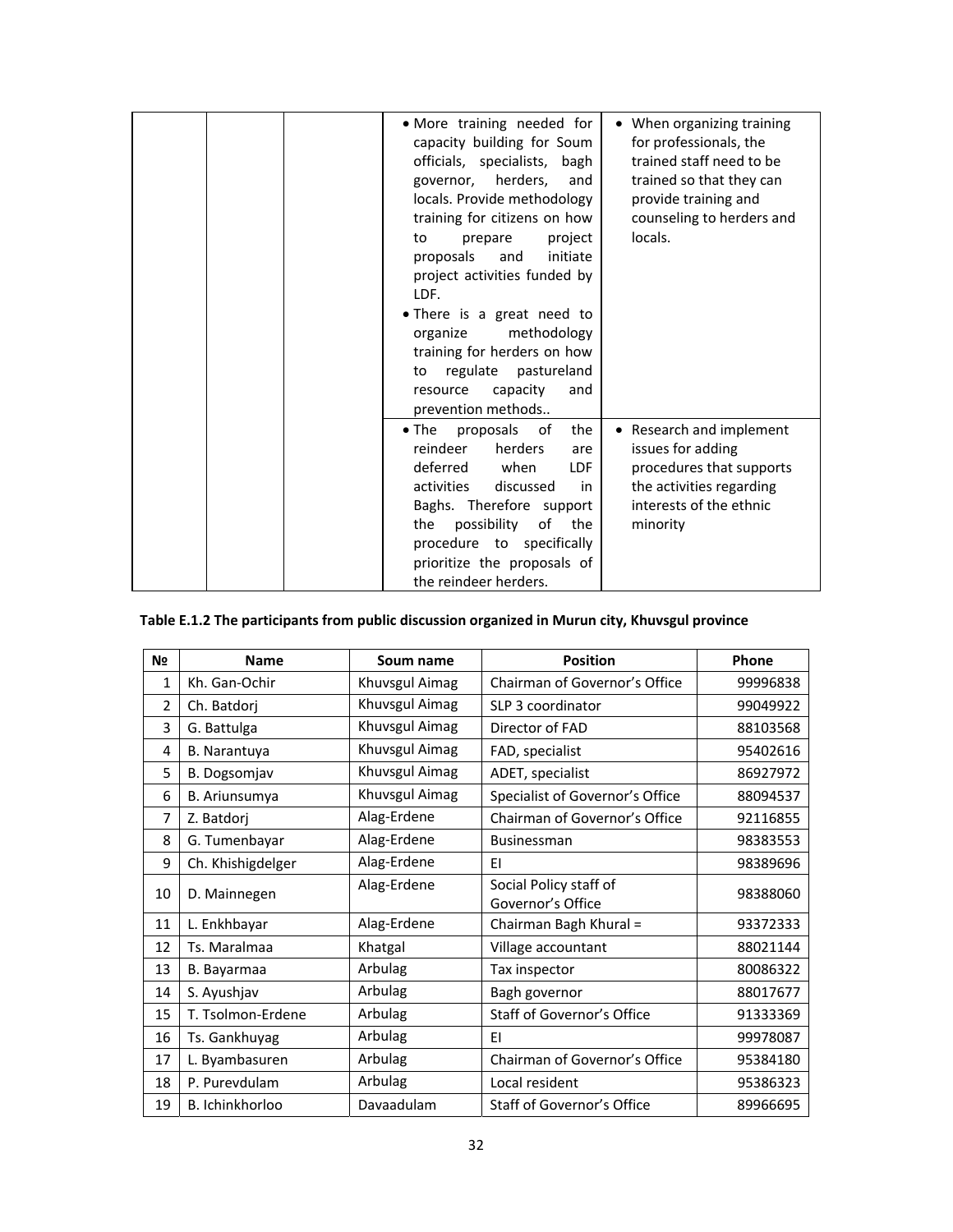| 20 | Ya. Erdenejav       | <b>Sagaannuur</b>  | EI                            | 88519048 |
|----|---------------------|--------------------|-------------------------------|----------|
| 21 | D. Yalalt           | <b>Tsagaannuur</b> | Chairman of Governor's Office | 95729913 |
| 22 | S. Ganbat           | <b>Tsagaannuur</b> | Tsaatan                       | 86774605 |
| 23 | B. Sayanaa          | <b>Fsagaannuur</b> | Tsaatan                       | 80662554 |
| 24 | T. Ganbat           | <b>Sagaannuur</b>  | Tsaatan                       | 80621141 |
| 25 | G. Unursaikhan      | <b>Sagaannuur</b>  | Tsaatan                       | 98181645 |
| 26 | <b>B.</b> Ganbaatar | Khatgal            | Mayor                         | 99796030 |
| 27 | S. Bat-Erdene       | <b>Sagaannuur</b>  | Local resident                | 99227337 |
| 28 | N. Lkhagvasuren     | <b>Sagaannuur</b>  | Local resident                | 89922321 |

## **Е.1.2. Public Consultation held in Ulaanbaatar**

- **Date:** January 15, 2020
- **Location:** Conference hall, "Corporate and Convention" Center.
- **Participants:** A total of 25 participants, including staffs of Governor's Office and representatives of Soum officials and locals of Bayan‐Ulgii, Dundgobi, Tuv, Selenge Aimags and staffs of SLPIU. The list of participants is attached in Table Е.4.

## **Proposals and suggestions made by the discussion participants:**

Regarding the presentations presented during the discussion, the participants made the following suggestions. Including:

## *1. Potential environmental impact within the SLP framework*

Proposals by the representatives of Selenge Aimag.

- During spring and fall dry seasons, a bushfire in the pasture and haylands causes damage to the environment and pastureland
- Adverse impacts rise due to violation of the procedures of chemical fertilizer and pesticide storage and usage for vegetable growing
- Increased waste due to no waste recycling and reusing
- Pollution can occur due to lack of sanitation and toilet facilities along the tourist sites and along the central road
- Potential loss of wildlife habitats migration due to increased area of fenced hayfields
- Increased land erosion due to lack of flood protection dams in Soum centers

Proposals by the representatives of Bayan‐Ulgii Aimag

- Soil pollution occurs due to pasture overgrazing
- Air, soil and water pollution occurs due to inadequate waste disposal site in Soum and village
- Contamination of soil and drinking water sources due to inadequate toilet and sanitation facilities
- Land erosion increases due to procedure violation of flood dam usage and poor monitoring
- Land degradation and loss of plant cover around the areas of livestock dipping facility

Proposals by the representatives of Dundgobi Aimag

- Direct the SLP 3's additional funding project to integrate with previous phase projects to implement as a complex project in order to improve the sustainability of previously created capacity
- Provide locals with project information and create correct understanding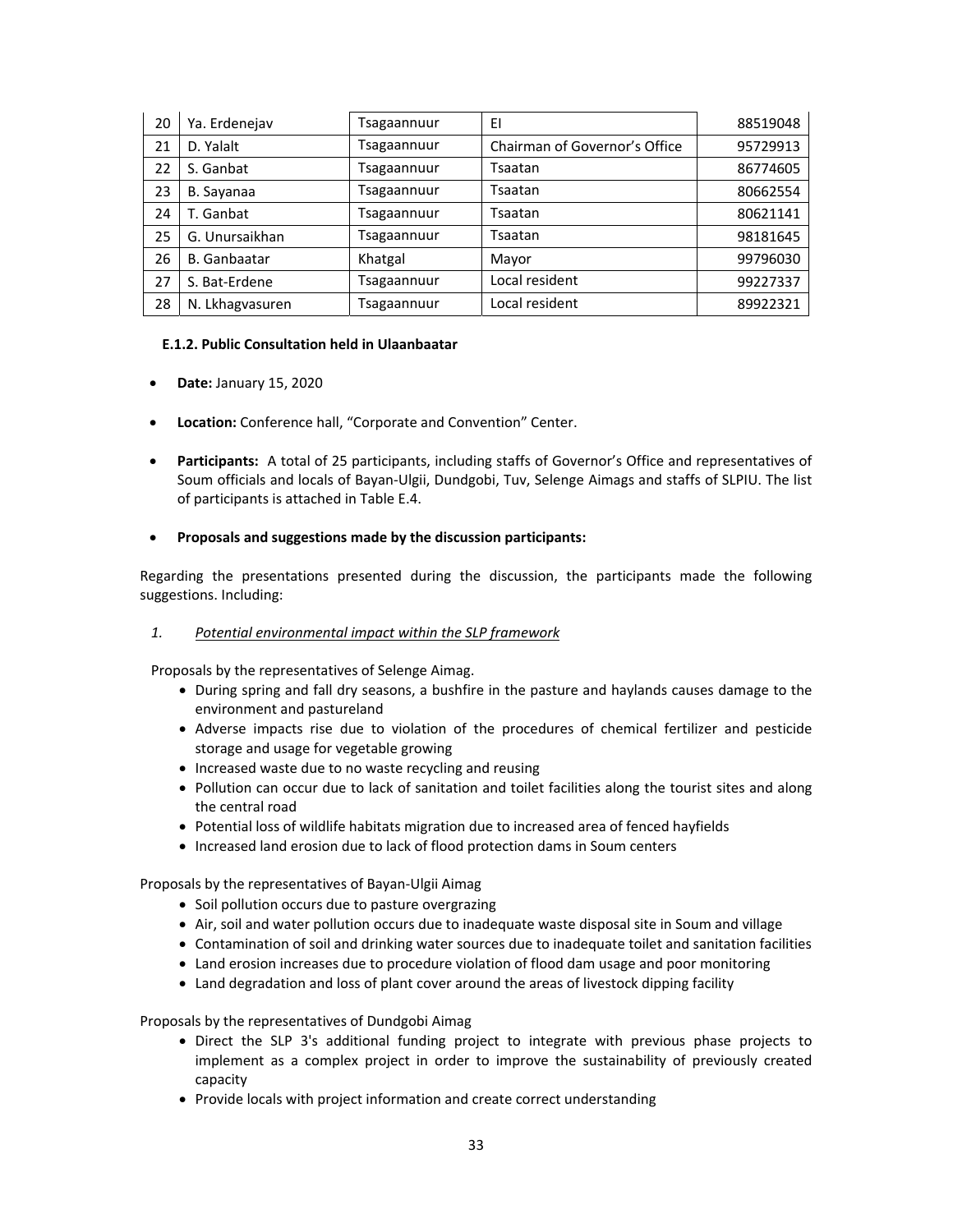- With the introduction of new breeds of animals from abroad to increase livestock productivity, new diseases and parasites may increase.
- Require to classify and recycle waste for LDF funded projects within SLP framework
- Protection, renovation of springs and water source have been done without precise palnning, therefore it is resulting in adverse impact of springs and water sources to dry out.
- Required retraining of relevant provincial and Soum Governor's Office specialists in Environmental Assessment and Monitoring

Proposals by the representatives of Tuv Aimag

- The precise location and disposal of livestock manure and construction waste are urgently needed. Water and air pollution often occurs as a result of indefinite or incorrectly located waste sites.
- There is a high risk that the Soum's cultural heritage will be adversely impacted if not identified and displayed in the map.
- Adverse impact on environment and population health occurs due to weak requirements on quality control for construction materials used in LDF funded construction activities within the SLP framework.
- Consider how the activities of the new project will have an impact on the activities of the previous phase, on stabilization and continuation of the outcomes.

Proposals by the representatives of Dundgobi Aimag

- Need to organize training for herders on improving livestock breeds.
- Environmental contamination occurs due to poor waste management
- Provide promotion, training and information for locals
- Educate staff of Governor's Office in environmental and social impact assessment methodologies
- Well reflect environment, natural resources and infrastructure of the Soum in the mapping
- The Aimag and Soum budget should be clearly planned to cover the cost of implementing the ESMP and IPP to mitigate and prevent adverse impacts
- Employ environmental consultant in ALST

Proposals by the representatives of Selenge Aimag

- Establish and operate an ALCT‐like team in each Soum
- It is necessary to improve the understanding and methodology about SLP by training the newly appointed Governors, Chairman of Bagh Khural and Bagh Governors as all CRKh of all Soums will be newlyelected this year
- Enhance awareness of people with disabilities about the project and consider involving them in project activities
- Disseminate best practices for improving environmental and social protection within the SLP 3 framework
- Print and distribute a list of required ESIA materials to the community
- Provide training and promotion to improve public awareness about the proposal and development of LDF funded activities

Proposals by the representatives of Bayan‐Ulgii Aimag

- Conduct research to determine the current status of land, soil and water pollution
- Conduct crisis and disaster management training among locals
- Monitor all activities implemented by the LDF and require rehabilitation the land where commonly used minerals (sand and gravel) are used for construction purposes
- The matter of reprocessing the waste from meat and leather processing units must be attended with importance.
- Train members of Sustainable Development Department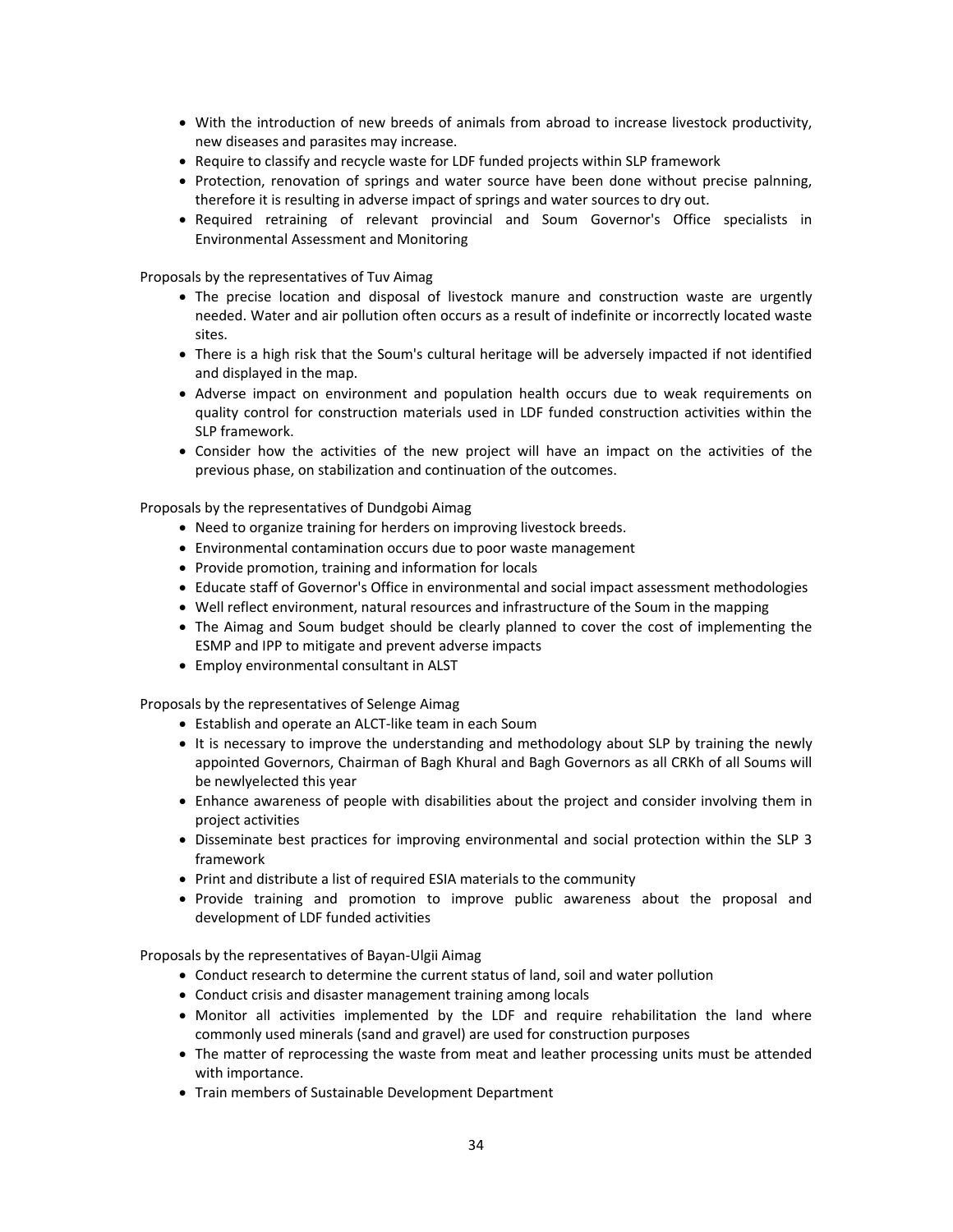- Train and build capacity for Bagh Governors and Chairman Bagh Khural
- Provide locals with information through tribe leaders
- Train and build capacity for CRKh representatives

Proposals by the representatives of Tuv Aimag

- Improve understanding and knowledge of local residents about ESMP and IPP
- Inform locals and local communities about the mitigation measures of potential adverse impacts that can occur within project framework
- Require landscaping the surroundings of any building funded by the the LDF
- Conduct environmental assessment in prior and post stages of subprojects
- Conduct further sustainability assessment of the sub-project
- Conduct pastureland capacity research prior to developing PRMP
- Report outcomes and results of the sub-projects to local residents
- Train Soum EI to build capacity to conduct monitoring for ESMP implementation

From all the suggessions made by the participants the most relevant to the ESMP and IPP have been listed as follows. (Table Е.3)

| Table E.1.3 Suggessions by the Participants |  |
|---------------------------------------------|--|
|---------------------------------------------|--|

| Date of<br>the<br><b>Discussi</b><br>on | Discussion<br>Venue of<br>the                | Participants                                                                                                                                      | Proposals and conclusions by<br>the discussion participated<br>stakeholder and<br>representatives                                                                                                                                                                                                                                                                                                                                                                                                                                                         | Project planning of the<br>additional funding of SLP 3 and<br>the proposals on how to settle<br>the issues during<br>implementation process                                                                                                                                                                                                                                                                                                                                                                                                                                                   |
|-----------------------------------------|----------------------------------------------|---------------------------------------------------------------------------------------------------------------------------------------------------|-----------------------------------------------------------------------------------------------------------------------------------------------------------------------------------------------------------------------------------------------------------------------------------------------------------------------------------------------------------------------------------------------------------------------------------------------------------------------------------------------------------------------------------------------------------|-----------------------------------------------------------------------------------------------------------------------------------------------------------------------------------------------------------------------------------------------------------------------------------------------------------------------------------------------------------------------------------------------------------------------------------------------------------------------------------------------------------------------------------------------------------------------------------------------|
| January<br>$15th$ ,<br>2020             |                                              | A total of 25<br>participants,<br>including<br>staffs of<br>Governor's<br>Office and                                                              | During spring and fall dry<br>$\bullet$<br>seasons, a bushfire in the<br>and<br>haylands<br>pasture<br>the<br>damage<br>causes<br>to<br>environment<br>and<br>pastureland                                                                                                                                                                                                                                                                                                                                                                                 | • Address pastureland fire<br>prevention measures in<br>PRMP                                                                                                                                                                                                                                                                                                                                                                                                                                                                                                                                  |
|                                         | Corporate and Convention Center, Ulaanbaatar | representati<br>ves of Soum<br>officials and<br>locals of<br>Bayan-Ulgii,<br>Dundgobi,<br>Tuv, Selenge<br>Aimags and<br>staffs of<br><b>SLPIU</b> | Pollution can occur due to<br>lack of sanitation<br>and<br>toilet facilities along the<br>tourist sites and along the<br>central road<br>Increased waste due to no<br>waste<br>recycling<br>and<br>reusing<br>Air,<br>soil<br>and<br>water<br>pollution occurs due to<br>inadequate waste disposal<br>site<br>The precise location and<br>disposal<br>of<br>livestock<br>manure and construction<br>urgently<br>waste<br>are<br>needed. Water and air<br>pollution often occurs as a<br>result of indefinite<br>or<br>incorrectly located waste<br>sites. | When funding tourism<br>$\bullet$<br>infrastructure from the LDF<br>within the framework of the<br>SLP, more support is<br>needed for the<br>standardized improvement<br>of waste management and<br>sanitation facilities<br>Environmental Inspector<br>$\bullet$<br>(EI) is responsible for<br>overseeing the waste<br>management in towns and<br>villages near rivers and<br>lakes in accordance with<br>applicable laws, regulations<br>and standards<br>Require<br>classify<br>and<br>to<br>$\bullet$<br>for<br>recycle<br>waste<br><b>LDF</b><br>funded projects within SLP<br>framework |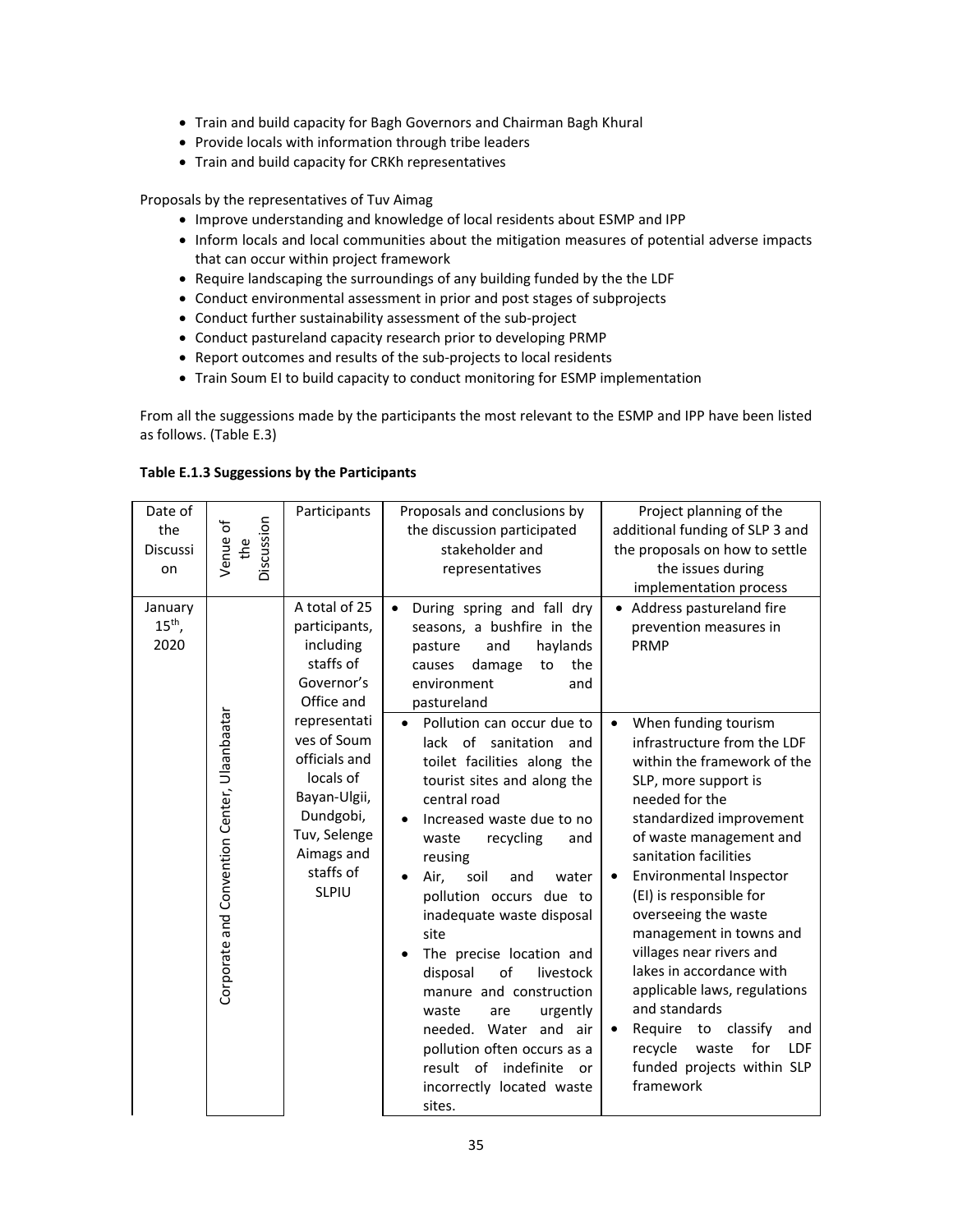| Potential loss of wildlife<br>habitats migration due to<br>increased area of fenced<br>hayfields                                                                                                                                                                                                                                                                                                                                                                                                                                                                                                                                                                        | • Add organization issues of<br>protection measures into<br>PRMP instead specifying<br>definite area to build fence<br>as a hayfield.                                                                                                            |
|-------------------------------------------------------------------------------------------------------------------------------------------------------------------------------------------------------------------------------------------------------------------------------------------------------------------------------------------------------------------------------------------------------------------------------------------------------------------------------------------------------------------------------------------------------------------------------------------------------------------------------------------------------------------------|--------------------------------------------------------------------------------------------------------------------------------------------------------------------------------------------------------------------------------------------------|
| Contamination of soil and<br>drinking water sources due<br>to inadequate toilet and<br>sanitation facilities                                                                                                                                                                                                                                                                                                                                                                                                                                                                                                                                                            | • Implement and address the<br>matter of establishing toilet<br>and sanitation facilities near<br>any establishment funded<br>by the LDF.                                                                                                        |
| Protection, renovation<br>οf<br>springs and water source<br>have been done without<br>precise planning, therefore<br>it is resulting in adverse<br>impact of springs and water<br>sources to dry out.                                                                                                                                                                                                                                                                                                                                                                                                                                                                   | $\bullet$ Conduct<br><b>ESIA</b><br>and<br>make<br>planning for protection and<br>renovation<br>activities<br>of<br>springs and water sources.                                                                                                   |
| of<br>• Required<br>retraining<br>relevant<br>provincial<br>and<br>Governor's<br>Soum<br>Office<br>specialists in Environmental<br>Assessment and Monitoring<br>• Educate staff of Governor's<br>Office in environmental and<br>social impact assessment<br>methodologies<br>. It is necessary to improve<br>understanding<br>the<br>and<br>methodology about SLP by<br>the<br>training<br>newly<br>appointed<br>Governors,<br>Chairman of Bagh Khural<br>and Bagh Governors as all<br>CRKh of all Soums will be<br>newlyelected this year.<br>· Disseminate best practices<br>for<br>improving<br>environmental and social<br>protection within the SLP 3<br>framework | • Add additional training<br>curriculum plans to ESIA<br>and IPP<br>• When organizing training<br>for professionals, the<br>trained staff need to be<br>trained so that they can<br>provide training and<br>counseling to herders and<br>locals. |

# **Table Е.1.4 The participants from public discussion organized in Murun city, Khuvsgul province**

| N <sub>2</sub> | <b>Name</b>        | Soum/city      | <b>Position</b>            | Contact  |
|----------------|--------------------|----------------|----------------------------|----------|
|                | Mr. Enkhbat. M     | Ulaanbaatar    | SLPO, Senior specialist    | 99996838 |
|                | Ms. Odsuren. G     | Ulaanbaatar    | SLPO, specialist           | 88098020 |
| 3              | Mr. Munkhbayar.    | Ulaanbaatar    | SLPO, specialist           | 88058877 |
| 4              | Mrs. Urjinkhand.B  | Dundgobi aimag | AGO, chairman of CTSU      | 88593230 |
| 5              | Mrs. Khulan.S      | Dundgobi aimag | AGO, Social Policy officer | 99059830 |
| 6              | Mrs. Tumendelger.J | Dundgobi aimag | Secretary, CRKh            | 99049453 |
|                | Mrs.Uyanga.E       | Dundgobi aimag | <b>Specialist of ADET</b>  | 88138901 |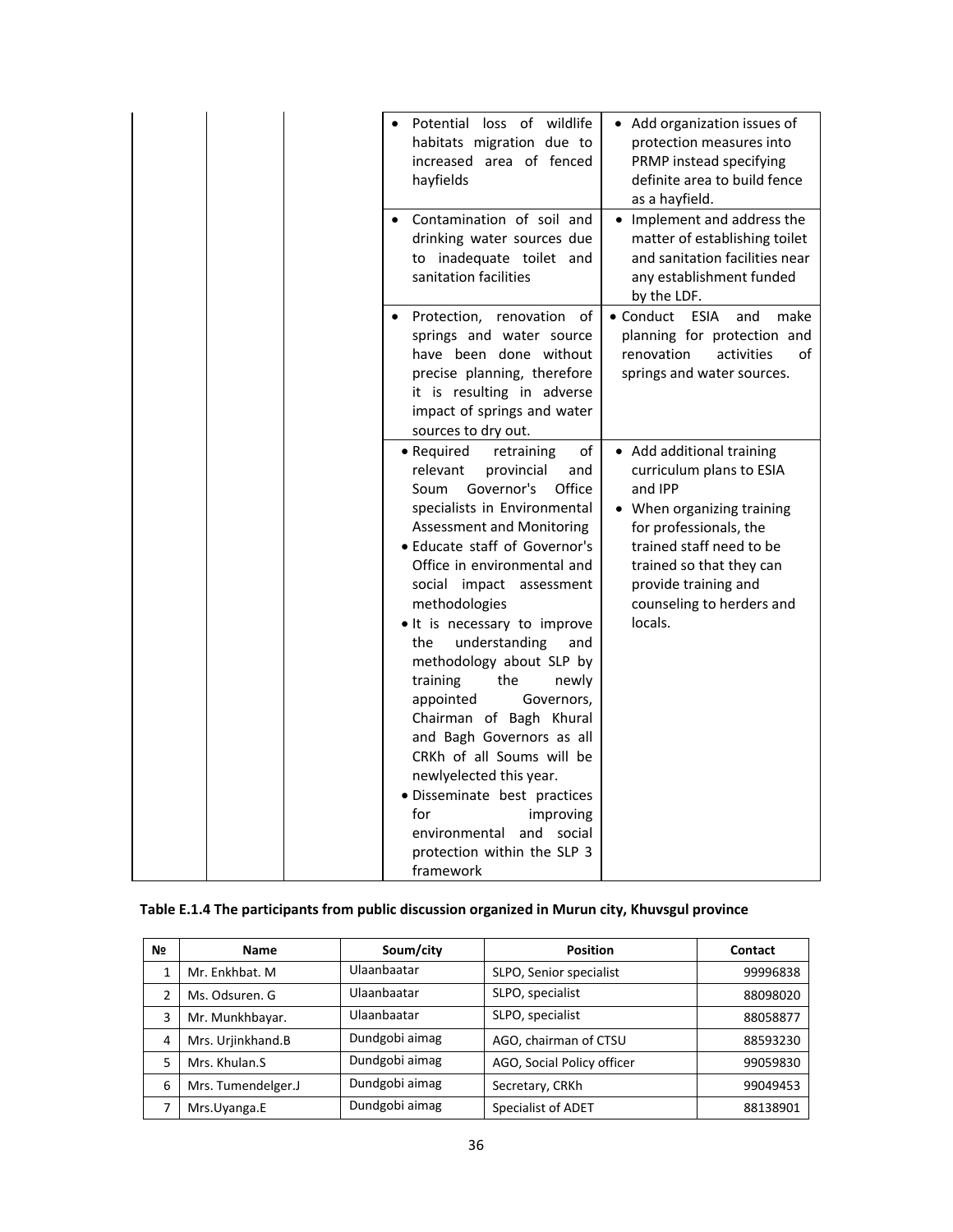| 8  | Mrs. Enkhtuya. B    | Dundgobi aimag   | SLP-3 coordinator          | 99038493 |
|----|---------------------|------------------|----------------------------|----------|
| 9  | Mrs. Munkhsaruul. J | Dundgobi aimag   | Vice Governor              | 88090107 |
| 10 | Mr. Erdenetsogt. S  | Tuv aimag aimag  | Specialist of ADET         | 88044188 |
| 11 | Mrs. Tungalag.B     | Tuv aimag        | Officer of SGO             | 96007737 |
| 12 | Mr.Boldbaatar.G     | Tuv aimag        | Bag Governor of Altanbulag | 88076792 |
| 13 | Mr. Erdenebaatar.L  | Tuv aimag        | Governor of Erdene soum    | 99258698 |
| 14 | Mrs. Batmunkh.N     | Tuv aimag        | Speaker of soum CRKh       | 96620375 |
| 15 | Mr.Otgontulga.Ts    | Selenge aimag    | Officer of SGO             | 99172704 |
| 16 | Mrs. Purevsuren.T   | Selenge aimag    | Secretary, CRKh            | 99499682 |
| 17 | Mr. Erdenesuren.N   | Selenge aimag    | Specialist of ADET         | 99156434 |
| 18 | Mr.Zakhiralbaatar.N | Selenge aimag    | Chairman of SGO            | 99074351 |
| 19 | Mr.Ganzorig.B       | Selenge aimag    | Citizen                    | 91631099 |
| 20 | Mr.Munkh-Od.E       | Selenge aimag    | Citizen                    | 89131320 |
| 21 | Mrs.Maira.D         | Bayn-Ulgii aimag | Social Policy officer      | 99425109 |
| 22 | Mrs.Ariuntsetseg.T  | Bayn-Ulgii aimag | Specialist of ADET         | 99425600 |
| 23 | Mr.Serikbold.A      | Bayn-Ulgii aimag | Secretary, CRKh            | 99422455 |
| 24 | Mr.Yrbolat.A        | Bayn-Ulgii aimag | Officer of SGO             | 94981727 |
| 25 | Mr.Gansukh.G        | Ulaanbaatar      | <b>National Consultant</b> | 99159694 |

## **E.2 Information Disclosure:**

The ESMP was disclosed in the following approaches:

- 1. A copy of this ESMP is placed in the office of Local Coordinator of SLP‐3 in each aimag
- 2. The copy of this ESMP is placed in Public libraries and Public Meeting Hall of Aimags, by 28 January 2020.
- 3. Posted on the www.slp.mn. On 20 January 2020.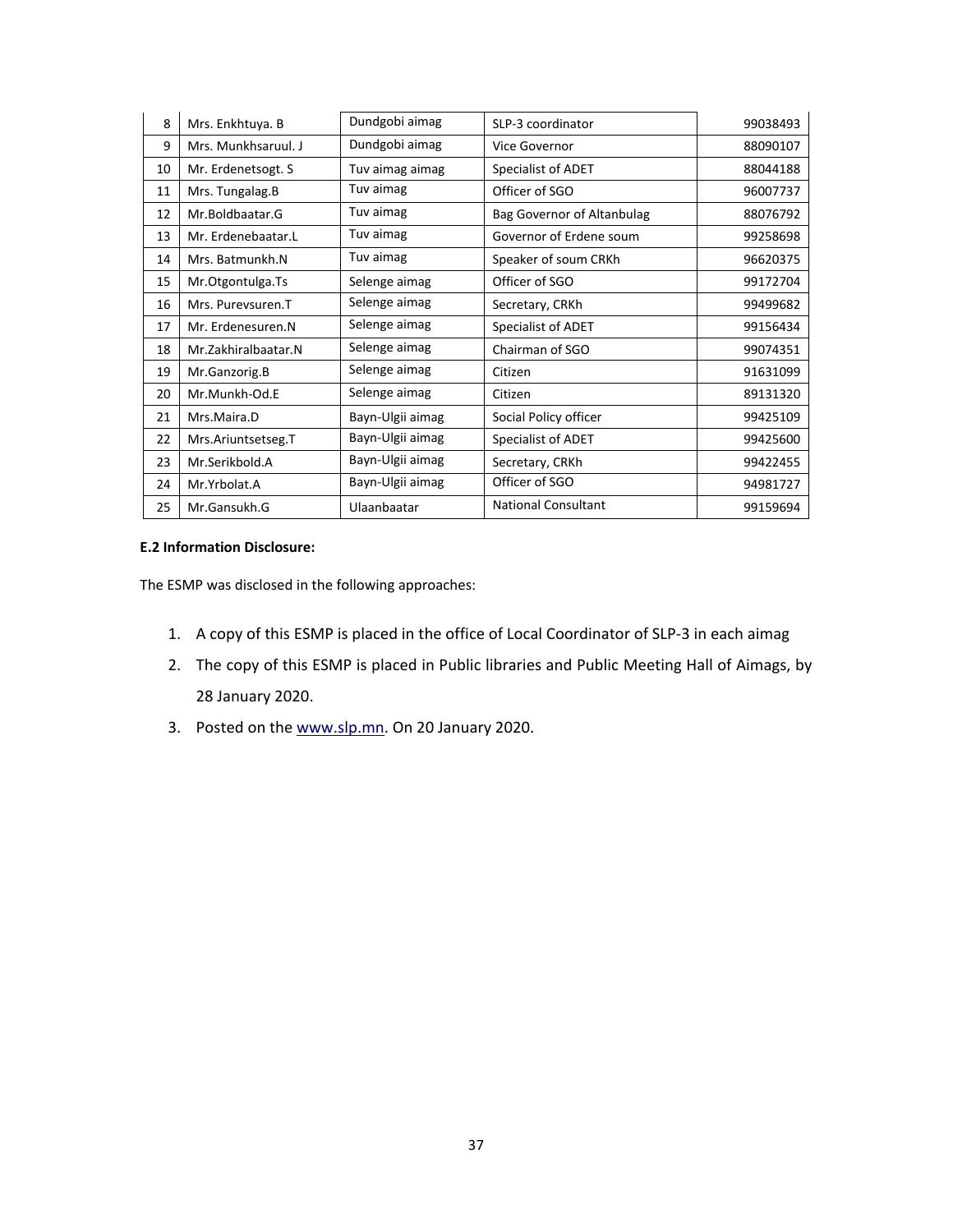## Annex 1. **Environmental impact general assessment requirements for PRM activities of the Local Development Fund**

Terminology (as stated in the Environmental impact assessment law of Mongolia, 2008) **"Environmental impact assessment"** is a preliminary identification of the possible negative impact on the environment and health of the population from and during production and services provided by the individuals, entities and establishment of the measures toward decreasing its impact.

General assessment is a preliminary identification of the possible negative impact on the environment based on the legal regulations, research materials, technology and standards, norms and initial quantitative information, data at the earlier stage of the planning; is an identification of key measures to eliminate, decrease negative impact and a suggestion of proper implementation tools.

**Detailed assessment** is a calculation of the impact scope and size, damages caused by the activity based on the identified possible negative impacts at the stage of developing technical and economic rationale, development of the work plan and projection; an establishment of the most properly defined mitigation measures and technology to eliminate and\or decrease negative impact.

**Instruction on the environmental impact general assessment of the pastoral risk management activities**  Pastoral risk management activities aimed at capacity building and empowerment of herder' and rural households in the management of environmental, financial, social and other risks that negatively influence on the livelihood. These activities are focusing on the development of pasture management and risk management plans based on the broad participation of Aimag, Soum central administrative bodies, herders and consultants which requires local capacity in doing environmental impact general assessment.

## **I. Environmental impact general assessment covers:**

- Description of the activity:
- activity name;
- goal of the activity;
- raw materials and other supplementary materials;
- final and middle products;
- capacity established;
- technology and equipment used
- Location of the activity:
- Aimag, Soum, district, khoroo;
- geographical regions;
- geographic coordinates;
- area occupied by the activity;
- environmental panorama blueprint
- Initial environmental condition in the selected areas
- land type;
- specially protected area;
- climate, atmosphere criteria;
- surface water resource, quality, regime, pollution;
- geomorphology, land shaft;
- geologic formation;
- hydro geologic formation, underground water resource, quality, regime, pollution;
- cryogenic condition;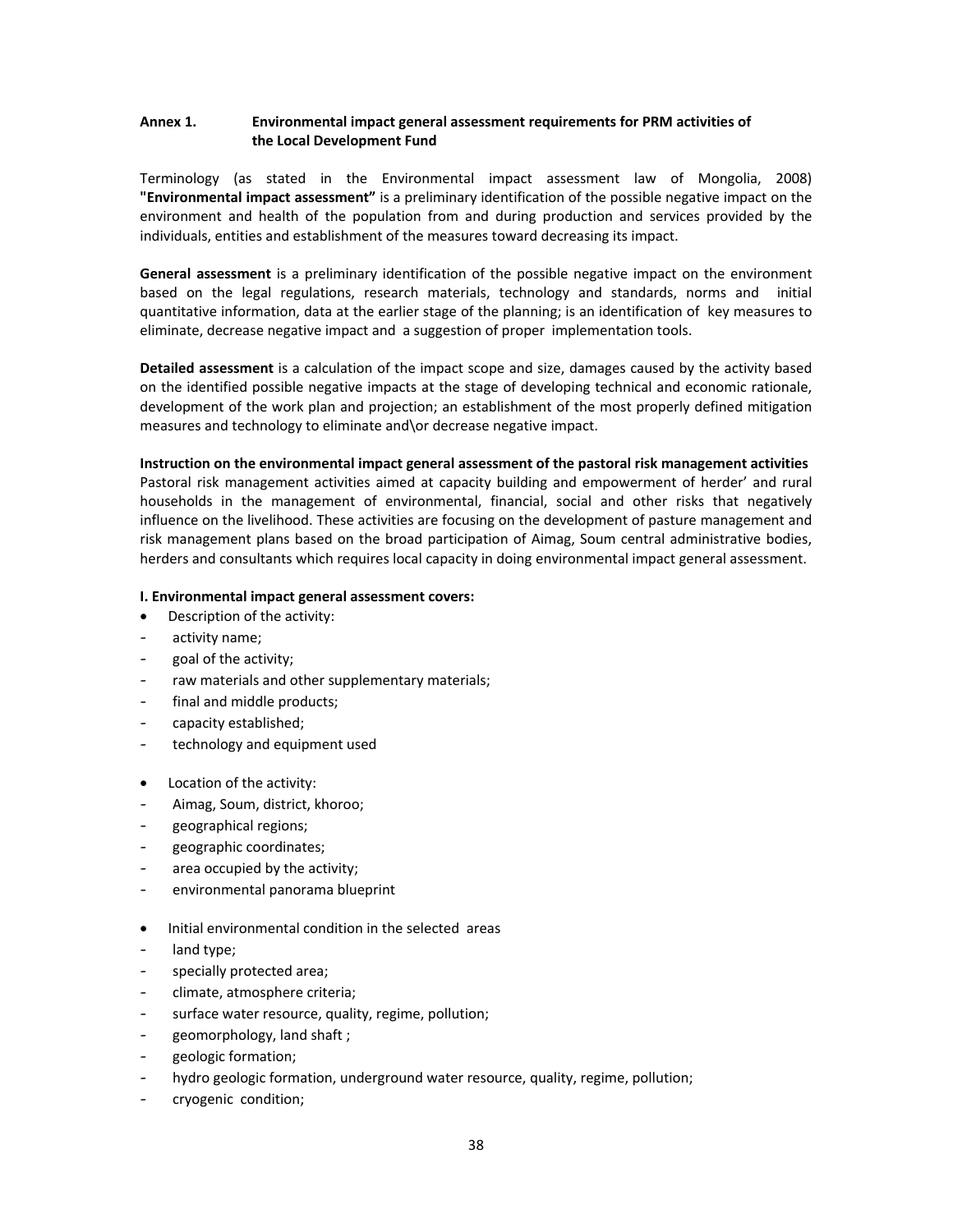- geo‐engineering condition;
- earthquake;
- soil structure, erosion, made ground, pollution;
- forest resource;
- flora species, biodiversity;
- faunae location, distribution;
- pasture, fodder area, resource;
- air pollution;
- other activities take place in the selected area
- Negative impacts -natural resource deficiency;
- substance resource deficiency;
- mineral, row materials resource deficiency;
- water resource, regime, quality change, pollution;
- forestry deficiency;
- soil break up, pollution;
- faunae resource deficiency, change of location and in distribution;
- climate change, air pollution;
- disappearance of plant‐jacket , biodiversity deficiency
- Infrastructure development:
- energy, power provision;
- water provision;
- waste water removal, cleaning system;
- waste garbaghe dam;
- transportation;
- post, communication means;
- production facilities;
- Service centers /restaurants, bath, laundry
- Socio-economic issues;
- workforce quantity ;
- workforce source;
- Occupational safety of workers;
- accommodation, social issues;
- population health issues;
- public health;
- the spread of inflectional disease
- sickness rate caused by job condition;
- food provision;
- increase of local income;
- increase of population income;
- increase of job vacancies;
- poverty reduction;
- demographic migration
- Historical and cultural heritage: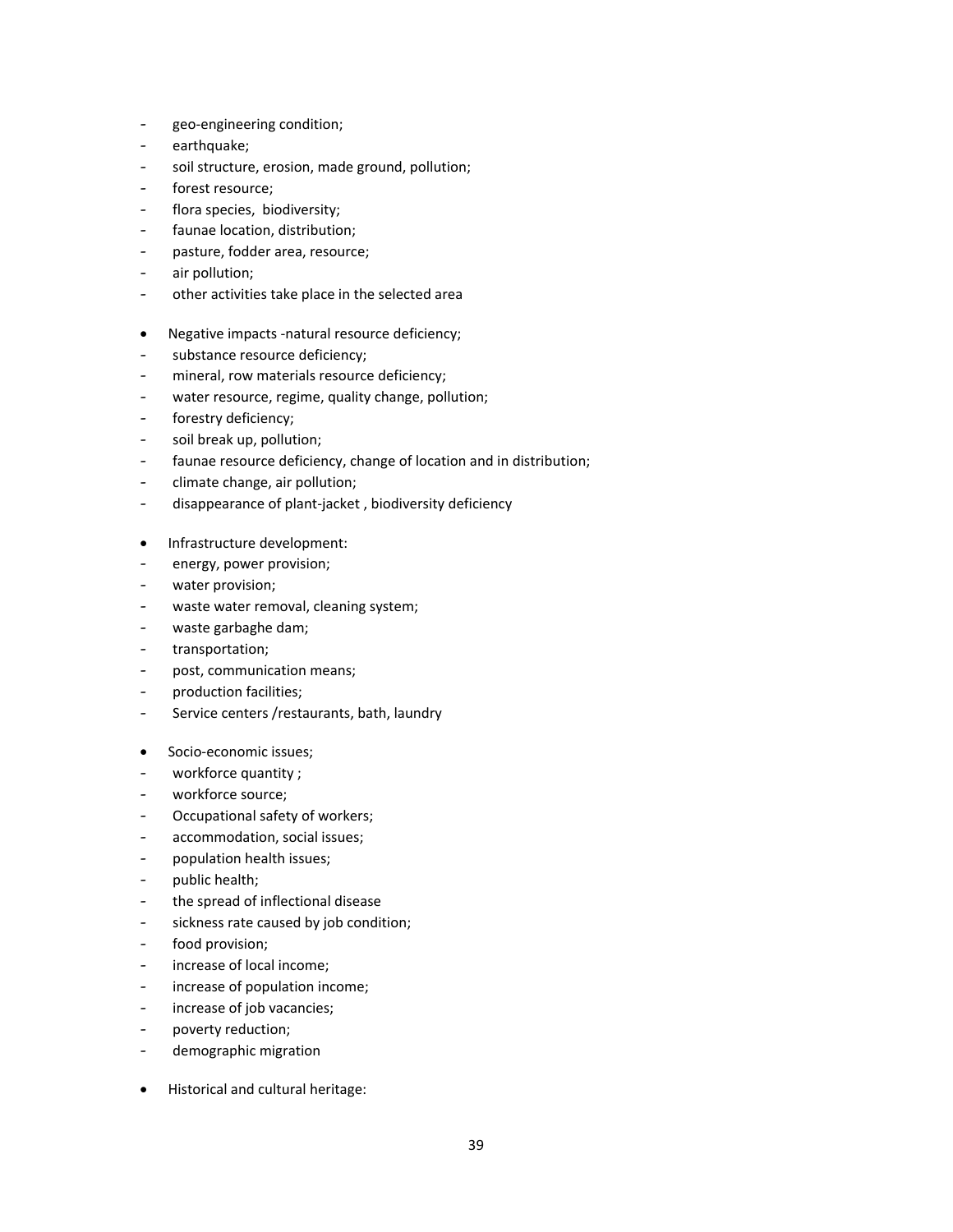- destroyed , damaged heritage
- Archeological and paleontological findings:
- destroyed and damaged findings
- Waste management:
- solid waste conservation, transportation, disposal;
- liquid waste conservation, cleaning, removal;
- waste recycling;
- Special waste management:
- chemical substance importing, transporting, conservation, utilization, neutralizing, deactivation, eradication, occupational safety provision;
- A‐Waste substance transportation, conservation, protection, utilization, occupational safety provision;
- fuel and lubricants transportation, conservation, protection, fire insurance –explosive materials transportation, conservation, protection, utilization, safety regime
- Deteriorated soil, rehabilitation:
- to flatten the surface of the deteriorated land, rehabilitation, to make good topsoil, planting, vegetating

## **II. Environmental impact assessment methods**

 Environmental impact can be caused by the location, planning, scope, technology and equipment, natural resource utilization, row materials, final product of the any activity taken by both people and entities. The following types of the impacts are caused by the activities:

- Positive, negative, direct and indirect impact;
- Low, medium, high intensity impact;
- Appropriate, inappropriate location;
- Short term, long term, midterm, lasting impacts;
- Incomprehensive and comprehensive assessments;
- Socio‐economically positive and negative impact;
- Local, regional impact;

Method selection criteria:

- easy to understand, collects necessary and systematized information for effective decision making;
- flexible enough to make changes and improvements during the assessment;
- broad information provides possibility to summarize;
- provided accurate data for better quantitative analysis of the impact;
- possibility to conclude using collected information;
- possibility to substitute lacking information;
- possibility to predict;
- special characters, features and diversities identified;
- possibility to make accurate correlations by timeframe, location, scope
- method should allow multiple comparisons and selections;
- possibility to systematize and summarize tendency, trends.

 Any assessment method has strengths and shortages. Therefore, effective selection and combination of methods depending on the assessment goal, scope and timeframe is important.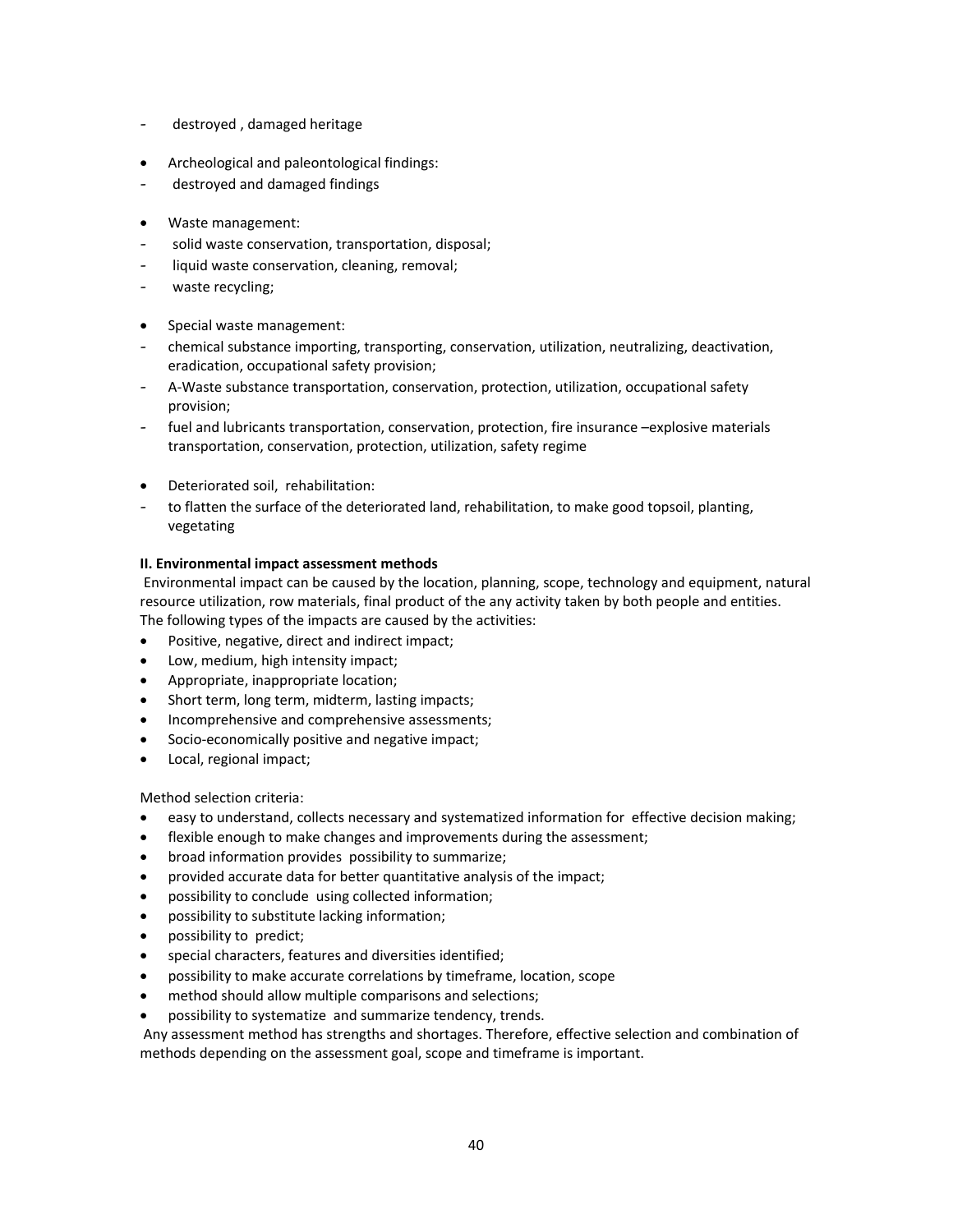## **Annex 2. Mongolia local development fund (LDF) environmental assessment screening checklist**

This environmental assessment screening checklist is required to be completed for all projects seeking finance under the LDF. The checklist is required in accordance with Procedure 244 under the Integrated Budget Law and will determine if the project is subject to the provisions of the Law of Mongolia on *Environmental Impact Assessments*. The screening checklist is in two parts: Screening Form A will determine if the project has potential environmental risks; and Screening Form B should be completed where potential environmental risks are identified. It is anticipated that the great majority of projects at the Soum level will not require further environmental assessment beyond Screening Form A.

Where projects require the completion of Screening Form B these should be submitted to the Ministry of Finance Project Implementation Unit (PIU) Environment Officer Mr Erdenebileg Badmunkh via email at erdenebileg24@gmail.com for review and advice on next steps under the Law on EIA. Mr Badmunkh will also be available to Soum Environmental Officers where questions arise when completing the screening form.

| <b>Subproject Details</b>                                                                        |  |  |
|--------------------------------------------------------------------------------------------------|--|--|
| Subproject reference no.                                                                         |  |  |
| Subproject name                                                                                  |  |  |
| Subproject proponent (Soum Governor)                                                             |  |  |
| Soum Environmental officer name and contact details                                              |  |  |
| Project location and Aimag (including latitude/longitude coordinates)                            |  |  |
| Type and purpose of project (brief description - include construction activities and operational |  |  |
| activities. Attach drawings as necessary):                                                       |  |  |
|                                                                                                  |  |  |
|                                                                                                  |  |  |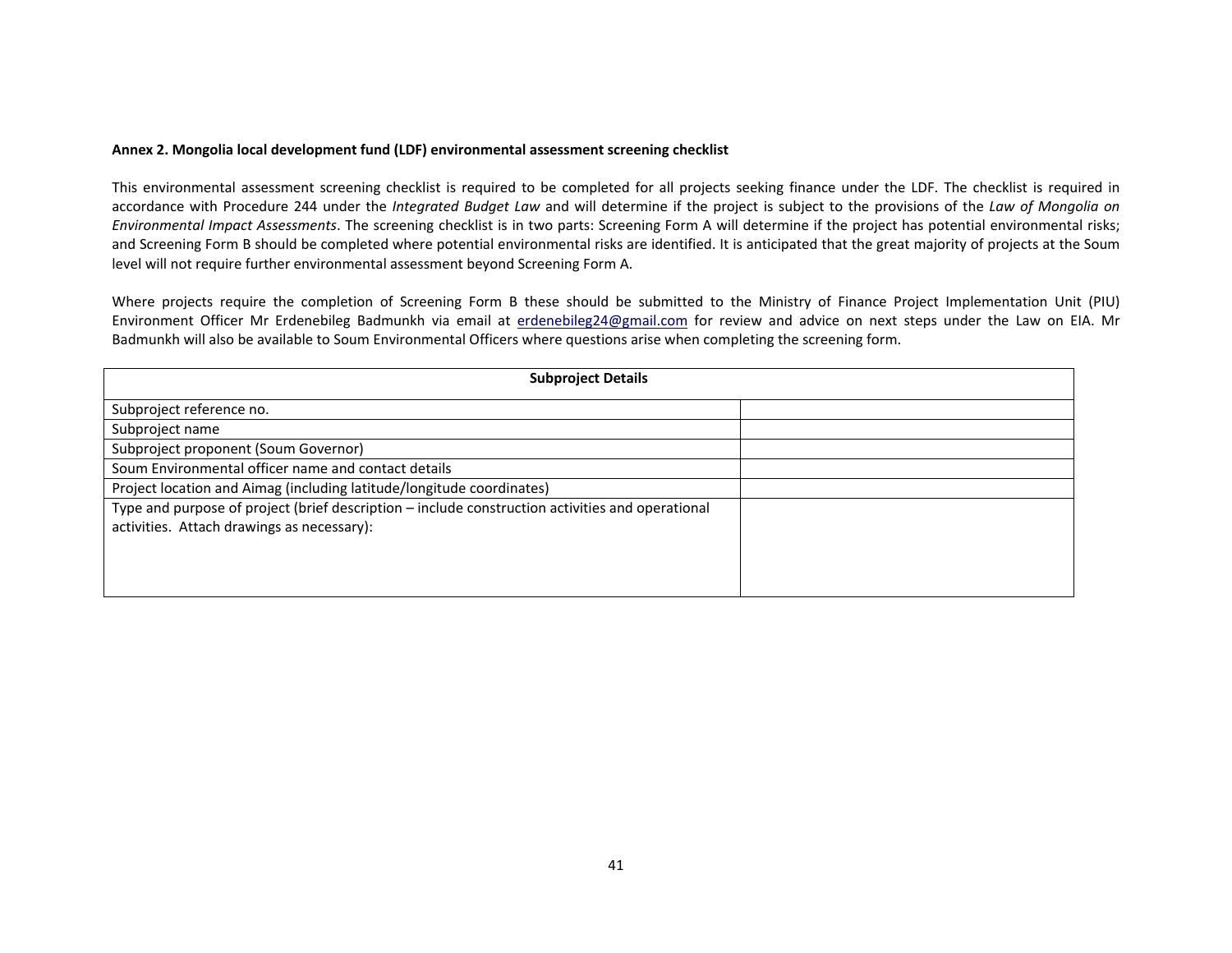## **Screening Form A**

This screening form should be completed for all projects seeking LDF funding.

| <b>YES/NO</b> |
|---------------|
|               |
|               |
|               |
|               |
|               |
|               |
|               |
|               |
|               |
|               |
|               |
|               |
|               |

**Note**: If the answer to any of the above questions is "YES" please complete Screening Form B. If all answers are "NO" the project does not require further environmental assessment.

Any subproject which can affect critical natural habitats, water sources, cultural heritage or relics, protected areas, National Park, Strictly Protected Areas, natural reserves and other ecological sensitive sites should be excluded.

Any subproject which will procure, supply, or increase the use of pesticides should be excluded.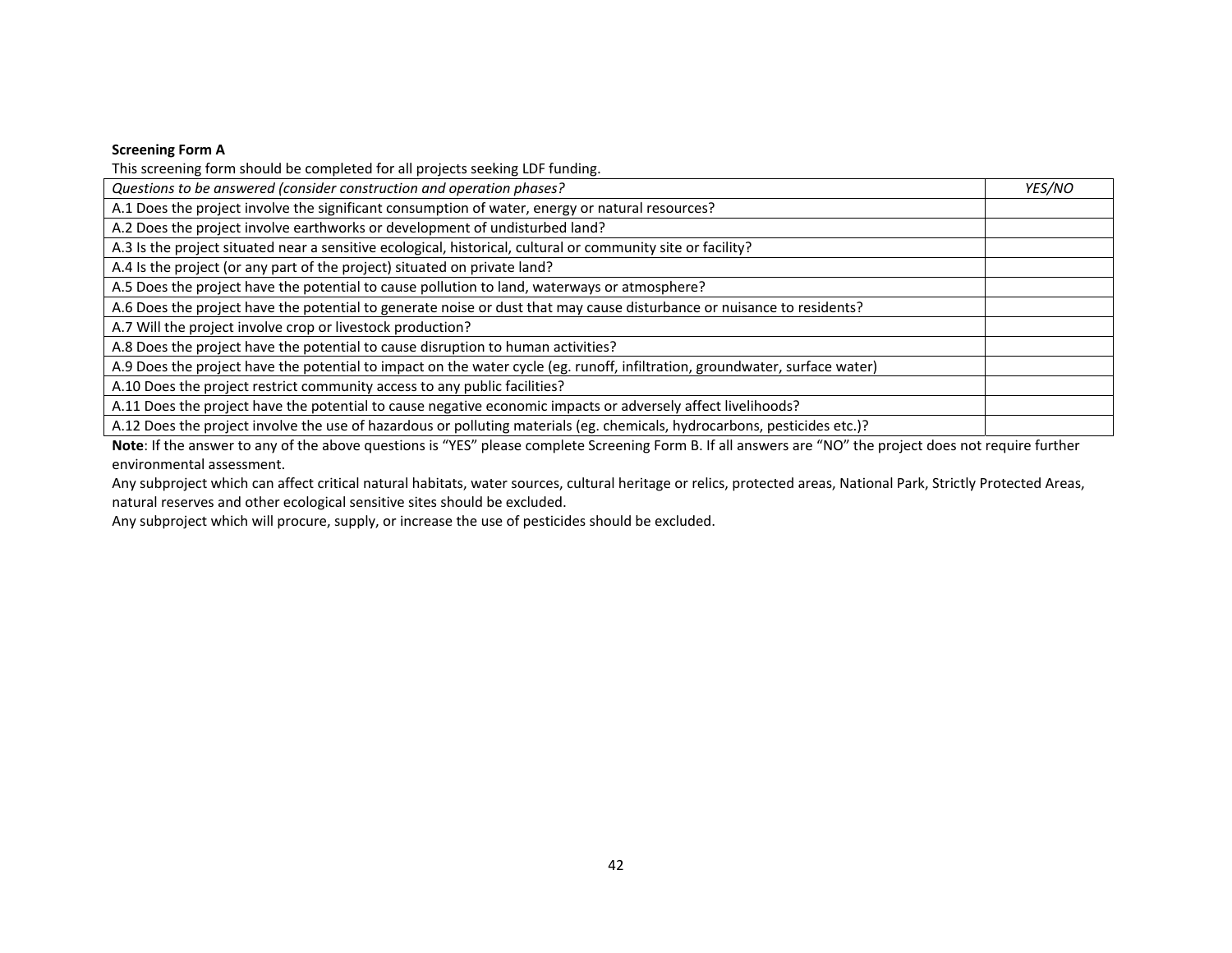## **Screening Form B**

This screening form must be completed for those projects that answer "YES" for any question on Screening Form A. The screening process under Form B is similar to that required when completing an "Environmental Baseline Assessment" under the Law on EIA and considers the existing environmental conditions of the project area of influence and whether there are any risks to the environment resulting from the construction and/or operational phases of the project. The results of this screening will determine if the project requires a General Environmental Impact Assessment by the Ministry of Environment and Tourism (MET).

The screening form must be completed by the Soum Environmental Officer and approved by the Soum Governor. When considering environmental risks and potential impacts the Environmental Officer should consider the following impact criteria:

- $\bullet$ Magnitude ‐ nil, low, moderate, high severity of adverse or beneficial impact
- $\bullet$ Extent ‐ spatial footprint. Site specific, local, regional
- $\bullet$ Duration ‐ temporal footprint. Short‐term (up to 3 to 4 years of construction), medium term (5 to 10 years), long term (>10 years)
- $\bullet$ Direction - improve, worsen (extent to which project action will affect the environment - adverse, beneficial or neutral)
- $\bullet$ Probability ‐ low, medium, high probability impact will occur
- $\bullet$ Resiliency / Recovery ‐ low, medium, high / reversible, irreversible

| Section $1 -$ Size and scale of the proposed project          |                               |                                |                       |  |  |  |
|---------------------------------------------------------------|-------------------------------|--------------------------------|-----------------------|--|--|--|
|                                                               |                               |                                |                       |  |  |  |
| Questions to be considered                                    | Yes/no/N.A./brief description | Is this likely to result in a  | Further investigation |  |  |  |
|                                                               |                               | significant impact $-$ yes/no? | or management?        |  |  |  |
| 1.1 What area of land will be developed? (indicate size in    |                               |                                |                       |  |  |  |
| square metres or hectares). List the various components (such |                               |                                |                       |  |  |  |
| as access roads, infrastructure, site footprint etc.)         |                               |                                |                       |  |  |  |
| 1.2 Will a large amount of energy, water or other natural     |                               |                                |                       |  |  |  |
| resources be required for project construction or operation?  |                               |                                |                       |  |  |  |
| 1.3 Will a large workforce be needed for construction and/or  |                               |                                |                       |  |  |  |
| operation? Is a local and/or external workforce required?     |                               |                                |                       |  |  |  |
| 1.4 What is the expected timeframe for the project?           |                               |                                |                       |  |  |  |
| (including construction, operation, closure and               |                               |                                |                       |  |  |  |
| decommissioning)                                              |                               |                                |                       |  |  |  |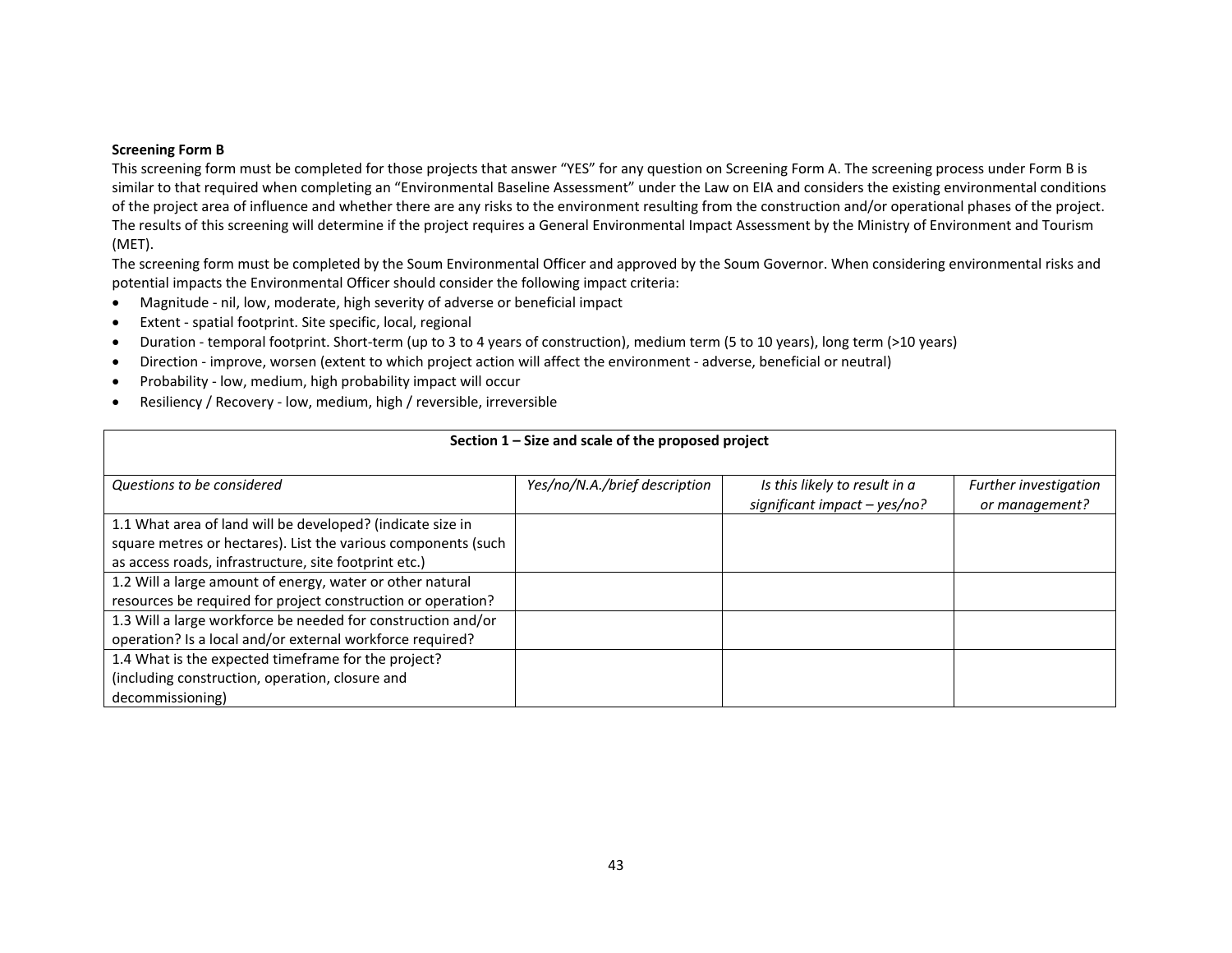| Section 2 - Character of the proposed project                       |                               |                               |                       |  |  |
|---------------------------------------------------------------------|-------------------------------|-------------------------------|-----------------------|--|--|
| Questions to be considered                                          | Yes/no/N.A./brief description | Is this likely to result in a | Further investigation |  |  |
|                                                                     |                               | significant impact - yes/no?  | or management?        |  |  |
| 2.1 What type of construction activities will be undertaken by      |                               |                               |                       |  |  |
| the project?                                                        |                               |                               |                       |  |  |
| 2.2 Are the project activities novel (new) or have they been        |                               |                               |                       |  |  |
| undertaken before within the country?                               |                               |                               |                       |  |  |
| 2.3 Does the project involve development / redevelopment of         |                               |                               |                       |  |  |
| a historic building, historic site, culturally significant site, or |                               |                               |                       |  |  |
| have any other links to cultural heritage?                          |                               |                               |                       |  |  |
| 2.4 Does the project involve the use or exploitation of the         |                               |                               |                       |  |  |
| natural environment (nature tourism, ecotourism, hiking,            |                               |                               |                       |  |  |
| sanctuaries, fishing tours, etc.)?                                  |                               |                               |                       |  |  |
| 2.5 Does the project involve new or renovated public                |                               |                               |                       |  |  |
| infrastructure, such as sewerage, water, roads, bridges, paths,     |                               |                               |                       |  |  |
| parks, streetscapes, etc.?                                          |                               |                               |                       |  |  |
| 2.6 Does the project involve tourism?                               |                               |                               |                       |  |  |
| 2.7 Does the project involve food processing, plant processing      |                               |                               |                       |  |  |
| or other types of manufacturing or processing?                      |                               |                               |                       |  |  |
| 2.8 Does the project involve the harvesting, farming, hunting       |                               |                               |                       |  |  |
| or gathering of natural resources (fish, plants, etc.).             |                               |                               |                       |  |  |
| 2.9 Does the project involve large civil works, requiring heavy     |                               |                               |                       |  |  |
| machinery or the extraction/quarrying of aggregates?                |                               |                               |                       |  |  |
| 2.10 Does the project involve one or more land owners or is         |                               |                               |                       |  |  |
| located in an area of potential conflict that may require           |                               |                               |                       |  |  |
| specific attention? Will it specifically benefit or marginalize     |                               |                               |                       |  |  |
| women or men?                                                       |                               |                               |                       |  |  |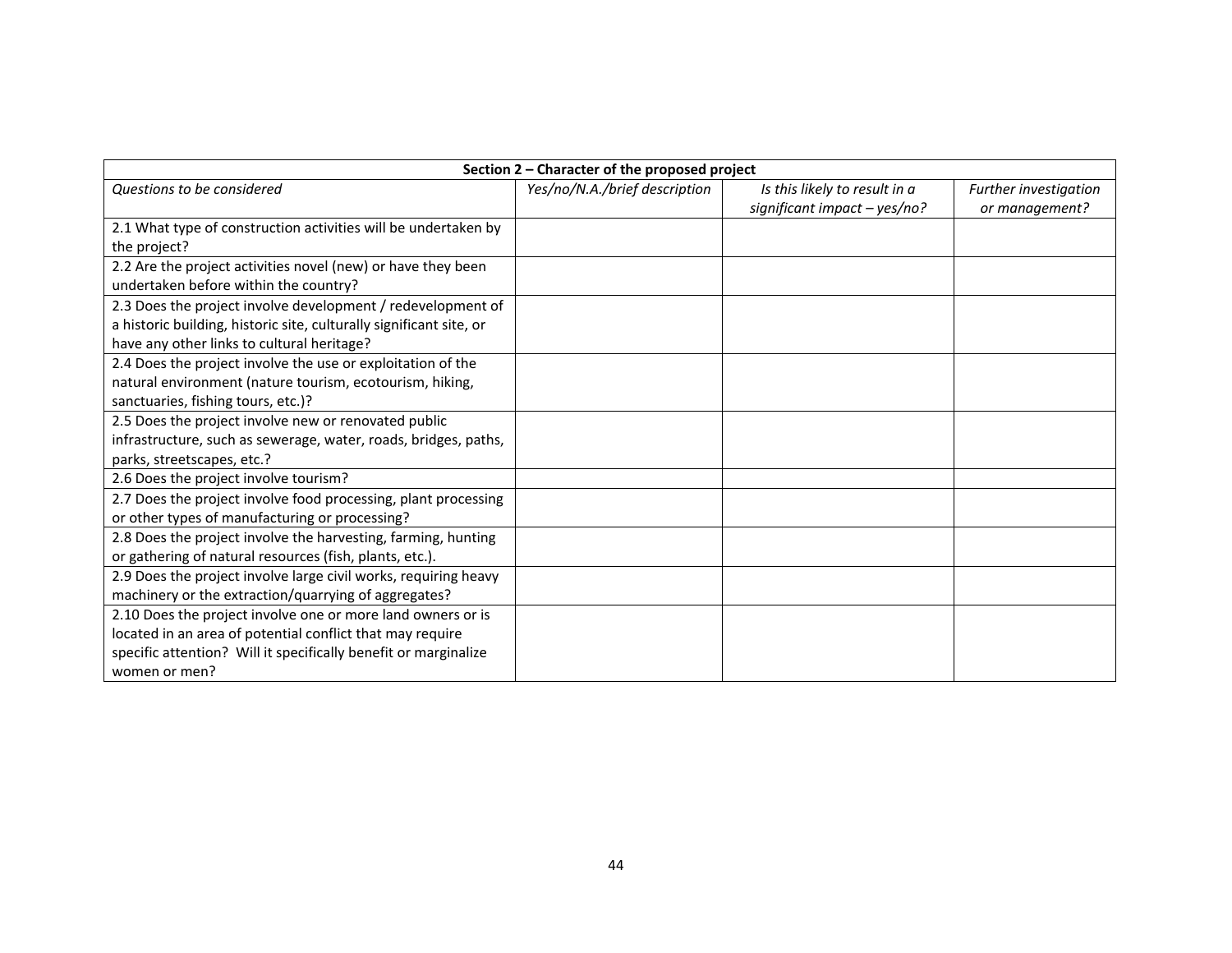| Section 3 – Project Location                                                                     |                   |                                |                          |  |  |  |
|--------------------------------------------------------------------------------------------------|-------------------|--------------------------------|--------------------------|--|--|--|
| This includes all aspects of the project that are required to support construction and operation |                   |                                |                          |  |  |  |
| Questions to be considered                                                                       | Yes/no/N.A./brief | Is this likely to result in a  | Further investigation or |  |  |  |
|                                                                                                  | description       | significant impact $-$ yes/no? | management required?     |  |  |  |
| 3.1 Is the project to be located within or adjacent to an area                                   |                   |                                |                          |  |  |  |
| vulnerable to natural hazards (e.g. waterways, floodplain,                                       |                   |                                |                          |  |  |  |
| wetland, steep sloping land)?                                                                    |                   |                                |                          |  |  |  |
| 3.2 Is the project to be located adjacent to a sensitive site or                                 |                   |                                |                          |  |  |  |
| facility (e.g. village, historical or archaeological or culturally                               |                   |                                |                          |  |  |  |
| significant site, conservation reserve, school, hospital/                                        |                   |                                |                          |  |  |  |
| medical facility)?                                                                               |                   |                                |                          |  |  |  |
| 3.3 Is the project likely to impact on existing land or water                                    |                   |                                |                          |  |  |  |
| uses/activities?                                                                                 |                   |                                |                          |  |  |  |
| 3.4 Will the project be located in or near natural habitats                                      |                   |                                |                          |  |  |  |
| (conservation areas, protected areas, forests etc.)                                              |                   |                                |                          |  |  |  |
| 3.5 Is the proposed project site on private land? Are all private                                |                   |                                |                          |  |  |  |
| land/resource owners aware of the project proposal? Have                                         |                   |                                |                          |  |  |  |
| they been consulted/meaningfully engaged?                                                        |                   |                                |                          |  |  |  |
| 3.6 Are there special land zoning considerations that need to                                    |                   |                                |                          |  |  |  |
| be considered (e.g. will the project be within a conservation                                    |                   |                                |                          |  |  |  |
| reserve, rural, urban or industrial area)?                                                       |                   |                                |                          |  |  |  |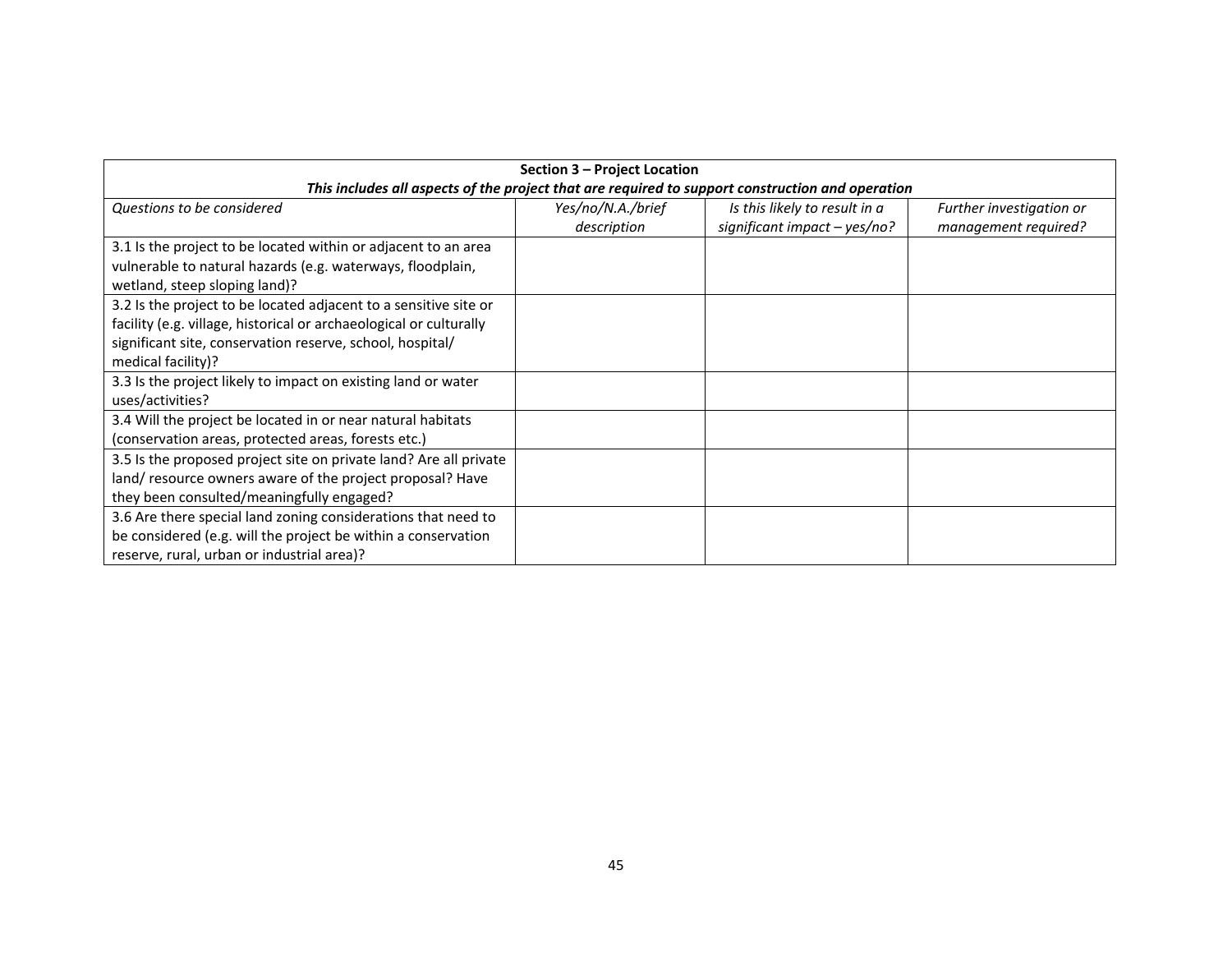## **Section 4 – Environmental and social impacts**

| Aspect of the<br>environment | Questions to be considered                                                                                                                                               | Yes/no/N.A./brief<br>description | Is this likely to result<br>in a significant impact<br>$- yes/no?$ | Further investigation or<br>management required? |
|------------------------------|--------------------------------------------------------------------------------------------------------------------------------------------------------------------------|----------------------------------|--------------------------------------------------------------------|--------------------------------------------------|
| 4.1<br>Topography,           | 4.1.1 Destruction, covering or modification of any unique<br>geological or landscape feature?                                                                            |                                  |                                                                    |                                                  |
| geology and<br>soils         | 4.1.2 Soil contamination or disturbance of previously<br>contaminated soils?                                                                                             |                                  |                                                                    |                                                  |
|                              | 4.1.3 Disturbance of soils that are fragile, or susceptible to<br>erosion or compaction?                                                                                 |                                  |                                                                    |                                                  |
|                              | 4.1.4 Creation of steep slopes or other unstable land<br>conditions?                                                                                                     |                                  |                                                                    |                                                  |
|                              | 4.1.5 Changes in the channel of a stream, a floodplain, or the<br>bed of a lake?                                                                                         |                                  |                                                                    |                                                  |
| 4.2 Water                    | 4.2.1 Extraction or use of ground, surface or tank water<br>resources, leading to reduction in the volume and quality of<br>water available for the public water supply? |                                  |                                                                    |                                                  |
|                              | 4.2.2 Pollution of ground, or surface via direct or indirect<br>discharges or seepages; or through interception of an aquifer by<br>drilling, cuts or excavations?       |                                  |                                                                    |                                                  |
|                              | 4.2.3 Changes in the course or direction fresh water movement?                                                                                                           |                                  |                                                                    |                                                  |
|                              | 4.2.4 Changes in runoff, drainage patterns or absorption rates?                                                                                                          |                                  |                                                                    |                                                  |
|                              | 4.2.5 Stream or river flooding?                                                                                                                                          |                                  |                                                                    |                                                  |
| 4.3 Air                      | 4.3.1 Release of dust?                                                                                                                                                   |                                  |                                                                    |                                                  |
|                              | 4.3.2 Release of hazardous, toxic or noxious air                                                                                                                         |                                  |                                                                    |                                                  |
|                              | pollutants/emissions?<br>4.3.3 A significant increase or decrease in local or regional                                                                                   |                                  |                                                                    |                                                  |
|                              | greenhouse gas emissions?                                                                                                                                                |                                  |                                                                    |                                                  |
| 4.4 Noise                    | 4.4.1 A significant increase in existing (baseline) noise levels that                                                                                                    |                                  |                                                                    |                                                  |
|                              | will adversely affect people or animals?                                                                                                                                 |                                  |                                                                    |                                                  |
| 4.5 Plant life               | 4.5.1 Damage to or clearing of vegetation communities (e.g.                                                                                                              |                                  |                                                                    |                                                  |
|                              | upland forest or pasture)?                                                                                                                                               |                                  |                                                                    |                                                  |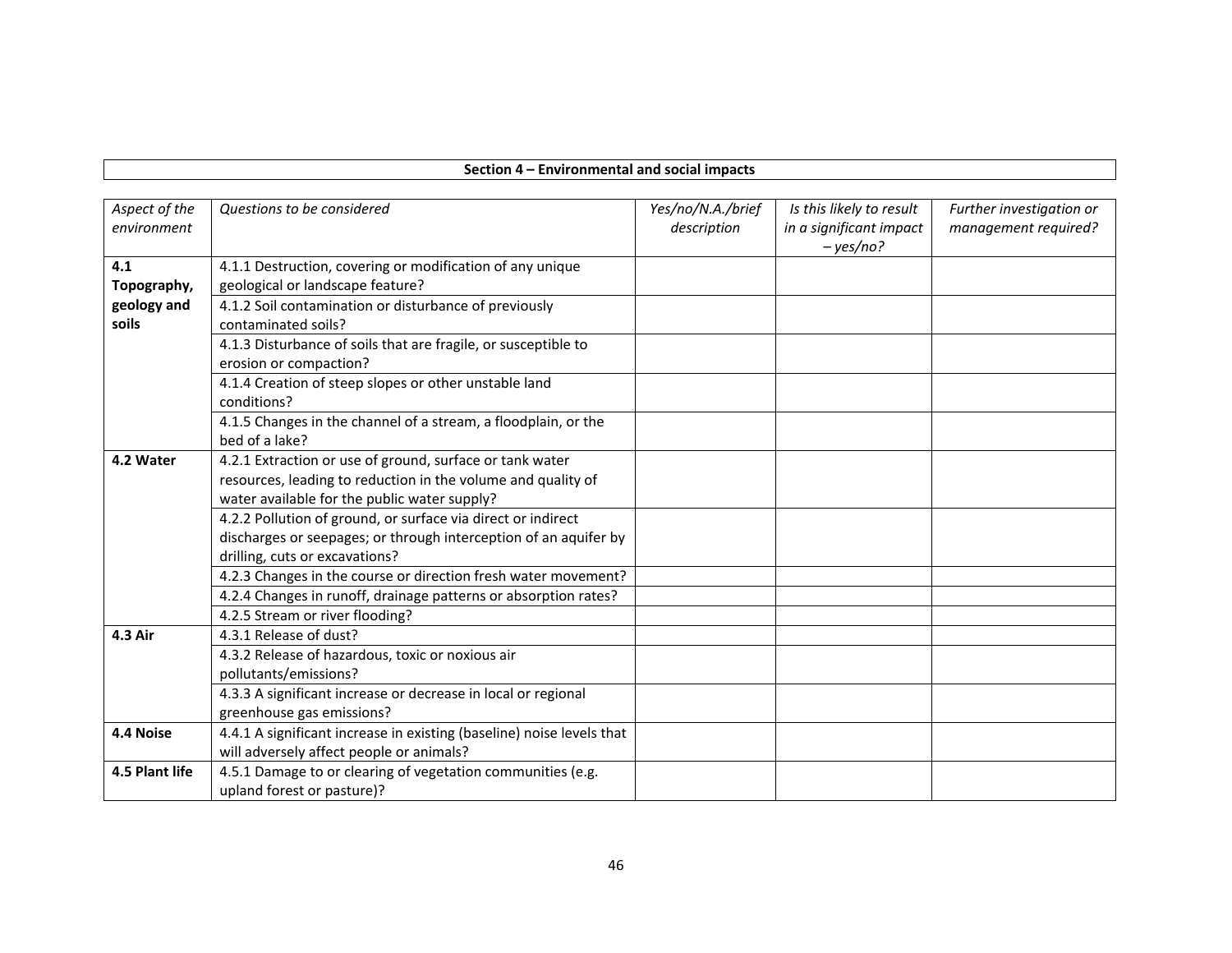| Aspect of the | Questions to be considered                                         | Yes/no/N.A./brief | Is this likely to result | Further investigation or |
|---------------|--------------------------------------------------------------------|-------------------|--------------------------|--------------------------|
| environment   |                                                                    | description       | in a significant impact  | management required?     |
|               |                                                                    |                   | $- yes/no?$              |                          |
|               | 4.5.2 Damage to or destruction of important plant communities      |                   |                          |                          |
|               | (e.g. plants with medicinal, cultural or commercial value;         |                   |                          |                          |
|               | unique, threatened or endangered plant species)?                   |                   |                          |                          |
|               | 4.5.3 A reduction in agricultural crop production?                 |                   |                          |                          |
|               | 4.5.4 The farming or production of an exotic plant species?        |                   |                          |                          |
|               | 4.5.5 The spread or introduction of an invasive plant              |                   |                          |                          |
| 4.6 Animal    | 4.6.1 Reductions in the numbers of unique, rare or endangered      |                   |                          |                          |
| Life          | animal species?                                                    |                   |                          |                          |
|               | 4.6.2 Reductions in animal populations harvested regularly for     |                   |                          |                          |
|               | human consumption (e.g. fish, livestock)?                          |                   |                          |                          |
|               | 4.6.3 Damage to or destruction of habitat for animal               |                   |                          |                          |
|               | communities on land or in rivers?                                  |                   |                          |                          |
|               | 4.6.4 Barriers to the migration or movement of animals?            |                   |                          |                          |
|               | 4.6.5 The farming or production of an exotic animal species?       |                   |                          |                          |
|               | 4.6.6 The spread or introduction of an invasive animal species or  |                   |                          |                          |
|               | spread of infectious diseases?                                     |                   |                          |                          |
| 4.7 Natural   | 4.7.1 The extraction, harvest or consumption of natural            |                   |                          |                          |
| resources     | resources (e.g. timber, minerals, water)?                          |                   |                          |                          |
|               | 4.7.2 A noticeable increase in the rate of use of any natural      |                   |                          |                          |
|               | resource?                                                          |                   |                          |                          |
|               | 4.7.3 Substantial depletion of non-renewable resources?            |                   |                          |                          |
| 4.8 Human     | 4.8.1 Encroachment into settlement areas or private lands?         |                   |                          |                          |
| communities   | 4.8.2 Influx of an external workforce or in-migration to the       |                   |                          |                          |
|               | project area?                                                      |                   |                          |                          |
|               | 4.8.3 Demand for additional housing to accommodate an              |                   |                          |                          |
|               | external workforce?                                                |                   |                          |                          |
|               | 4.8.4 Increased traffic or increased use of roads; and an increase |                   |                          |                          |
|               | in associated health risks (dust, noise)?                          |                   |                          |                          |
|               | 4.8.5 Increased demand for and disruption to social services and   |                   |                          |                          |
|               | infrastructure (e.g. water and energy supply, communications,      |                   |                          |                          |
|               | sewage and waste disposal, police, schools, medical care)?         |                   |                          |                          |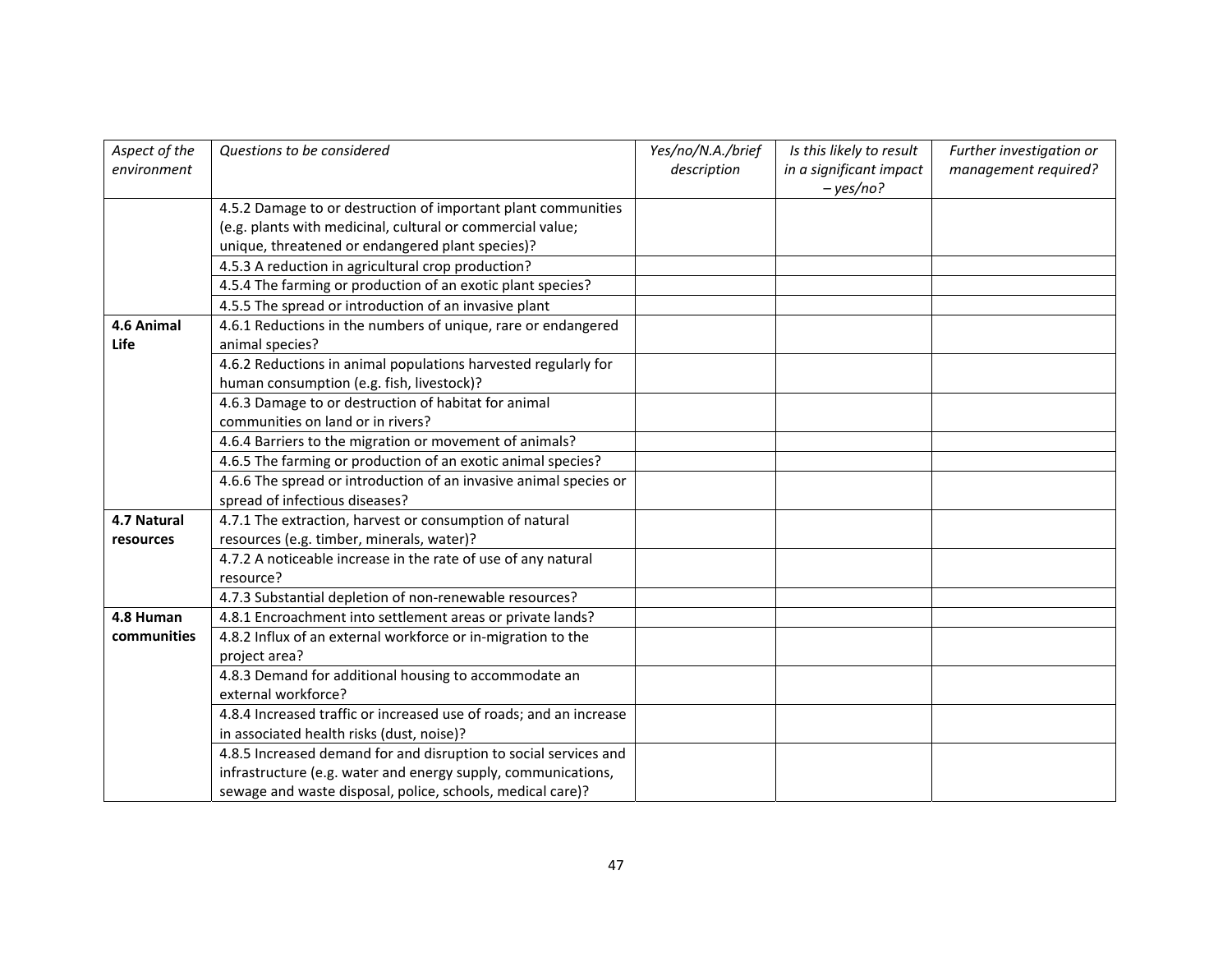| Aspect of the       | Questions to be considered                                           | Yes/no/N.A./brief | Is this likely to result | Further investigation or |
|---------------------|----------------------------------------------------------------------|-------------------|--------------------------|--------------------------|
| environment         |                                                                      | description       | in a significant impact  | management required?     |
|                     |                                                                      |                   | $- yes/no?$              |                          |
| 4.9                 | 4.9.1 Have all sites for physical works under the project been       |                   |                          |                          |
| Involuntary         | specified?                                                           |                   |                          |                          |
| <b>Resettlement</b> | 4.9.2. Does the project involve physical works that will require     |                   |                          |                          |
|                     | any change in land use?                                              |                   |                          |                          |
|                     | 4.9.3. If any physical works are sited on public land, do any        |                   |                          |                          |
|                     | persons use or occupy this land?                                     |                   |                          |                          |
|                     | 4.9.4. Are any physical works sited on private land? If so, does     |                   |                          |                          |
|                     | the project plan to acquire the land through means other than        |                   |                          |                          |
|                     | market-based lease or purchase, or through voluntary                 |                   |                          |                          |
|                     | donation?                                                            |                   |                          |                          |
|                     | 4.9.5. Will any physical works otherwise restrict access to, or      |                   |                          |                          |
|                     | use of, land or natural resources?                                   |                   |                          |                          |
|                     | 4.9.6. Will any physical works require acquisition of more than      |                   |                          |                          |
|                     | 10 percent of a private land plot?                                   |                   |                          |                          |
|                     | 4.9.7. Will any physical works require demolition of any             |                   |                          |                          |
|                     | residential or commercial structure?                                 |                   |                          |                          |
| 4.10 Cultural       | 4.10.1 Will the cultural heritage buildings, sites or attractions be |                   |                          |                          |
| Heritage            | improved or enhanced as a result of the project?                     |                   |                          |                          |
|                     | 4.10.2 Will the carrying capacity of the site/building/attraction    |                   |                          |                          |
|                     | be evaluated and considered in planning, design and operation?       |                   |                          |                          |
|                     | 4.10.3 Will there be impacts on the intangible values or             |                   |                          |                          |
|                     | intellectual property from the project?                              |                   |                          |                          |
| 4.11                | 4.11.1 Indigenous Peoples are residing in or using resources         |                   |                          |                          |
| Indigenous          | within the project area. They are the majority of beneficiaries?     |                   |                          |                          |
| <b>Peoples</b>      | They are the minority or will not benefit from the project?          |                   |                          |                          |
|                     | 4.11.2 Indigenous Peoples are land owners in the project             |                   |                          |                          |
|                     | footprint.                                                           |                   |                          |                          |
|                     | 4.11.3 Cultural heritage, intellectual property or self              |                   |                          |                          |
|                     | identification of Indigenous People are vulnerable to the            |                   |                          |                          |
|                     | project?                                                             |                   |                          |                          |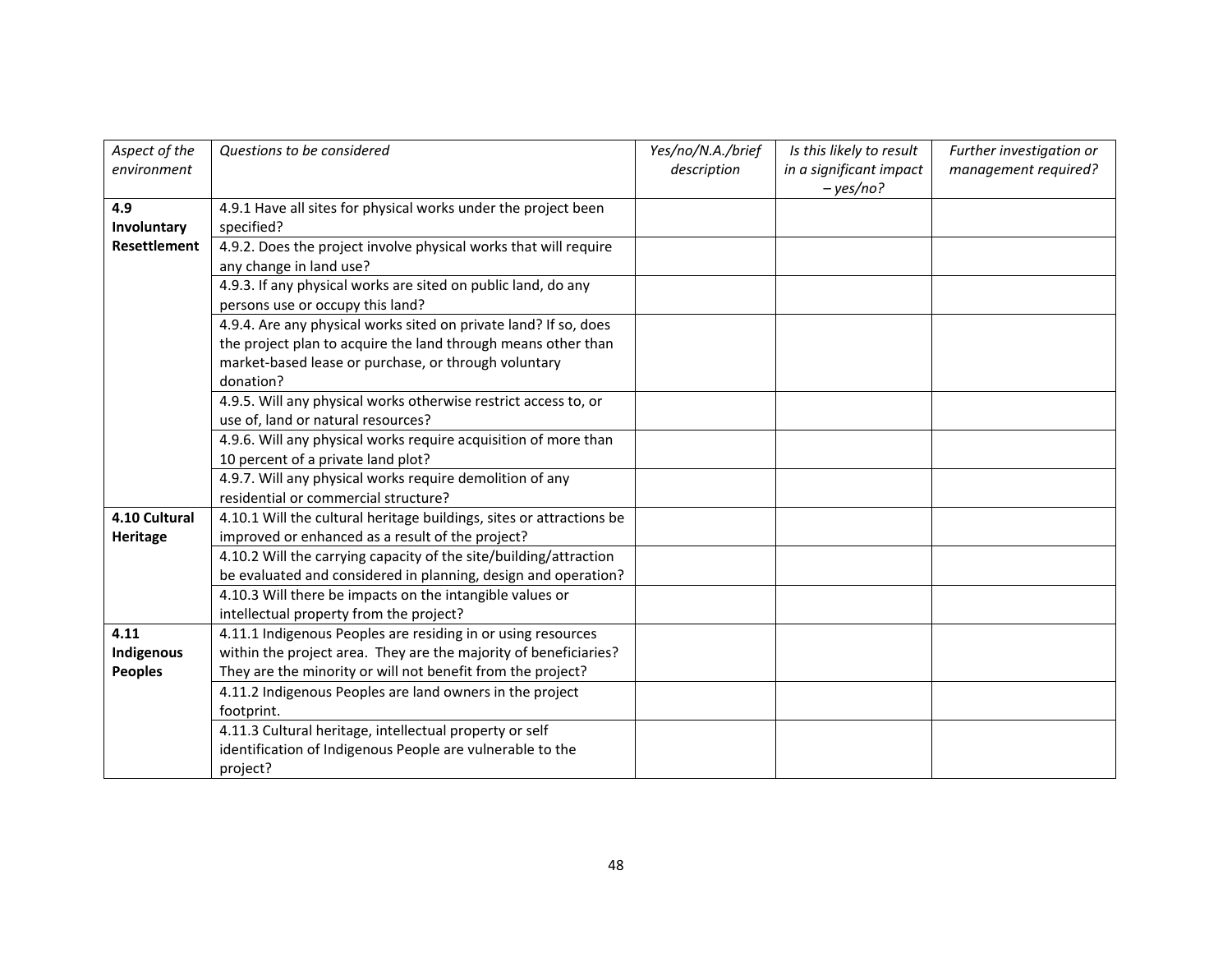|                                                                                     | <b>Section 5: Assessment</b> |       |  |
|-------------------------------------------------------------------------------------|------------------------------|-------|--|
| □ No Environmental Impact Assessment Required                                       |                              |       |  |
| □ Project to be Submitted to MET for General Environmental Impact Assessment        |                              |       |  |
| □ Further investigation required or advice from MoF PIU Environment Officer needed. |                              |       |  |
| Soum name:                                                                          |                              |       |  |
| <b>Name of Environment Officer:</b>                                                 |                              |       |  |
| <b>Telephone number:</b>                                                            |                              |       |  |
| <b>E-Mail address:</b>                                                              |                              |       |  |
| Signature:                                                                          | Date:                        |       |  |
| <b>Approved (Soum Governor)</b><br>Name:                                            | Signature:                   | Date: |  |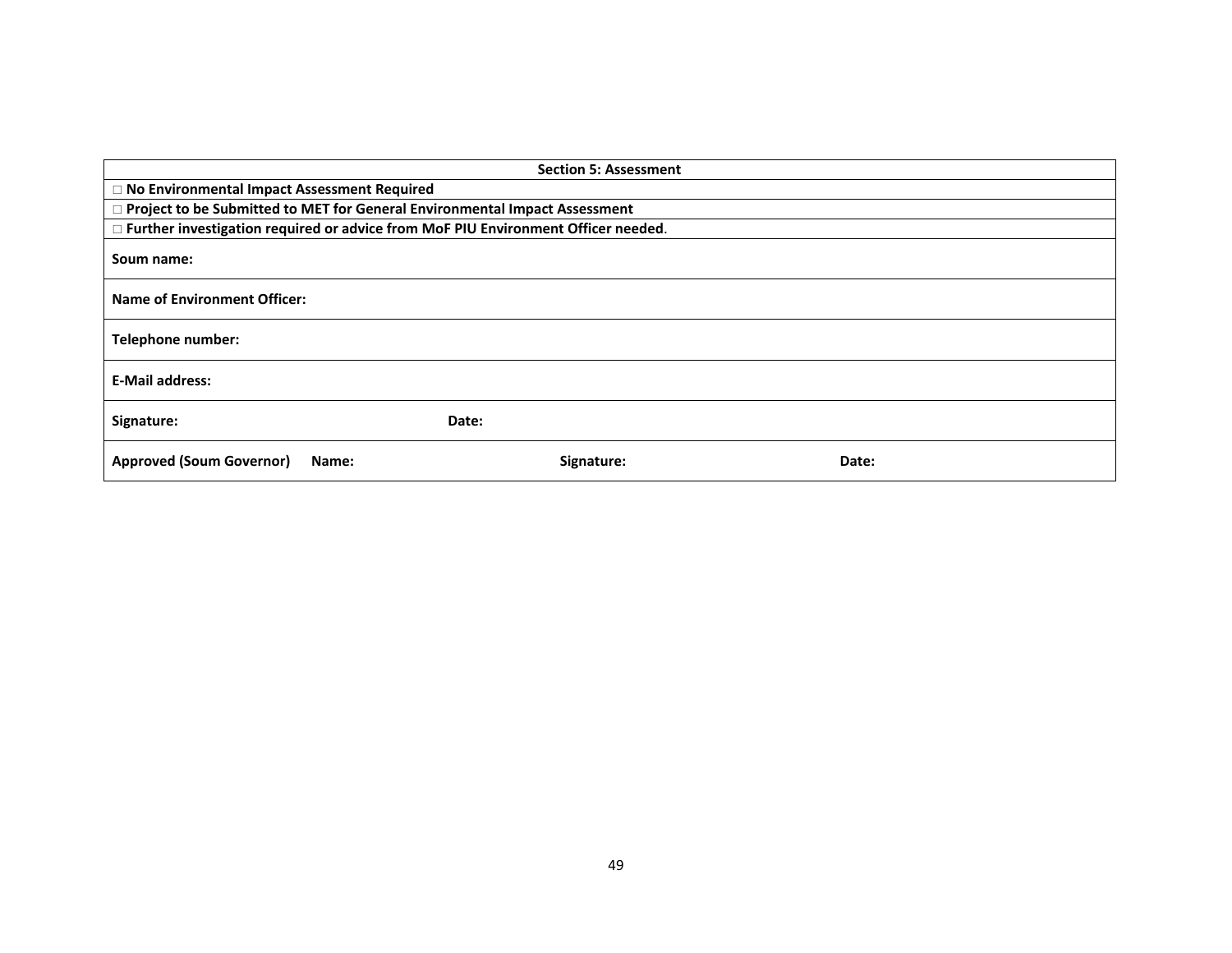#### **Annex 3. Annual Environmental Audit Terms of Reference**

#### **Objectives of this assignment**

The purpose of this assignment is to carry out an environmental audit of the SLP3. This should meet the requirements of the Government of Mongolia for an environmental audit. Specifically it will address:

- Adherence of the implementation of the LDF to the provisions and measures set out in the guideline and the issues identified in the Environment Assessment;
- Indications of impact of the Pastoral Risk management LDF activities on improved, or degrading, pastureland in Mongolia;
- Environmental management activities of the Aimag and Soum environmental inspectors in relation to the LDF.

#### **Scope of Work**

The activities that will need to be carried out to meet the above objectives include, but are not limited to, the following:

- Interview a representative sample of environmental experts and inspectors at Aimag and Soum levels and Soum LDF working group members to ascertain their level of involvement in SLP3 activity planning, and their concerns (if any) regarding the implementation of the project. In addition, compile and analyze information from Aimag environmental inspectors' reports on the LDF.
- Ascertain whether all measures have been taken by Soum governor office in order to adequately fulfill the requirements of Mongolian environmental impact assessment legislation.
- Interview stakeholders at a national level, particularly Ministry of Environment and Tourism (MoET), Environment officers and LDF officers to determine what their involvement in LDF activities has been, especially in relation to the activities of the inter-ministerial group pastureland management. Identify their concerns, if any, regarding the implementation of the project.
- Based on information provided by Aimag environmental inspectors, identify the individual and cumulative negative and positive environmental impacts of LDF investments, and identify the mitigation measures that are being used to manage them. Particular attention should be given to the impacts of any well developments on pasture lands, and assess these in the context of 'natural habitats' defined in the Bank's OP4.04 on Natural Habitats.
- Identify any constraints to the implementation of the measures and procedures set out in the Environmental and Social Management Plan. These constraints may be financial or related to capacity or skills.
- Identify practical measures that can be taken to relieve these constraints, in discussion with SLP3 managers and MoET and draw up an action plan for agreement by SLPO and MoET, with World Bank approval, to implement these measures.
- Assess the annual implementation performance of ESMP and propose improvement action plan for the next year.
- Propose options for the amendment of environmental screening and reporting measures based on ongoing experience of SLP3.

#### **Expected Outputs and Deliverables**

The output of the consultancy will be an environmental audit report that presents the findings and outlines recommended proposals for each of the issues identified in the above scope of work. The report may draw upon, but not be restricted to, the guidelines provided by MoET for the content of environmental audit reports. All such reports are required in English and Mongolian.

#### **Timetable and Reporting**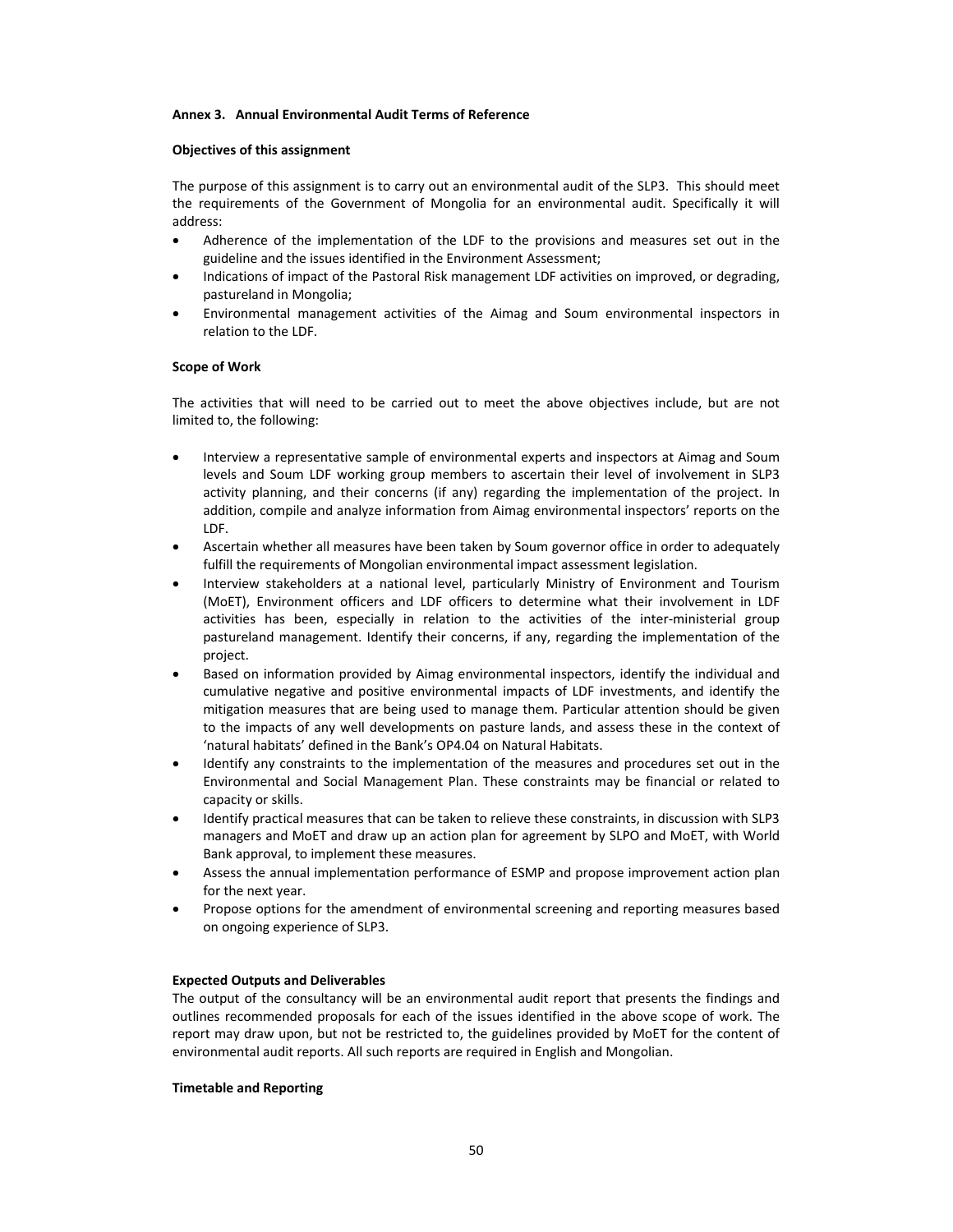The assignment timeline:

Methodology and assessment tools agreed with SLPO by …………….date

- Progress report submitted by ………………date
- Final report by the consultant submitted by …………….date
- Final report agreed by SLPO and translated into English language by …………..date

#### **Reporting**

The consultant will report to SLPO Director.

#### **Methodology**

This assignment will be carried out as follows: (1) desk review in Ulaanbaatar of the relevant project documents and collection of relevant international and domestic experience; (2) four-weeks field visits with interviews of beneficiaries and in‐depth stakeholder consultations in a sample of representative project areas as agreed with SLPO; (3) interviews in Ulaanbaatar of government officials, project managers, members of the advisory group, SLPO officers, and World Bank staff; (4) office–based analysis and report writing; and (5) solicitation of feedback from various stakeholders; and (6) finalization of reports.

#### **Background materials**

The consultant will be expected to familiarize him/herself with all the relevant project documentation, including but not restricted to:

- The Environmental and Social Management Plan for SLP3
- Guidance Manual on environmental assessment issued by the MoET;
- Environmental auditing reports for SLP2

All these materials will be provided by SLPO.

#### **Qualifications**

The assessment will be carried out by a national consultant with extensive prior experience in the fields of environmental and natural resources management, or environmental impact assessment, be familiar with Mongolia's EIA policy and regulations, processes and available technology relevant to environmental management. Prior experience in conducting EA in connection with World Bank financed projects is desirable.

The consultant (s) should have technical skills and training in EIA and hold at least a master's degree in environmental science, geography or land use planning, natural resource management, rangeland ecology, pasture agronomy, livestock production, hydrology or water resources management and/or other relevant field. The team leader should no less than 10 years' experience in relevant field. The consultant should possess good commands in English and be able to travel to countryside on a regular basis during the contracted period.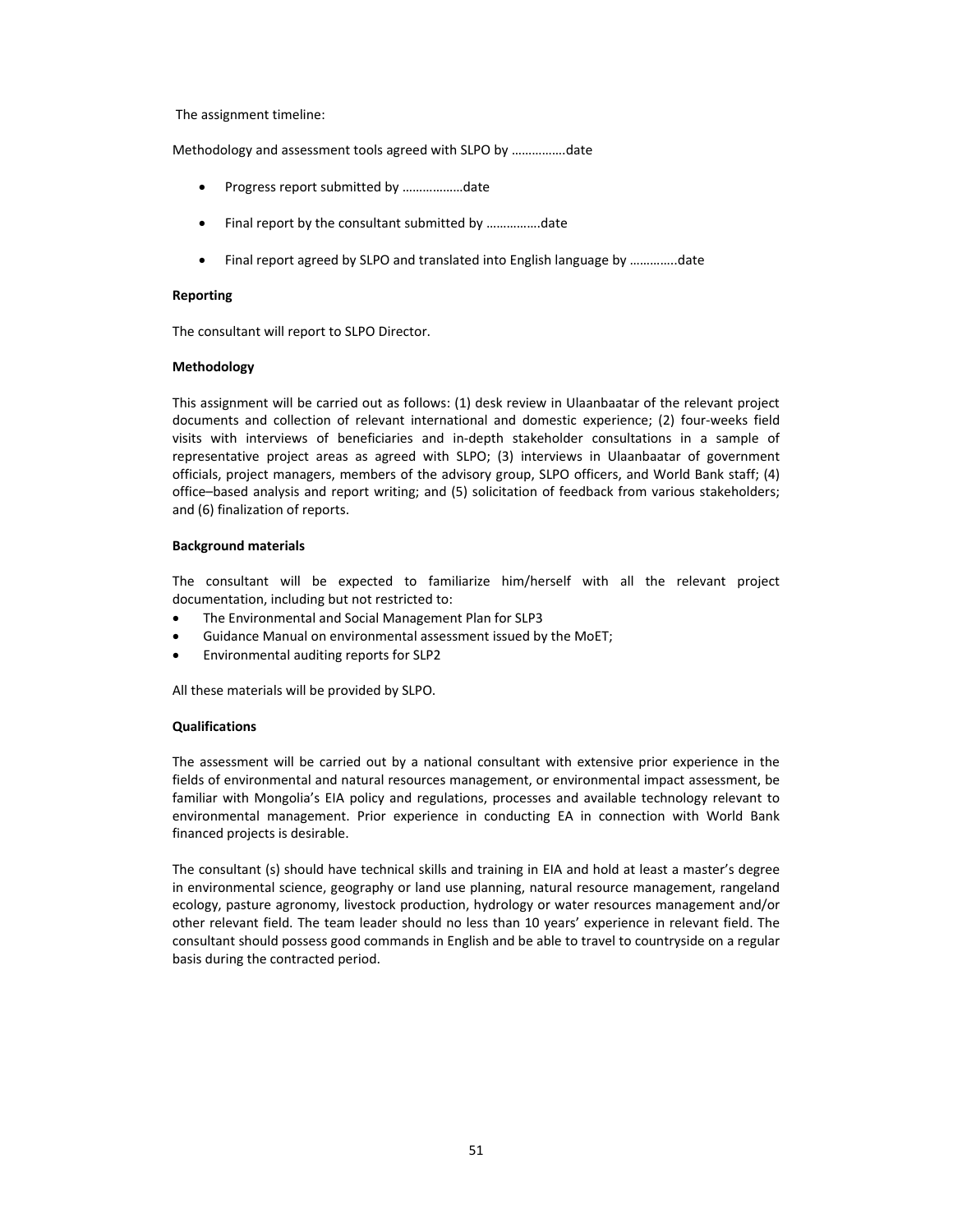#### **Annex 4. Environmental Management of Construction Activities**

### **General**

1. The Contractor and his employees shall adhere to the mitigation measures set down in these specifications to prevent harm and nuisances on local communities, and to minimize the impacts in construction and operation on the environment.

2. Remedial actions which cannot be effectively carried out during construction should be carried out on completion of the works (and before issuance of the acceptance of completion of works):

- (a) All affected areas should be landscaped and any necessary remedial works should be undertaken without delay, including grassing and reforestation;
- (b) water courses should be cleared of debris and drains and culverts checked for clear flow paths; and
- (c) All sites should be cleaned of debris and all excess materials properly disposed;
- (d) Borrow pits should be restored.

#### **Construction Activities and Environmental Rules for Contractors**

The following information is intended solely as broad guidance to be used in conjunction with local and national regulations. Before initiation of construction activities, the Contractor shall present the Project Engineer with a Construction Plan which explicitly states how he plans to abide by these specifications. After approval of such Plan by the Project Engineer, construction activities can proceed.

#### **Prohibitions**

The following activities are prohibited on or near the project site:

- 1. Cutting of trees for any reason outside the approved construction area;
- 2. Hunting, fishing, wildlife capture, or plant collection;
- 3. Use of unapproved toxic materials, including lead-based paints, asbestos, etc.;
- 4. Disturbance to anything with architectural or historical value;
- 5. Building of fires;
- 6. Use of firearms (except authorized security guards);
- 7. Use of alcohol by workers.

#### **Transport**

The Contractor shall use selected routes to the project site, as agreed with the Project Engineer, and appropriately sized vehicles suitable to the class of roads in the area, and shall restrict loads to prevent damage to local roads and bridges used for transportation purposes. The Contractor shall be held responsible for any damage caused to local roads and bridges due to the transportation of excessive loads, and shall be required to repair such damage to the approval of the Project Engineer.

The Contractor shall not use any vehicles, either on or off road with grossly excessive, exhaust or noise emissions. In any built up areas, noise mufflers shall be installed and maintained in good condition on all motorized equipment under the control of the Contractor.

Adequate traffic control measures shall be maintained by the Contractor throughout the duration of the Contract and such measures shall be subject to prior approval of the Project Engineer.

#### **Workforce and Camps**

The Contractor should whenever possible locally recruit the majority of the workforce and shall provide appropriate training as necessary.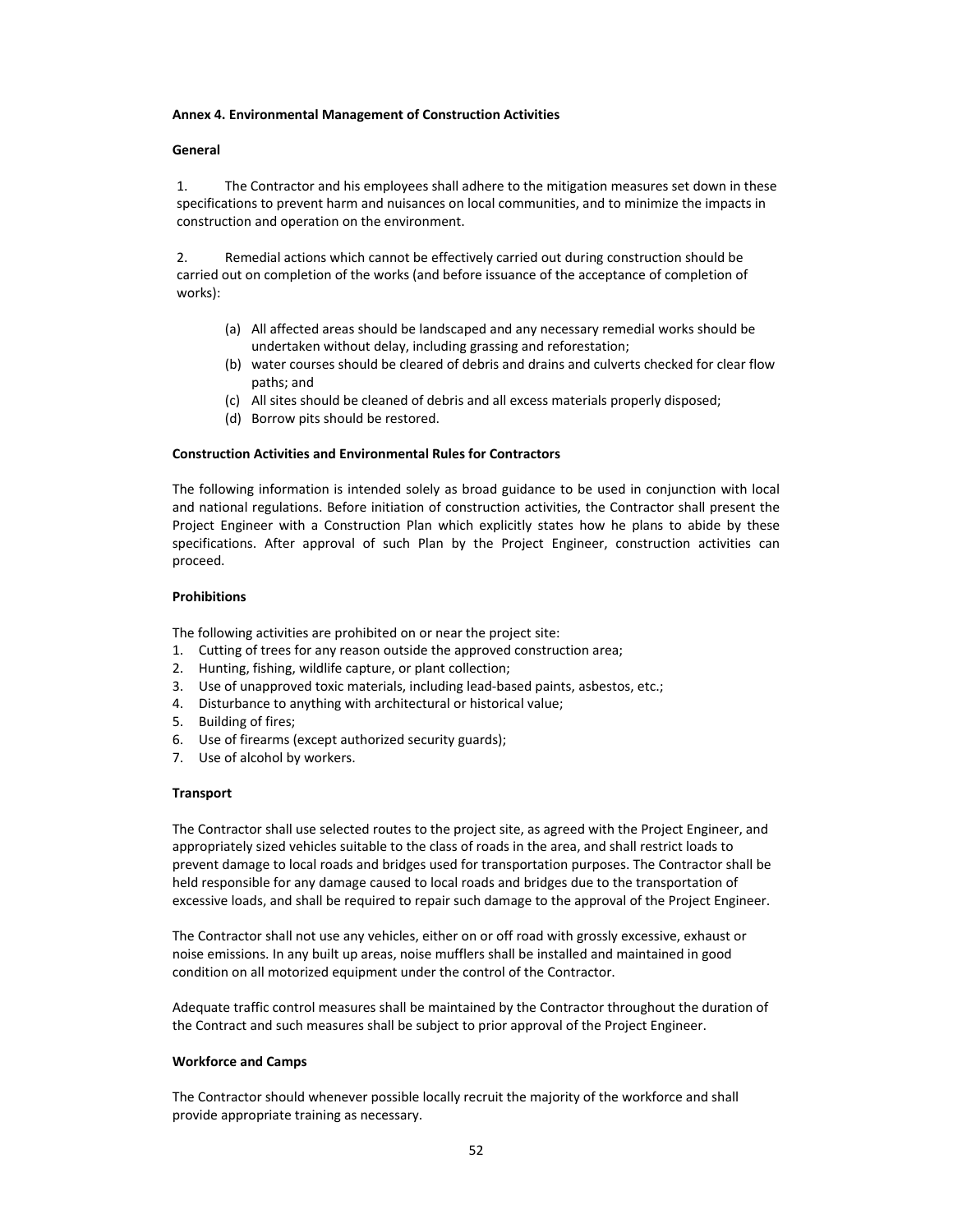The Contractor shall install and maintain a temporary septic tank system for any residential labor camp and without causing pollution of nearby watercourses.

The Contractor shall establish a method and system for storing and disposing of all solid wastes generated by the labor camp and/or base camp.

The Contractor shall not allow the use of fuel wood for cooking or heating in any labor camp or base camp and provide alternate facilities using other fuels.

The Contractor shall ensure that site offices, depots, asphalt plants and workshops are located in appropriate areas as approved by the Project Engineer and not within 500 meters of existing residential settlements and not within 1,000 meters for asphalt plants.

The Contractor shall ensure that site offices, depots and particularly storage areas for diesel fuel and bitumen and asphalt plants are not located within 500 meters of watercourses, and are operated so that no pollutants enter watercourses, either overland or through groundwater seepage, especially during periods of rain. This will require lubricants to be recycled and a ditch to be constructed around the area with an approved settling pond/oil trap at the outlet.

The contractor shall not use fuel wood as a means of heating during the processing or preparation of any materials forming part of the Works.

#### **Waste Management and Erosion:**

Solid, sanitation, and, hazardous wastes must be properly controlled, through the implementation of the following measures:

#### *Waste Management:*

- 1. Minimize the production of waste that must be treated or eliminated.
- 2. Identify and classify the type of waste generated. If hazardous wastes are generated, proper procedures must be taken regarding their storage, collection, transportation and disposal.
- 3. Identify and demarcate disposal areas clearly indicating the specific materials that can be deposited in each.
- 4. Control placement of all construction waste (including earth cuts) to approved disposal sites (>300 m from rivers, streams, lakes, or wetlands). Dispose in authorized areas all of garbage, metals, used oils, and excess material generated during construction, incorporating recycling systems and the separation of materials.

#### *Erosion Control:*

Disturb as little ground area as possible, stabilize that area as quickly as possible, control drainage through the area, and trap sediment onsite. Erect erosion control barriers around perimeter of cuts, disposal pits, and roadways

Conserve topsoil with its leaf litter and organic matter, and reapply this material to local disturbed areas to promote the growth of local native vegetation.

Apply local, native grass seed and mulch to barren erosive soil areas or closed construction surfaces.

Apply erosion control measures before the rainy season begins preferably immediately following construction. Install erosion control measures as each construction site is completed.

In all construction sites, install sediment control structures where needed to slow or redirect runoff and trap sediment until vegetation is established. Sediment control structures include windrows of logging slash, rock berms, sediment catchment basins, straw bales, brush fences, and silt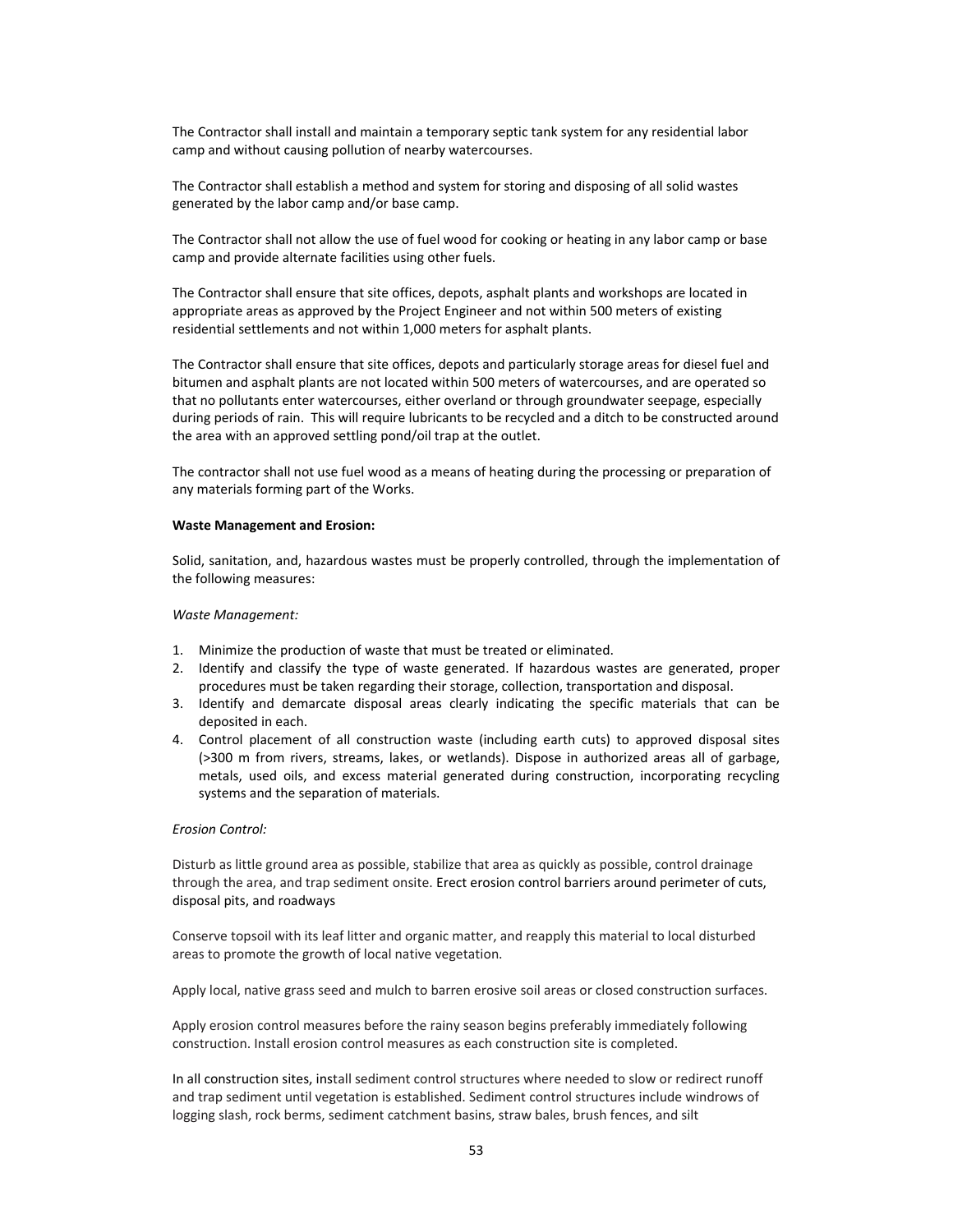Control water flow through construction sites or disturbed areas with ditches, berms, check structures, live grass barriers, and rock

Maintain and reapply erosion control measures until vegetation is successfully established.

Spray water on dirt roads, cuts, fill material and stockpiled soil to reduce wind‐induced erosion, as needed

#### *Maintenance:*

Identify and demarcate equipment maintenance areas (>15m from rivers, streams, lakes or wetlands). Fuel storage shall be located in proper areas and approved by the Project Engineer.

Ensure that all equipment maintenance activities, including oil changes, are conducted within demarcated maintenance areas; never dispose spent oils on the ground, in water courses, drainage canals or in sewer systems.

All spills and collected petroleum products shall be disposed of in accordance with standard environmental procedures/guidelines. Fuel storage and refilling areas shall be located at least 300m from all cross drainage structures and important water bodies or as directed by the Engineer.

#### **Earthworks, Cut and Fill Slopes**

All earthworks shall be properly controlled, especially during the rainy season.

The Contractor shall maintain stable cut and fill slopes at all times and cause the least possible disturbance to areas outside the prescribed limits of the works.

The Contractor shall complete cut and fill operations to final cross-sections at any one location as soon as possible and preferably in one continuous operation to avoid partially completed earthworks, especially during the rainy season.

In order to protect any cut or fill slopes from erosion, in accordance with the drawings, cut off drains and toe-drains shall be provided at the top and bottom of slopes and be planted with grass or other plant cover. Cut off drains should be provided above high cuts to minimize water runoff and slope erosion.

Any excavated cut or unsuitable material shall be disposed of in designated disposal areas as agreed to by the Project Engineer.

Disposal sites should not be located where they can cause future slides, interfere with agricultural land or any other properties, or cause soil from the dump to be washed into any watercourse. Drains may need to be dug within and around the tips, as directed by the Engineer

#### **Stockpiles and Borrow Pits**

Operation of a new borrowing area, on land, in a river, or in an existing area, shall be subject to prior approval of the Project Engineer, and the operation shall cease if so instructed by the Project Engineer. Borrow pits shall be prohibited where they might interfere with the natural or designed drainage patterns. River locations shall be prohibited if they might undermine or damage the river banks, or carry too much fine material downstream.

The Contractor shall ensure that all borrow pits used are left in a trim and tidy condition with stable side slopes, and are drained ensuring that no stagnant water bodies are created which could breed mosquitoes.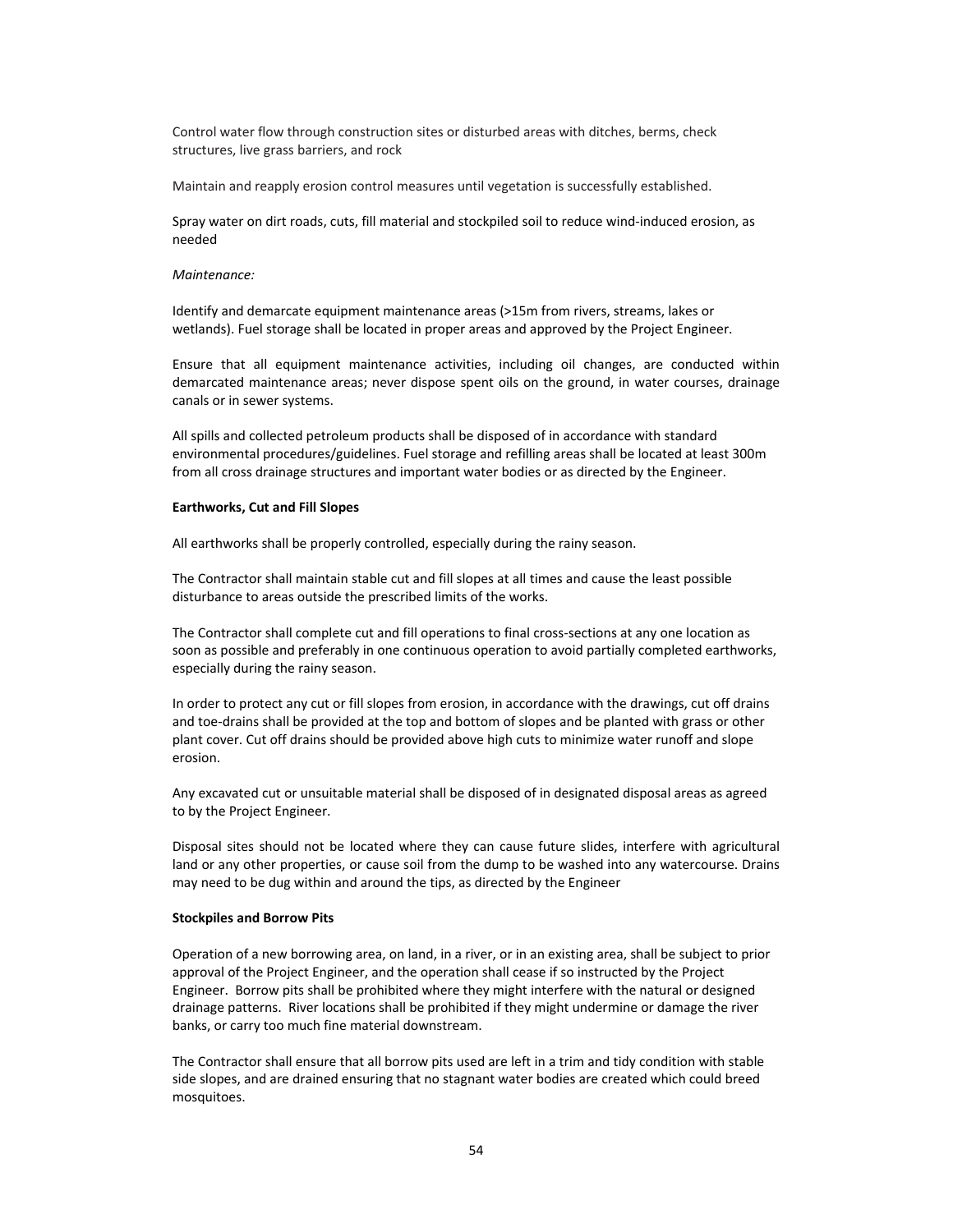Rock or gravel taken from a river shall be far enough removed to limit the depth of material removed to one-tenth of the width of the river at any one location, and not to disrupt the river flow, or damage or undermine the river banks.

The location of crushing plants shall be subject to the approval of the Engineer, and not be close to environmentally sensitive areas or to existing residential settlements, and shall be operated with approved fitted dust control devices.

In any borrow pit and disposal site, the Contractor shall:

- 1. Identify and demarcate locations for stockpiles and borrow pits, ensuring that they are 15 meters away from critical areas such as steep slopes, erosion-prone soils, and areas that drain directly into sensitive water bodies
- 2. Limit extraction of material to approved and demarcated borrow pits.
- 3. Stockpile topsoil when first opening the borrow pit. After all usable borrow has been removed, the previously stockpiled topsoil should be spread back over the borrow area and graded to a smooth, uniform surface, sloped to drain. On steep slopes, benches or terraces may have to be specified to help control erosion.
- 4. Excess overburden should be stabilized and revegetated. Where appropriate, organic debris and overburden should be spread over the disturbed site to promote revegetation. Natural revegetation is preferred to the extent practicable.
- 5. Existing drainage channels in areas affected by the operation should be kept free of overburden.
- 6. Once the job is completed. all construction ‐generated debris should be removed from the site.

## **Disposal of Construction and Vehicle Waste**

The Contractor shall establish and enforce daily site clean‐up procedures, including maintenance of adequate disposal facilities for construction debris

Debris generated due to the dismantling of the existing structures shall be suitably reused, to the extent feasible, in the proposed construction (e.g. as fill materials for embankments). The disposal of remaining debris shall be carried out only at sites identified and approved by the Project Engineer. The contractor should ensure that these sites (a) are not located within designated forest areas; (b) do not impact natural drainage courses; and (c) do not impact endangered/rare flora. Under no circumstances shall the contractor dispose of any material in environmentally sensitive areas.

In the event any debris or silt from the sites is deposited on adjacent land, the Contractor shall immediately remove such, debris or silt and restore the affected area to its original state to the satisfaction of the Project Engineer.

All arrangements for transportation during construction including provision, maintenance, dismantling and clearing debris, where necessary, will be considered incidental to the work and should be planned and implemented by the contractor as approved and directed by the Engineer.

#### **Safety during Construction**

The Contractor's responsibilities include the protection of every person and nearby property from construction accidents. The Contractor shall be responsible for complying with all national and local safety requirements and any other measures necessary to avoid accidents, including the following:

- 1. Carefully and clearly mark pedestrian‐safe access routes;
- 2. If school children are in the vicinity, include traffic safety personnel to direct traffic during school hours;
- 3. Maintain supply of supplies for traffic signs (including paint, easel, sign material, etc.), road marking, and guard rails to maintain pedestrian safety during construction;
- 4. Conduct safety training for construction workers prior to beginning work;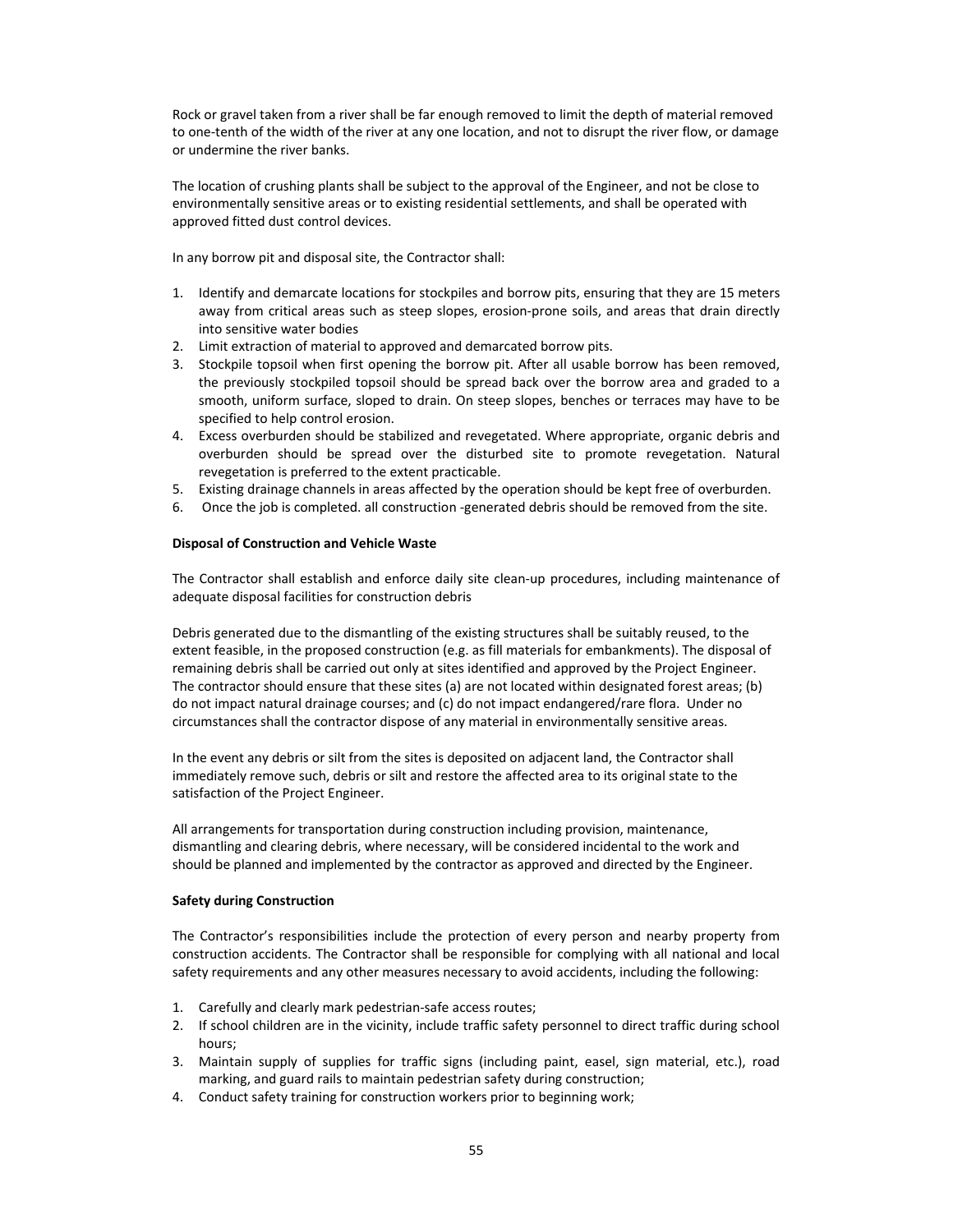- 5. Provide personal protective equipment and clothing (goggles, gloves, respirators, dust masks, hard hats, steel-toed and –shanked boots, etc.,) for construction workers and enforce their use;
- 6. Post Material Safety Data Sheets for each chemical present on the worksite;
- 7. Require that all workers read, or are read, all Material Safety Data Sheets. Clearly explain the risks to them and their partners, especially when pregnant or planning to start a family. Encourage workers to share the information with their physicians, when relevant;
- 8. Ensure that the removal of asbestos-containing materials or other toxic substances be performed and disposed of by specially trained workers;
- 9. During heavy rains or emergencies of any kind, suspend all work.
- 10. Brace electrical and mechanical equipment to withstand seismic events during the construction.

#### **Nuisance and Dust Control**

To control nuisance and dust the Contractor should:

- 1. Maintain all construction‐related traffic at or below 15 mph on streets within 200 m of the site;
- 2. Maintain all on‐site vehicle speeds at or below 10 mph.
- 3. To the extent possible, maintain noise levels associated with all machinery and equipment at or below 90 db.
- 4. In sensitive areas (including residential neighborhoods, hospitals, rest homes, etc.) more strict measures may need to be implemented to prevent undesirable noise levels.
- 5. Minimize production of dust and particulate materials at all times, to avoid impacts on surrounding families and businesses, and especially to vulnerable people (children, elders).
- 6. Phase removal of vegetation to prevent large areas from becoming exposed to wind.
- 7. Place dust screens around construction areas, paying particular attention to areas close to housing, commercial areas, and recreational areas.
- 8. Spray water as needed on dirt roads, cut areas and soil stockpiles or fill material.
- 9. Apply proper measures to minimize disruptions from vibration or noise coming from construction activities.

#### **Community Relations**

To enhance adequate community relations the Contractor shall:

- 1. Inform the population about construction and work schedules, interruption of services, traffic detour routes and provisional bus routes, as appropriate.
- 2. Limit construction activities at night. When necessary ensure that night work is carefully scheduled and the community is properly informed so they can take necessary measures.
- 3. At least five days in advance of any service interruption (including water, electricity, telephone, bus routes) the community must be advised through postings at the project site, at bus stops, and in affected homes/businesses.

#### **Physical Cultural Property Chance‐finds Procedures**

If the Contractor discovers archeological sites, historical sites, remains and objects, including graveyards and/or individual graves during excavation or construction, the Contractor shall:

- (a) Stop the construction activities in the area of the chance find;
- (b) Delineate the discovered site or area;
- (c) Secure the site to prevent any damage or loss of removable objects. In cases of removable antiquities or sensitive remains, a night guard shall be arranged until the responsible local authorities or the state central administrative body take over;
- (d) Notify the supervisory Engineer who in turn will notify the responsible local authorities and the state central administrative body immediately (within 24 hours or less);
- (e) Responsible local authorities and the state central administrative body would be in charge of protecting and preserving the site before deciding on subsequent appropriate procedures. This would require a preliminary evaluation of the findings to be performed by the archeologists of state central administrative body. The significance and importance of the findings should be